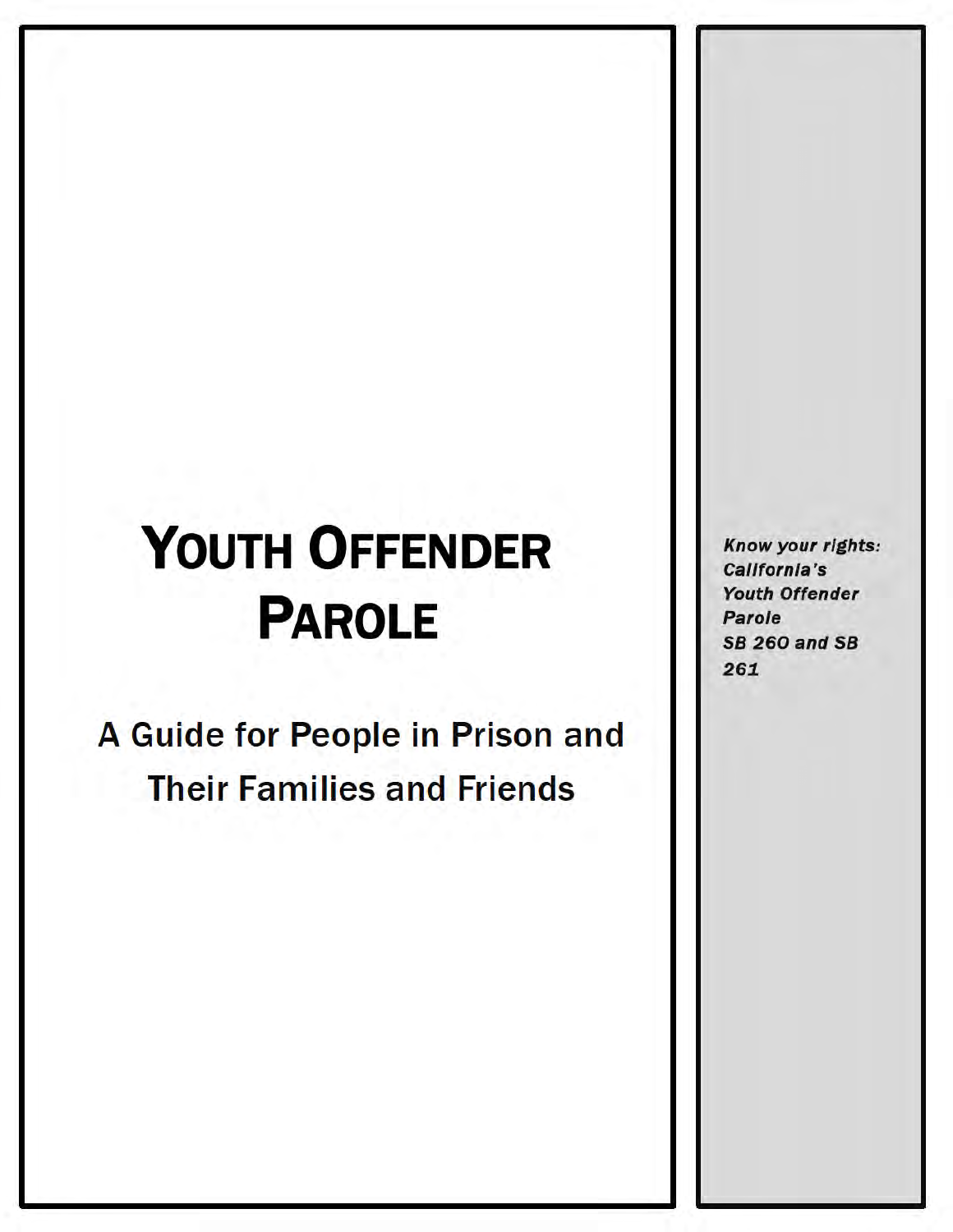### <span id="page-1-0"></span>TABLE OF CONTENTS

| WHEN AM I ELIGIBLE FOR RELEASE THROUGH THE YOUTH OFFENDER PAROLE PROCESS? 7                                                                            |  |
|--------------------------------------------------------------------------------------------------------------------------------------------------------|--|
| PART 2: A GUIDE TO PREPARING FOR YOUTH OFFENDER PAROLE HEARINGS  12<br>I WAS GRANTED PAROLE. WHEN WILL I BE RELEASED? DOES THE GOVERNOR GET A SAY?  19 |  |
|                                                                                                                                                        |  |
|                                                                                                                                                        |  |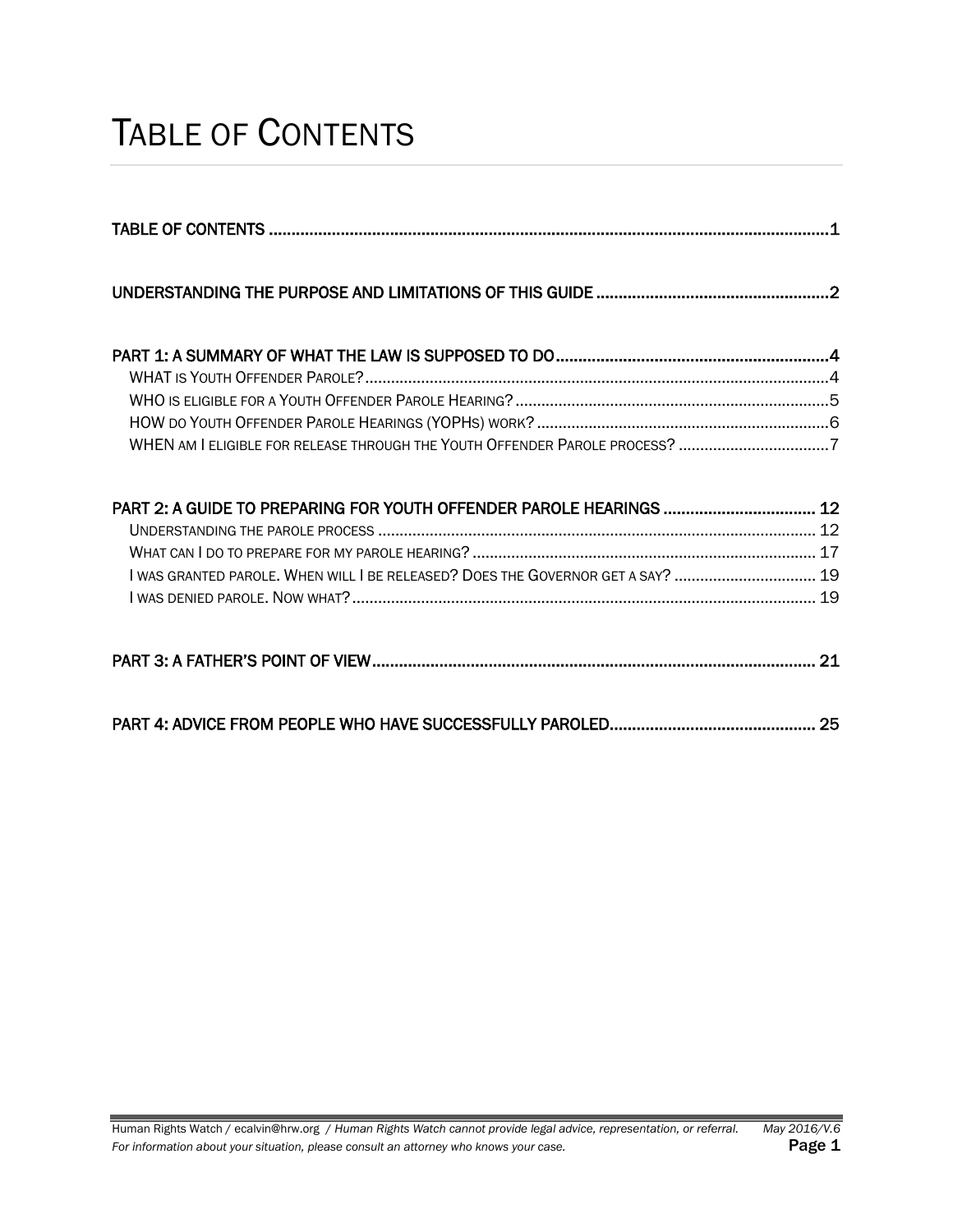### <span id="page-2-0"></span>UNDERSTANDING THE PURPOSE AND LIMITATIONS OF THIS GUIDE

Human Rights Watch and the Fair Sentencing for Youth Coalition are groups that worked with others to pass Senate Bills (SB) 260 and 261, the Youth Offender Parole law. We are among many organizations helping to make California's criminal laws more just. We worked with others to write this handout because we know that prisoners and their families often have difficulty obtaining legal information.

#### Thank you.

We are grateful to the many people who donated their time, wisdom, and knowledge in writing this guide, including experts at the Post-Conviction Justice Project of USC Gould School of Law; Prison Law Office; Juvenile Innocence and Fair Sentencing Clinic of Loyola Law School; Uncommon Law; Youth Law Center; and numerous individuals. Most of all, we are grateful for the input of family members of murder victims, and people who have paroled who shared their personal stories in order to support this effort.

#### This guide does not provide legal advice.

What is provided here is general information; it is not legal advice. We do not provide legal advice, representation, or referrals, nor can we answer questions about individual cases. If you have an attorney, you should disregard the information in this guide and talk to your attorney about the law and your case.

We did our best to provide useful and accurate information about this new law. However, please remember that laws change. We do not have the resources to make changes to these materials every time the law changes, nor can we afford to contact prisoners or respond to questions. If you use this guide, you should make sure that the law has not changed since this guide was written.

In addition, different people can have differing opinions as to the meaning of a law. If you have questions about this law and how it may affect your case, ask an attorney who has expertise in parole law. If you want legal advice about your case, hire a lawyer to address your specific issues. If you use this handout for any purpose, it is your responsibility to make sure that the law applies to your situation.

Remember that laws change, and before relying on anything in this guide you should make sure you have the most up-to-date information.

#### This guide was last updated in May 2016, before regulations were done.

At this time, the Board of Parole Hearings (Board) is still figuring out how to make the new laws work. As time goes on, the Board will put out regulations that make the process more clear. At the time this handout was written, the regulations were not finished. The date and version of these materials is on the lower right of each page. If we update the materials, newer versions will be posted on our website (www.fairsentencingforyouth.org) and the date and version number will change. If you are in prison, you can request updates by writing to: Prison Law Office, General Delivery, San Quentin, CA 94964.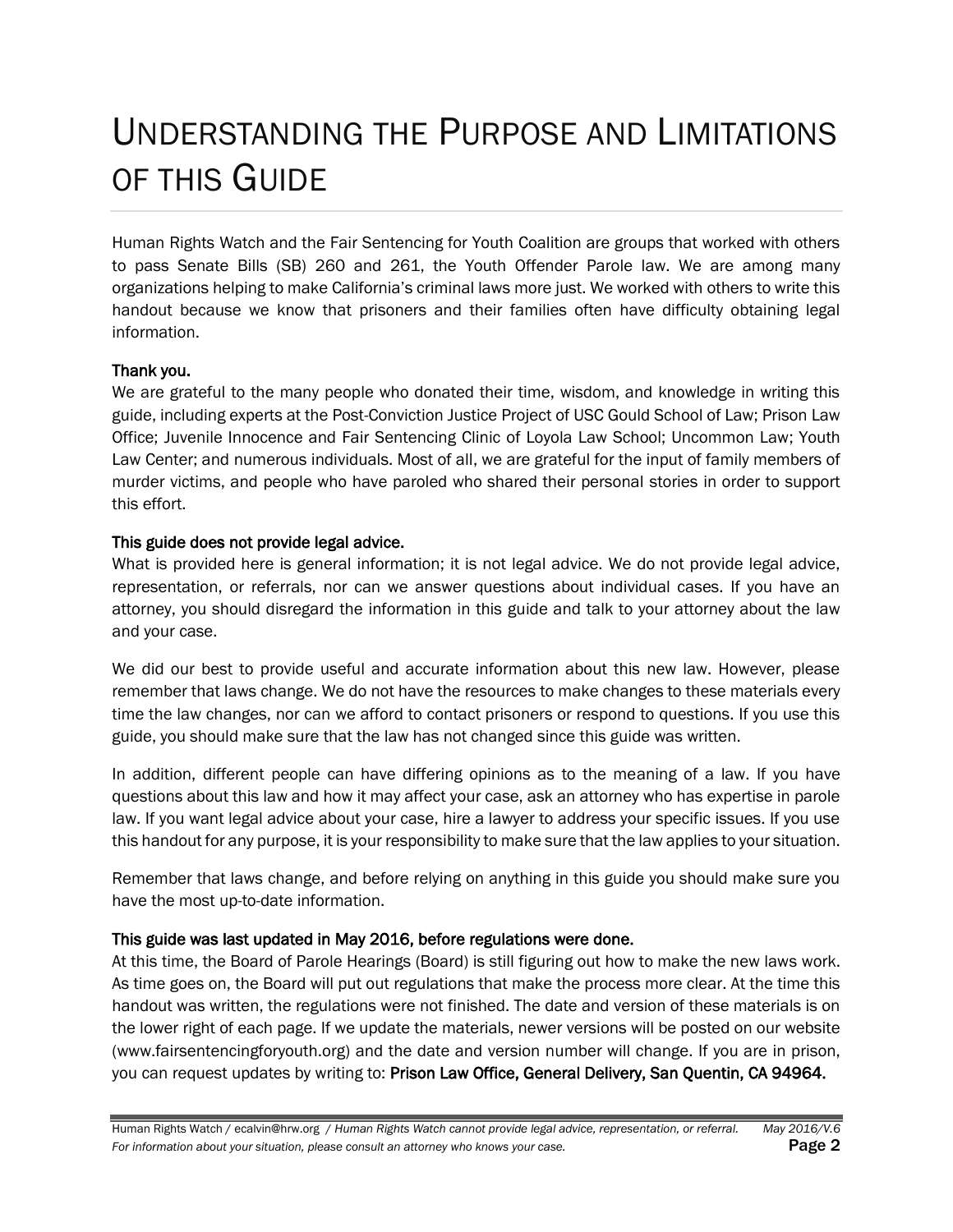#### How to find and read the law.

In this handout, you will sometimes see "PC" and a number. PC refers to the California Penal Code. The Penal Code has all the state's laws about crime and punishment. The number is the section of the code where information is found. So, for example, when you see "PC 3051," that means California Penal Code section 3051. That is where you can read the actual law about the topic being discussed. We encourage you to read the law for yourself. This law is found in California Penal Code (PC) sections 3041, 3046, 3051, and 4801. If you are in prison, please check your prison law library for a copy of the law. People outside of prison can find it at www.fairsentencingforyouth.org.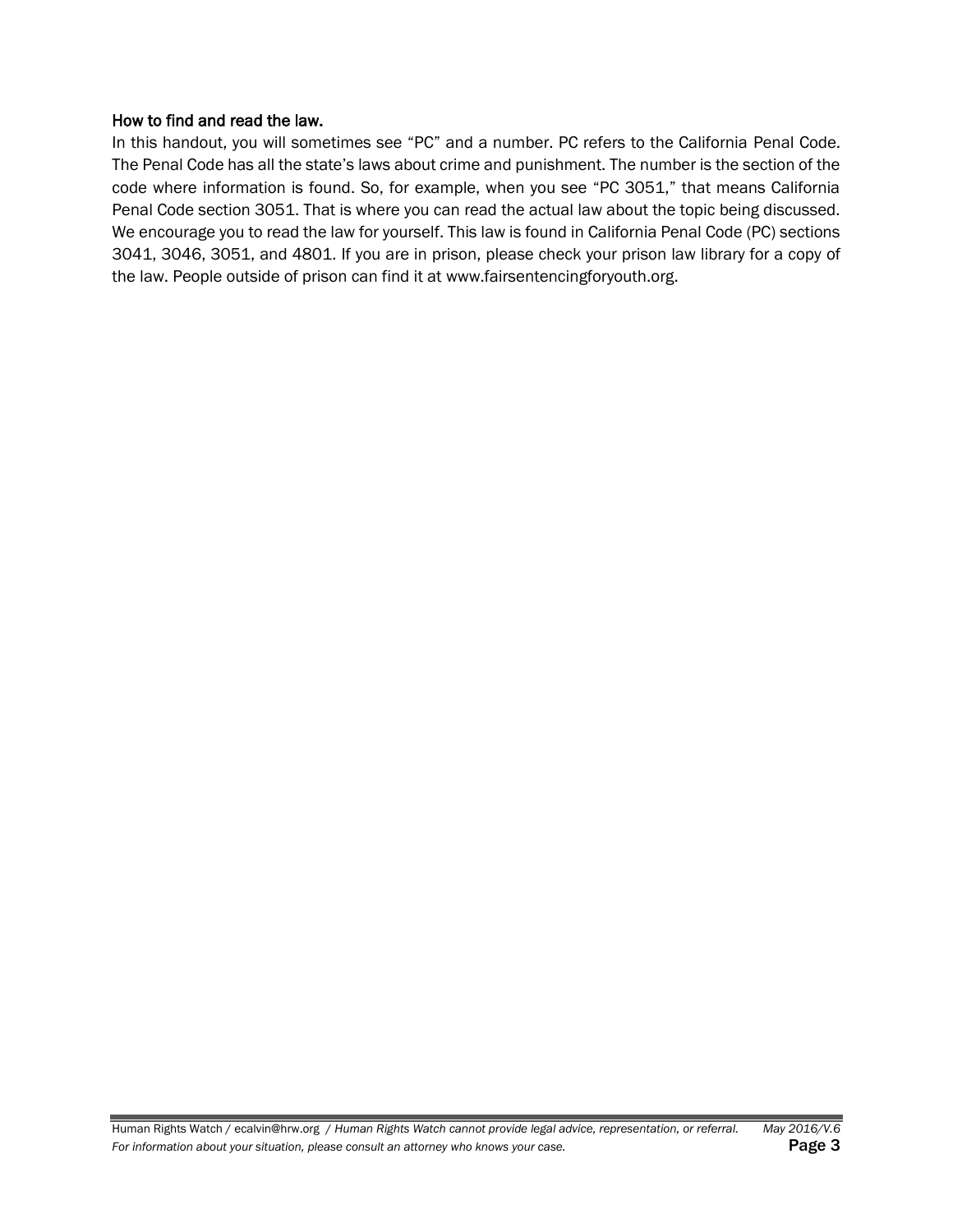# <span id="page-4-0"></span>PART 1: A SUMMARY OF WHAT THE LAW IS SUPPOSED TO DO

#### <span id="page-4-1"></span>WHAT is Youth Offender Parole?

Youth Offender Parole creates a special parole process for people who were under the age of 23 at the time of their crimes, and sentenced to life sentences or long determinate sentences.

If you were under the age of 23 at the time of your crime, you will have a "Youth Offender Parole Hearing". The purpose of the Youth Offender Parole Hearing is to decide if you are suitable for parole and to "provide for a *meaningful* opportunity to obtain release." PC 3051(a)(1) & (e). This means the law gives you a real chance of getting out of prison on parole. Many people will also get an earlier chance to earn parole and get out of prison.

#### What are SB 260 and SB 261?

SB 260 and SB 261 are other names for Youth Offender Parole. These are the bill numbers for the laws.

SB 260 was the first law; in 2014, it made people who were under age 18 at the time of their crime eligible for Youth Offender Parole. SB 261 was the second law; in 2016, it expanded Youth Offender Parole to include people who were under age 23 at the time of their crime.

#### **Regulations**

Youth Offender Parole is a new law, but the Title 15 regulations to describe the details of how the law should work have not yet been written or made final yet. The relationship between a law and regulations is like a recipe: the law is the ingredients and regulations are the instructions about what to do with the ingredients. The Youth Offender Parole law provides very good ingredients, but the details of what to do with them is still being worked out. The Board of Parole Hearings (Board) is using temporary rules in Youth Offender Parole Hearings until the final regulations are done. The Board is working on revising the regulations to reflect the changes in the law. The public will have a chance to comment and help shape these regulations.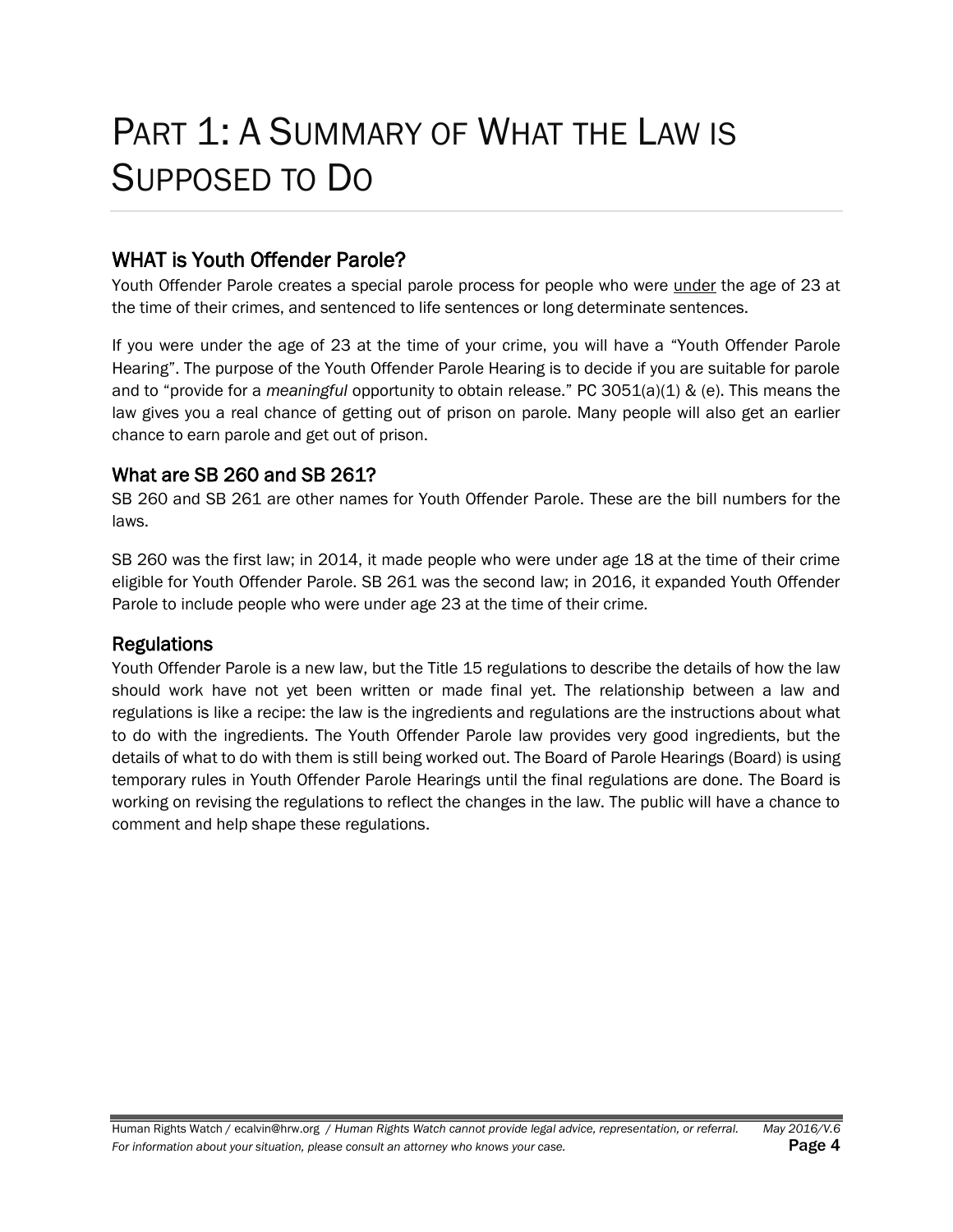| WHO is eligible for a Youth Offender Parole Hearing?                                                                                                                                                                                                                                                                                                                                                                                                                                                                                                                                                                                                                                                                 |
|----------------------------------------------------------------------------------------------------------------------------------------------------------------------------------------------------------------------------------------------------------------------------------------------------------------------------------------------------------------------------------------------------------------------------------------------------------------------------------------------------------------------------------------------------------------------------------------------------------------------------------------------------------------------------------------------------------------------|
| If you can check each of these boxes as true for you, you are eligible. PC 3051(h)                                                                                                                                                                                                                                                                                                                                                                                                                                                                                                                                                                                                                                   |
| I was under 23 at the time my crime occurred.<br>$\triangleright$ It doesn't matter when you were arrested, convicted, or came to prison.<br>$\triangleright$ What matters is whether you were under 23 when the crime happened.<br>$\triangleright$ You must have been UNDER the age of 23 - if you were 23 when the crime occurred,<br>you are not eligible.                                                                                                                                                                                                                                                                                                                                                       |
| I do NOT have an LWOP (life without parole) sentence. (PC 190.5).<br>$\triangleright$ If you had LWOP, but were resentenced under another law, you are eligible.<br>$\triangleright$ If you were under 18 at the time of the crime and received LWOP, you may be able to<br>petition for resentencing under $SB/1170(d)(2)$ and/or file a habeas petition under<br>Miller v. Alabama.                                                                                                                                                                                                                                                                                                                                |
| I do NOT have a "One Strike" life sentence for certain sex offenses (PC 667.61).                                                                                                                                                                                                                                                                                                                                                                                                                                                                                                                                                                                                                                     |
| I do NOT have a "second-strike" sentence or a "third-strike" sentence based on a prior<br>$\mathsf{L}$<br>serious or violent felony. (PC 667(b-i) or 1170.12).<br>$\triangleright$ You are disqualified ONLY IF you were specifically sentenced under PC 667 (b-i) or<br>PC 1170.12. If you have prior felonies that were eligible for strikes, but you were not<br>sentenced under 667(b-i) or 1170.12, you are still eligible.<br>$\triangleright$ If you had a sentence under PC 667 (b-i) or PC 1170.12, but then you were resentenced<br>to something different, you are eligible.<br>$\triangleright$ You should talk to an attorney if you are disqualified for this reason.                                  |
| AFTER I turned 23, I was NOT convicted of a crime for which I got a life sentence ("L").<br>$\triangleright$ A 115 or other CDCR write-up is not a conviction. You are disqualified for this reason<br>only if you went to court and were convicted and sentenced to a life sentence.                                                                                                                                                                                                                                                                                                                                                                                                                                |
| AFTER I turned 23, I was NOT <b>convicted</b> of a crime that has "malice aforethought" as a<br>necessary element. This includes, but is not limited to, the following crimes:<br>Murder in the first degree or second degree (PC 187)<br>Attempted murder (PC 664/187), conspiracy to commit murder (PC 182/187),<br>۰<br>solicitation to commit murder (PC 653f(b))<br>Assault with a deadly weapon or assault that is likely to produce great bodily injury<br>۰<br>committed while you are serving a life sentence (PC 4500)<br>$\triangleright$ A 115 or other CDCR write-up is not a conviction. You are disqualified for this reason<br>only if you went to court and were convicted for one of these crimes. |
| IMPORTANT: If you were under the age of 23 at the time of the crime, but have a sentence or new crime that<br>disqualifies you, the Youth Offender Parole law will not change the date of your parole hearing. PC 3051(h).<br>However, when you do have a parole hearing, the Board must give "great weight" to your youthfulness at<br>the time of the crime. PC 4801. You should talk to your attorney about this before your hearing.                                                                                                                                                                                                                                                                             |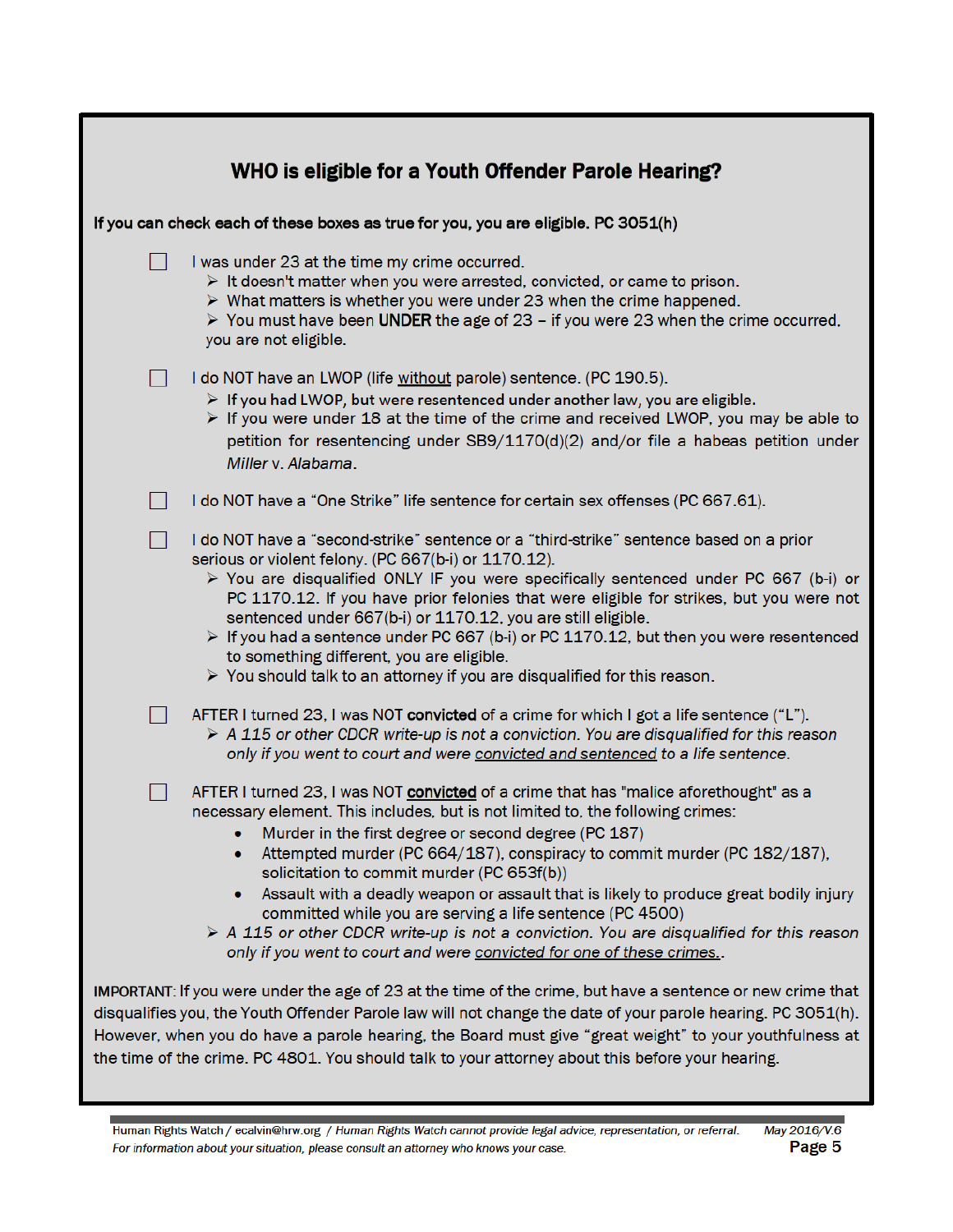#### Do I have to ask or file a petition to have a Youth Offender Parole Hearing?

No. Your hearing will be scheduled in the same manner as all other parole hearings.

#### I think I am eligible, but I have been told that I am not eligible. What should I do?

You can file a 602. You can also fill out the Board of Parole Hearings' "Form to Contest Disqualification by BPH as a 'Youth Offender.'" You, or an attorney, can fill out that form and send it to the Board of Parole Hearings at their address:

> Board of Parole Hearings Post Office Box 4036 Sacramento, CA 95812-4036

#### <span id="page-6-0"></span>HOW do Youth Offender Parole Hearings (YOPHs) work?

#### How will a YOPH be different from a regular parole hearing?

The Commissioners of the Board of Parole Hearings (Board) must now consider someone who was young (under the age of 23) differently from someone who was 23 or older at the time of the crime. The fact that you were young at the time of the crime should count as one reason in favor of granting you parole. While you still have to work hard to show that you would not pose a danger to the community if released, the YOPH process should increase your chance of being paroled. PC 3051(d).

On the one hand, many things about a YOPH are the same as a regular parole hearing. For example, you will still have to be found suitable for parole in order to be released, and right now the suitability and unsuitability factors remain the same, although that may change when regulations are enacted. You will have the right to an attorney and all other rights you would have at a regular parole hearing.

But, YOPHs should also be very different because the Board must give "great weight" to:

- The fact that youth are less responsible than adults for their actions (*the "diminished culpability" of youth*);
- The hallmark features of youth (*For example, that youth are, as compared to adults, not as good at understanding the risks and consequences of their actions; resisting impulses and peer pressure; or less in control of their life circumstances, etc.);* and
- Any subsequent growth and increased maturity of the prisoner. PC 4801(c).

If you have already had a parole hearing before the Youth Offender Parole law went in to effect, your next parole hearing will be a YOPH. If you were denied at an earlier hearing, see common questions on pages 11, 19, and 20.

There is more information about what happens at a Youth Offender Parole Hearing starting on page 12.

#### What is a Consultation?

Rather than a Documentation Hearing ("Doc hearing"), which used to take place during the third year of incarceration, a new type of meeting called a "Consultation" will take place six years before your initial parole hearing. You do not need to request the consultation; the Board will schedule it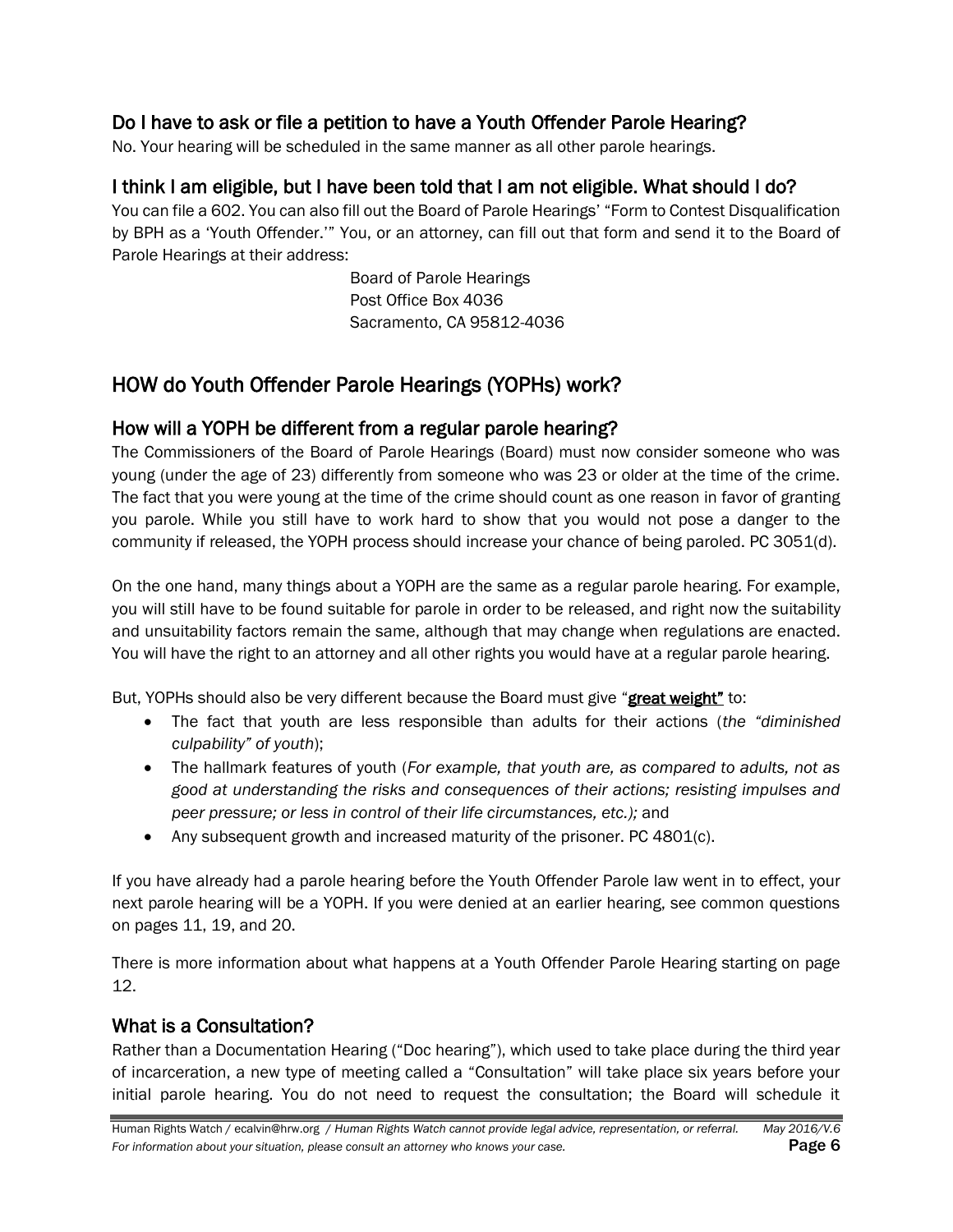automatically. The consultation should be one-on-one with a commissioner or deputy commissioner from the Board and you have a right to be present. The meeting is intended to help you know what you need to do in order to be ready for parole. The Commissioner will make recommendations about steps you should take, as well as identifying positive steps that you are already taking. The Commissioner should also explain the parole process and answer your questions about the parole process. The Commissioner will give you written recommendations on how to become ready for parole. You are not entitled to have an attorney present at the consultation hearing.

#### If I am eligible for Youth Offender Parole, will I automatically be granted parole?

No. The law still requires that you have a parole hearing, and the Board must find you suitable for parole. This is no easy task, but with hard work, you can do it. See Part 2 of this guide for more information on how to prepare for your parole hearing.

#### <span id="page-7-0"></span>WHEN am I eligible for release through the Youth Offender Parole process?

Under the Youth Offender Parole process, you will be eligible for release no later than your 15th, 20th, or 25th year of incarceration – even if you have a sentence that is longer. Depending on your controlling offense, your first parole hearing will be no later than in the 15th, 20th, or 25th year of your incarceration, and if you are suitable for parole you will be released. The number of years you have been incarcerated includes any time you spent in custody (city or county jail, local juvenile facility, mental health facility, DJJ/CYA, CDCR prison). PC 3051(a)(2)(A).

#### When will my first hearing be?

#### If you only have determinate (flat) sentences and no "L" (life sentence), you are eligible for your first hearing no later than during your 15th year of incarceration.

A determinate sentence is one without any "life" terms. It is a set number of years. PC 3051(b)(1).

 *Example: Roberto has a total sentence of 53 years based on three sentences: one for 20 years, one for 15, and one for 18. Because he does not have a life sentence, his first Youth Offender Parole Hearing will be no later than during his 15th year of incarceration.*

If you have at least one life sentence, you are eligible for your first hearing no later than your  $20<sup>th</sup>$  or 25<sup>th</sup> year of incarceration – it will depend on your "controlling offense."

#### What is my "controlling offense"?

Your controlling offense is the **longest single term**. It is the sentence for a single count or enhancement for which you received the longest term of imprisonment. PC 3051(a)(2)(B). Think about your sentence and the different terms that make up the whole sentence. For example, if you have a 30-to-life sentence, it is really several terms that add up to 30-to-life. It could be two 15-to-life sentences, or five years with a 25-to-life enhancement, or some other combination.

- *Example: Luis has 25-to-life. He has a 15-to-life sentence and a 10 year determinate sentence. The 15-to-life is the controlling offense because it is the longest of his sentences.*
- *Example: James has 40-to-life. He has a 15-to-life sentence plus a 25-to-life gun enhancement. His controlling offense is the 25-to-life enhancement because it is the longest of his sentences or enhancements.*

Human Rights Watch / ecalvin@hrw.org / *Human Rights Watch cannot provide legal advice, representation, or referral. May 2016/V.6* **For** information about your situation, please consult an attorney who knows your case. **Page 7**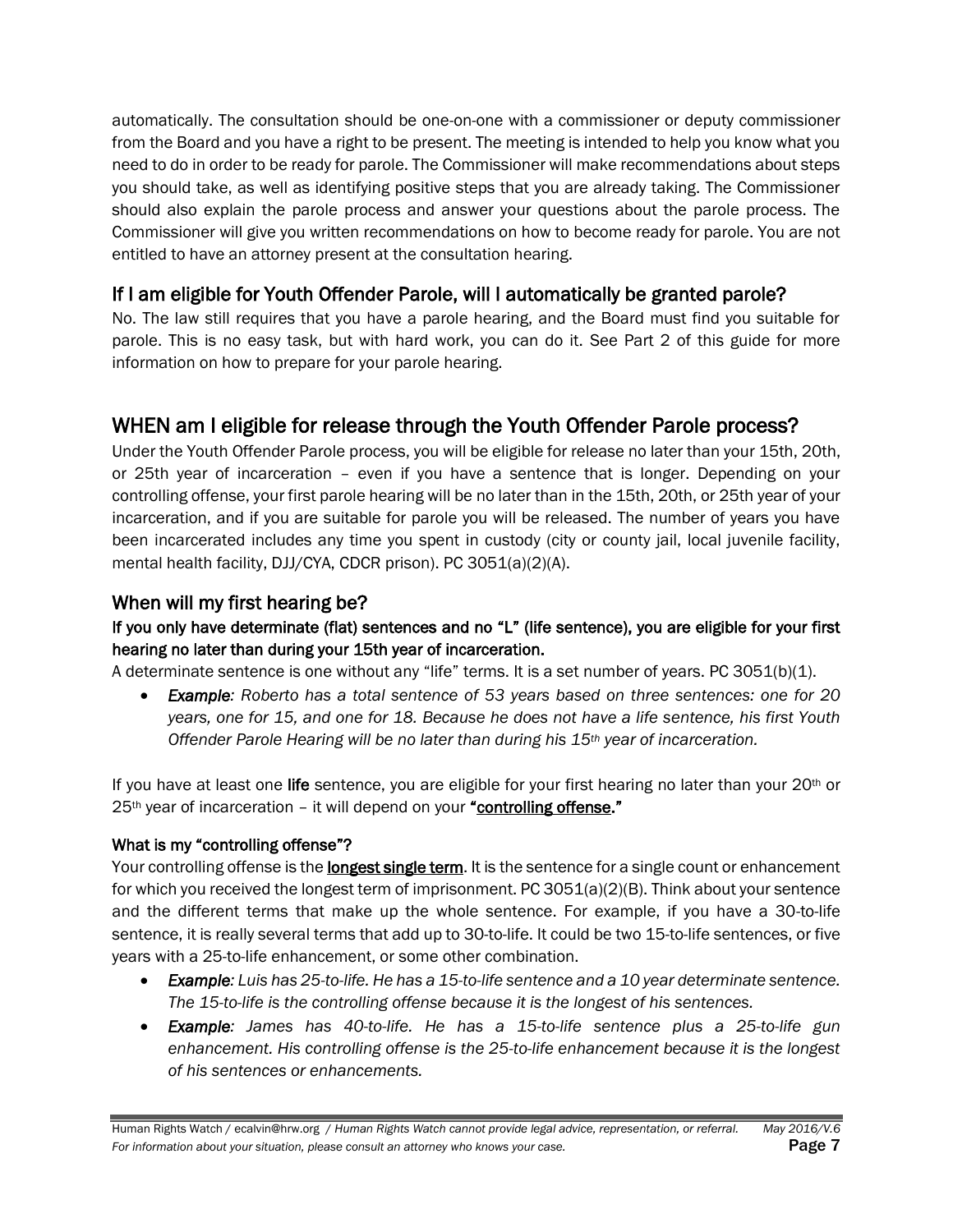*Example: Barbara has 27-to-life. She has a 7-to-life sentence, plus a 10-year sentence, plus another 10-year sentence. The 7-to-life sentence is the controlling offense because it is the longest of her sentences. (This is a tricky one! A life sentence is always considered longer than a non-life sentence.)* 

#### If your controlling offense is a life sentence that is less than 25-years-to-life, you are eligible for your first hearing no later than during your 20th year of incarceration. PC 3051(b)(2).

 *Example: Melissa has a 15-to-life sentence plus a 10-year sentence, and a 10-year gun enhancement, for a total sentence of 35-years-to-life. Because her controlling offense is a life sentence under 25-to-life, her first Youth Offender Parole Hearing will be no later than during her 20th year of incarceration.*

#### If your controlling offense is a life sentence that is 25-years-to-life, you are eligible for your hearing no later than during your 25th year of incarceration. PC 3051(b)(3).

- **Example:** Nathan has a sentence of 25-years-to-life. His first Youth Offender Parole Hearing *will be no later than during his 25th year of incarceration. But if his Minimum Eligible Parole Date (MEPD) is earlier than his 25th year of incarceration, he will have is first hearing one year before his MEPD, and he will be eligible for release once he reaches his MEPD.*
- **Example:** Deon has a total sentence of 65-years-to-life. He was sentenced to a 15-to-life *sentence plus a 25-to-life gun enhancement and a 25-to-life gang enhancement. Because his controlling offense is 25-to-life, his first Youth Offender Parole Hearing will be no later than during his 25th year of incarceration.*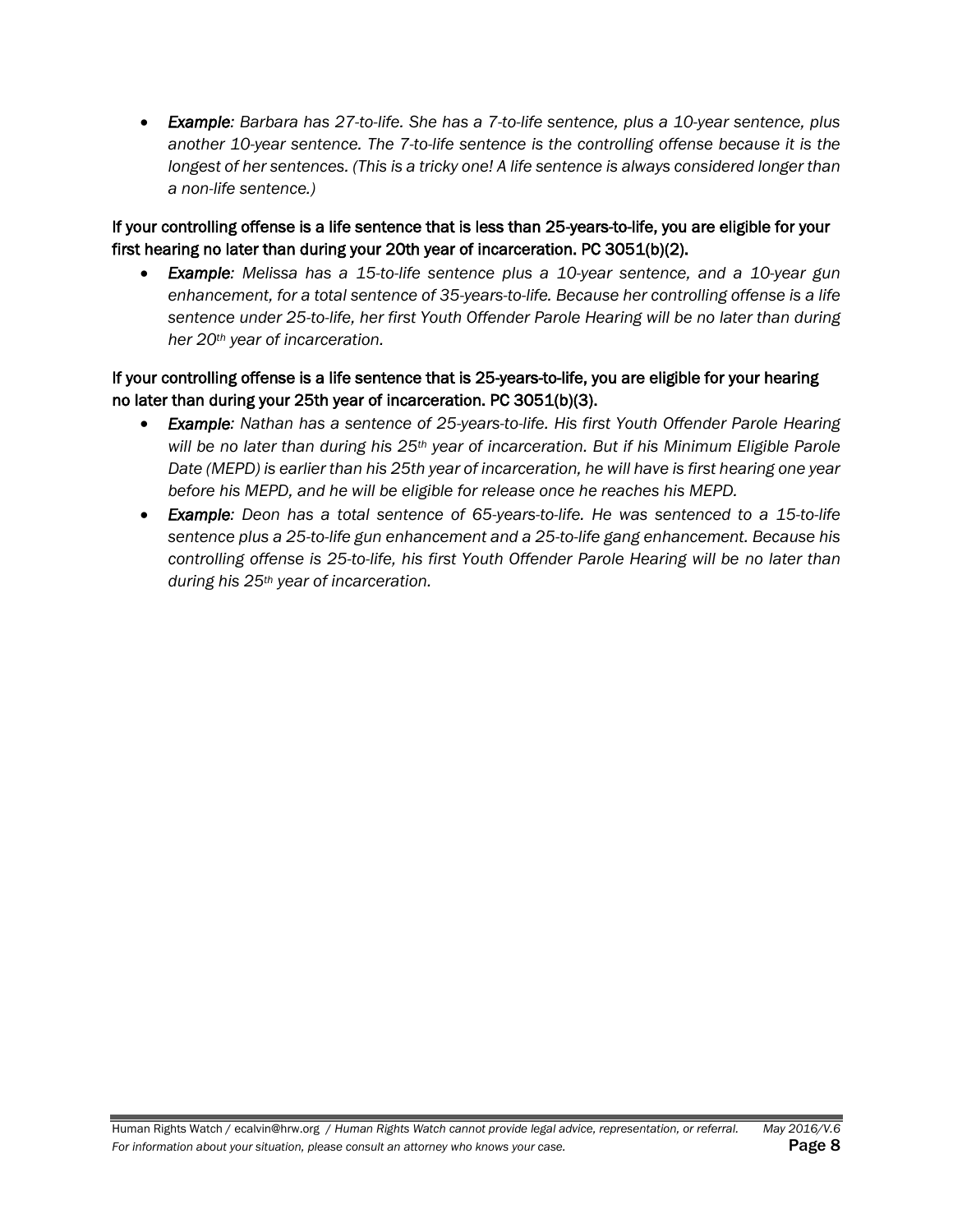

#### Common questions about when you will have a Youth Offender Parole Hearing

I am a lifer and supposed to have my first parole hearing before 20 or 25 years. Do I have to wait? No. If you are a lifer and are eligible under another law for a parole hearing before 20 or 25 years of incarceration, you do not have to wait. Youth Offender Parole laws set maximum times before a first hearing is held. If you have a right to an earlier hearing, you will have a YOPH at that time. PC 3051(b). At your hearing, the Board must give great weight to the "diminished culpability of youth", "the hallmark features of youth", and your subsequent growth and maturity. PC 4801.

- Example: Juan has a sentence of 15-years-to-life, and under existing law has a right to a hearing in his 14th year. He will not have to wait until his 20th year of incarceration for his hearing, and the earlier hearing will be a Youth Offender Parole Hearing. PC 3051(b).
- Example: Charlene has a 25-years-to-life sentence plus another 10-year sentence to be served concurrently (at the same time.) Under other law, she has a Minimum Eligible Parole Date (MEPD) of 18 years. Her first hearing will be at 18 years - she does not have to wait until her 25th year -- and the earlier hearing will be a Youth Offender Parole Hearing. PC 3051(b).

May 2016/V.6 Human Rights Watch / ecalvin@hrw.org / Human Rights Watch cannot provide legal advice, representation, or referral. Page 9 For information about your situation, please consult an attorney who knows your case.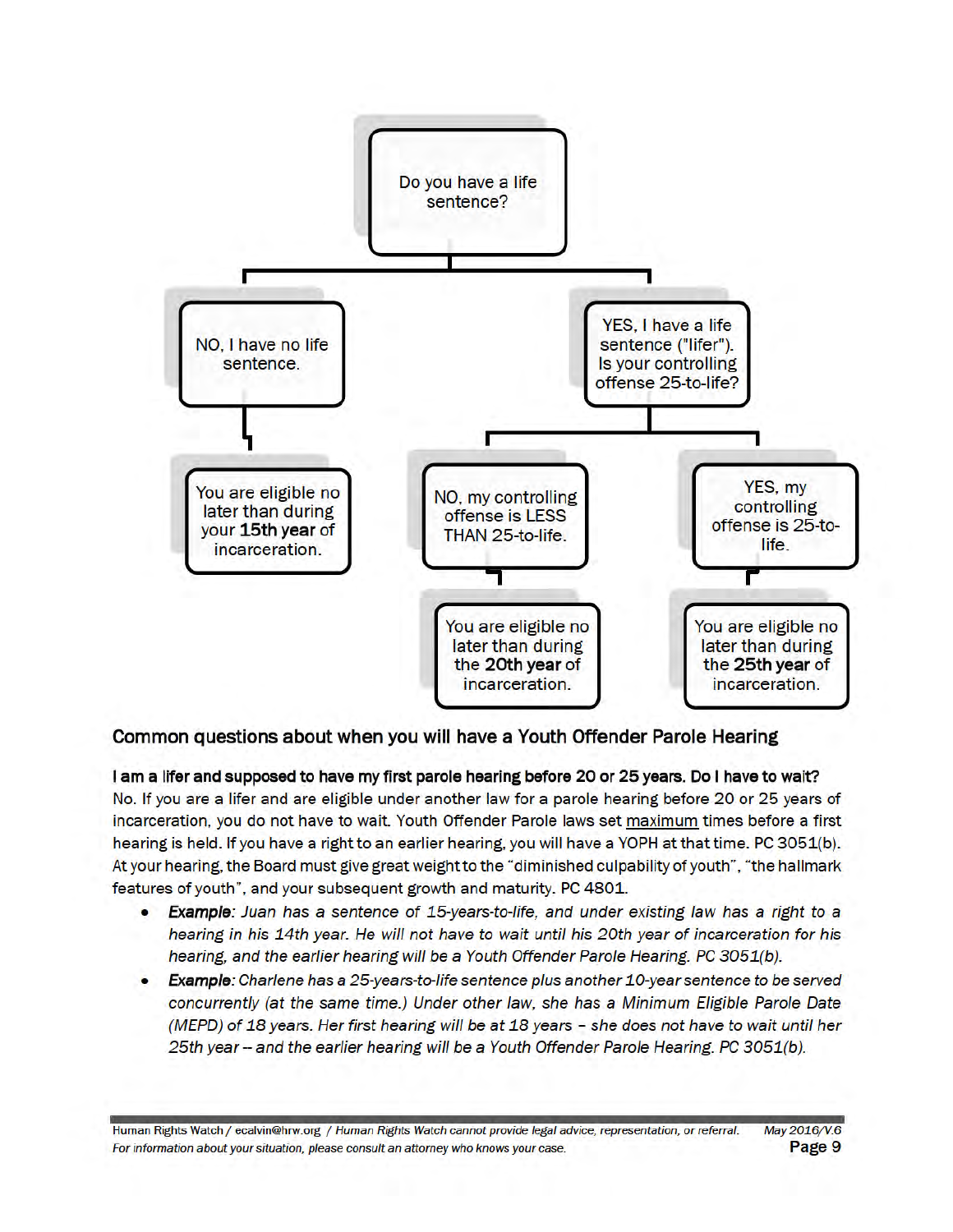#### When will my hearing actually be?

Assuming that there are no other laws that make you eligible for release or an earlier parole hearing, your Youth Parole Eligibility Date (YPED)will be during your  $15th$ ,  $20th$ , or  $25th$  year of incarceration (which means after you have served 14, 19, or 24 years). All the time that you have been in custody on your case -- including prison, jail, a juvenile facility, mental health facility, and at DJJ or CYA – counts toward your years of incarceration. The first parole hearing is generally scheduled several months prior to your YPED.

SB 261 expanded Youth Offender Parole in 2016. When does the Board have to complete hearings for those who were age 18 through 22 at the time of their crimes and already eligible for a first hearing? SB 261 took effect January 1, 2016. There are over 12,000 people eligible for SB 261 and we do not know the order in which the Board will schedule hearings. The Board must complete hearings for people with a life sentence ("lifers") by January 1, 2018 and for people with a determinate sentence ("no L") by December 31, 2021. PC 3051.1.

#### What should I do if I received a notice that I am an eligible Youth Offender, but my parole hearing date is set much later than it is supposed to be? Or what if the hearing date is not scheduled and I am within a year of the date when I am eligible for a hearing?

You can file a 602. After you have received a response to your 602, if the issue is not resolved, you can write a letter to the Board of Parole Hearings at:

> Board of Parole Hearings Post Office Box 4036 Sacramento, CA 95812-4036

#### Can I reschedule my parole hearing?

If you decide not to proceed with your hearing on the scheduled date, you have three options which are explained below. You should discuss any decision to reschedule your parole hearing with an attorney. You must submit a Board of Parole Hearings Form 1001(a) to reschedule your hearing. BPH Form 1001(a) gives you three ways to reschedule a hearing (it also gives you the choice to have a hearing but not attend). Title 15, section 2253.

- 1. Waiver. You can choose to waive your hearing for 1, 2, 3, 4, or 5 years. This means that you give up the right to have a hearing and you choose how long (up to 5 years) until your next hearing. The Board must receive the signed Form 1001(a) at least 45 days before your scheduled hearing date. If the Board receives the Form 1001(a) less than 45 days before your scheduled hearing, they will likely deny your request to waive the hearing and proceed with the hearing unless you can show "good cause" why you did not send it sooner.
- 2. Stipulation. You can stipulate that you are NOT suitable for parole and request that the Board schedule your next parole hearing in 3, 5, 7, 10 or 15 years. A stipulation is an admission that you are unsuitable for parole and you must tell the Board why you are unsuitable. Your admission that you are unsuitable and your explanation of why you are unsuitable become part of the record for the next hearing. You may stipulate to unsuitability any time – even on the day of your parole hearing.
- 3. Postponement. You can request a postponement of your hearing to a later date. You can make this request at anytime, but the sooner you make the request, the better. The shortest period for a postponement is to the "next available" date, which is usually 3-6 months. The Board grants postponements for extraordinary circumstances; if you can think you need one, you should request it but there's no guarantee it will be granted.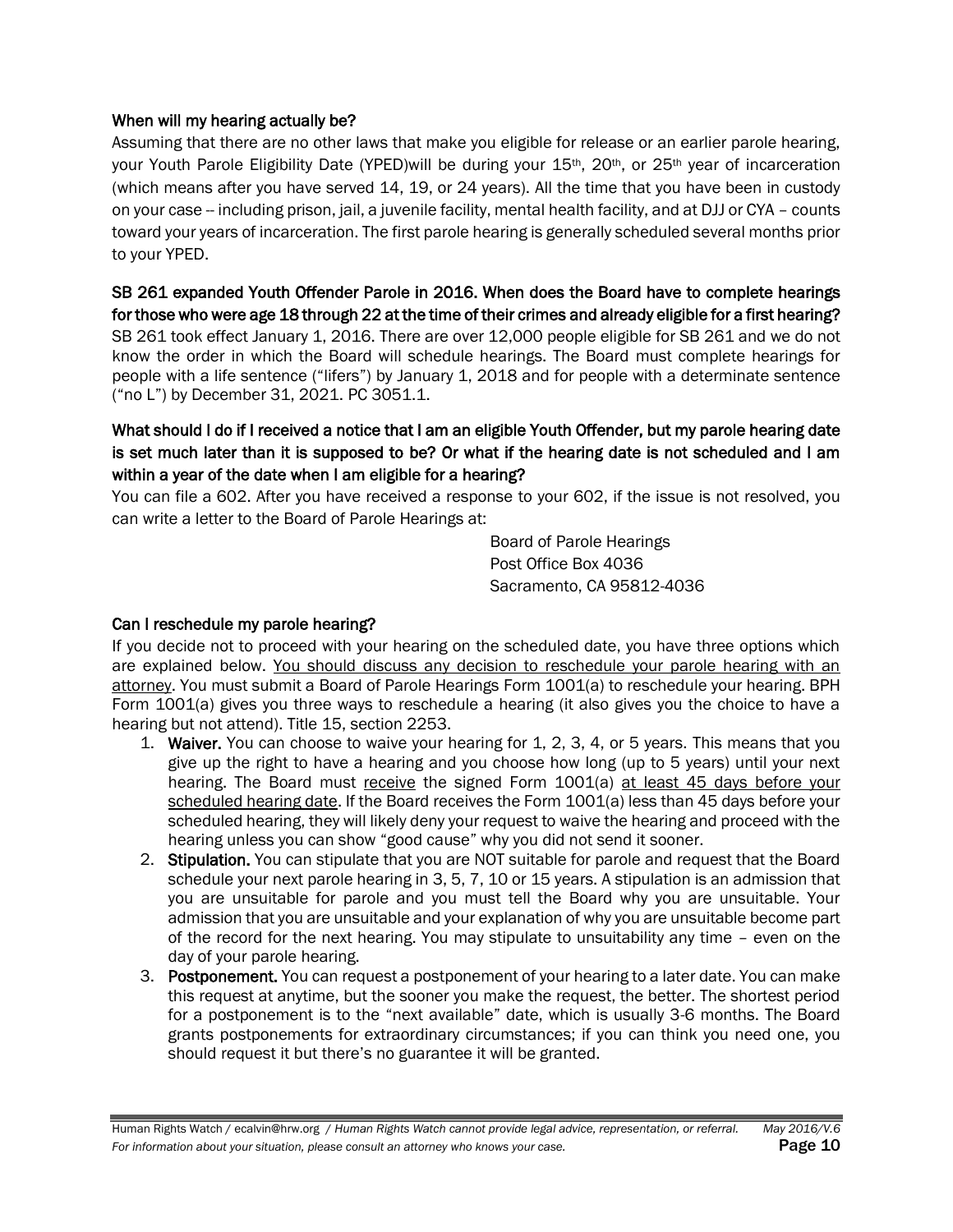#### I was denied parole before the Youth Offender Parole laws went into effect. When will my hearing be?

You will not automatically get an earlier hearing. Your next parole hearing will be a Youth Offender Parole Hearing. You can file a Petition to Advance once every three years using a Board of Parole Hearings Form 1001(a) to ask the Board to move up the date of your next hearing. It would be good to consult with an attorney who knows parole law, procedure and the details of your situation to decide whether it would be a good idea to file a Petition to Advance.

#### Do I have to serve the time on the controlling offense to be eligible for parole?

No. The number of years of incarceration is what is counted, and it does not matter which sentence or enhancement is being served first.

#### I have consecutive sentences (sentences that normally have to be served one after the other). Do I have to serve all of them before I get my Youth Offender Parole Hearing?

No. If you have more than one sentence, you will have a Youth Offender Parole Hearing at the time set in the Youth Offender Parole law and, if granted parole, be eligible for release. You do not have to serve other consecutive sentences or enhancements related to your controlling offense. PC 3046(c).

- *Example: Chris has a 40-years-to-life sentence. He was sentenced to one 25-to-life sentence and another (consecutive) 15-to-life sentence. Under the old law, his release date would be at a minimum of 40 years of incarceration. Under the Youth Offender Parole law, the controlling offense determines when he will be eligible for parole. In this case, his controlling offense is the 25-to-life sentence, and if found suitable for parole, he would be eligible for release in his 25th year of incarceration. PC 3046(c).*
- *Example: Jorge has a 12-year determinate sentence, a consecutive 10-year determinate sentence, a consecutive 5-year determinate sentence, and a consecutive 25-to-life sentence. Under the old law, he would have to finish serving all of his determinate sentences before the life sentence begins. Under the Youth Offender Parole law, it does not matter that the sentences are consecutive. He is eligible for his first parole hearing no later than during the 25th year of incarceration.*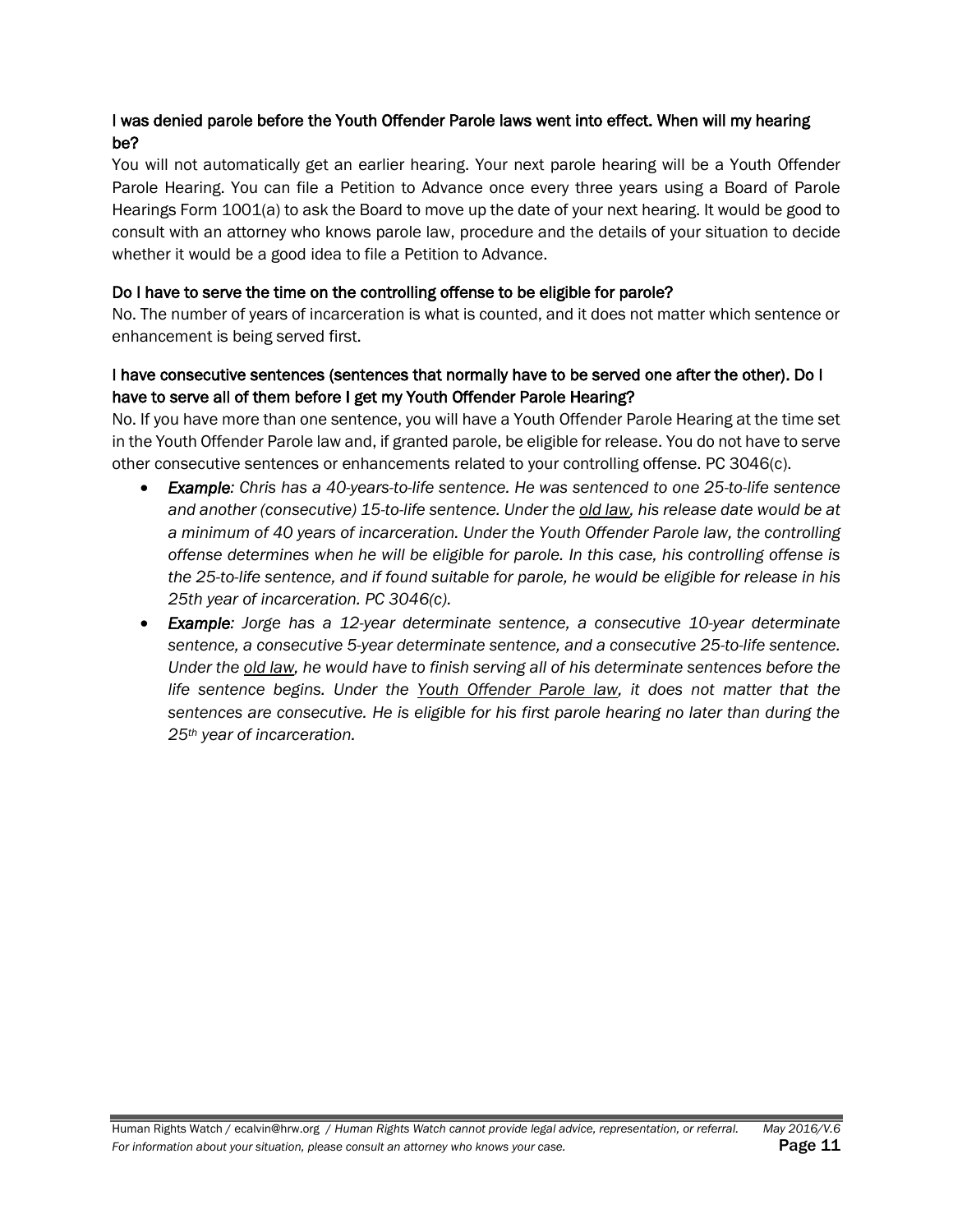# <span id="page-12-0"></span>PART 2: A GUIDE TO PREPARING FOR YOUTH OFFENDER PAROLE HEARINGS

#### <span id="page-12-1"></span>Understanding the Parole Process

Before you can prepare for a parole hearing, you need to understand how the process works. The next few pages will give you some basic information, but the laws and regulations about parole are complicated, so not everything can be explained here. This is just a start. Also, please understand that this is not legal advice; it is information. There are many resources available to provide information about parole. For example, the Prison Law Office California State Prisoners Handbook, available in the prison law library, devotes Chapter Five to the parole process. You can also write to the Prison Law Office to request a copy of Chapter Five.

#### How does the Board decide whether or not to grant parole?

The law requires the Board to grant parole unless it finds "some evidence" that you would pose a danger to the community if released. The most common reasons that commissioners use to deny parole are:

- Recent and/or violent disciplinary violations (115s and sometimes 128As);
- Recent gang involvement;
- Recent substance abuse;
- Lack of credibility or lack of truthfulness;
- Lack of remorse for your actions;
- Lack of insight (failing to understand why the crime happened and its effect on others)
- Lack of realistic parole plans and proof (documentation) for those plans; and
- Information contained in confidential file.

#### What is the Board looking for?

The easy answer is that the Board wants to make sure that it does not release someone who will commit another crime. This core determination is an assessment of your current dangerousness. In re Lawrence, 44 Cal. 4<sup>th</sup> 1181 (2008). But you cannot simply tell the Board that you do not want to come back to prison or that you will not commit another crime. Your words are not enough. You must show the Board that you will not commit crimes in the future. You can do that, in part, by:

- Explaining why you committed the crime (you cannot do this if you deny the crime, minimize your role in the crime, or blame others); and
- Showing, by your actions, how you have matured and developed into a different person today compared to when you committed the crime.

If you do not show with your actions that you are now a different person and demonstrate that you understand what led up to your involvement in the crime, the Board will not believe that you can prevent it from happening again.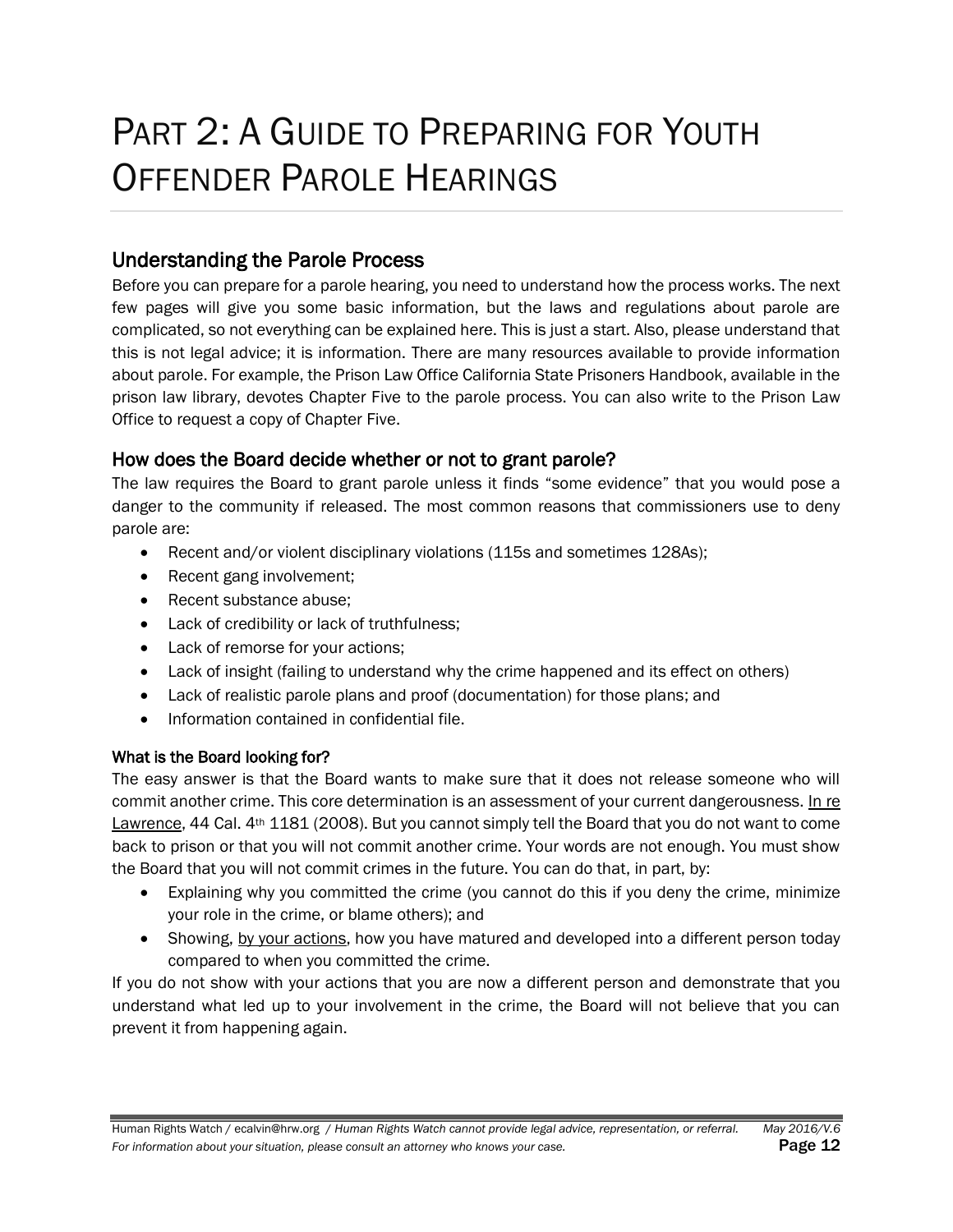#### What are the three key questions the Board wants answers to?

The Board is essentially looking for truthful answers to the following big questions:

- 1. Do you take full responsibility for your crime?
	- Do you fully admit to your offense without excuses?
	- Can you be truthful about all of your intentions and choices before, during and after the crime?
	- Have you thought deeply about how your choices impacted others?
	- Do you understand the effect your crime had on others (the victim, the victim's family and friends, the community, your family, and others)?

If the Board determines your testimony at the hearing is not credible, you will probably be denied parole.

- 2. Have you explored and do you understand why you committed the crime(s) ("causative factors")?
	- Have you thought deeply about the things that led you to commit the crime?
	- What kind of person were you at the time of the crime? What kind of lifestyle were you living?
	- Can you describe the choices you made, the perspectives you had, the situations you put yourself in that made it possible for you to commit the crime?
	- Have you faced the challenges and traumas in your life that may have influenced your choices or character?

The Board is looking for explanations, but not excuses for any negatives: the crime(s), your prior lies about the crime, your prior lifestyle, or your negative behavior in prison.

#### 3. What have you done to address the things in your life that led to you committing the crime?

- Have you sincerely faced the issues in your life that led to criminal behavior?
- How are you different today? How does the way you live your life now show that you have addressed and overcome the causative factors of the crime?
- Does your disciplinary history (115s and 128As) reflect who you are today?
- How do you make choices today? What values guide your choices?
- What are some specific lessons or skills that you have learned from programs that you've done in prison?
- How have you grown and matured? Part of maturity is understanding both our strengths and weaknesses -- what are your biggest strengths and weaknesses of character?

You need to have real answers to these questions for the Board. You cannot fake it at a parole hearing. Answering these questions is hard work and can lead you to spend time thinking about very sensitive or difficult issues in your life that you may have ignored up to now because it is uncomfortable, painful, or hard. These questions require you to reach down to the very core of what shaped your choices and how you lived your life at the time of the crime. Addressing these issues will increase your ability to show the Board how much you have learned, matured, and changed while incarcerated. These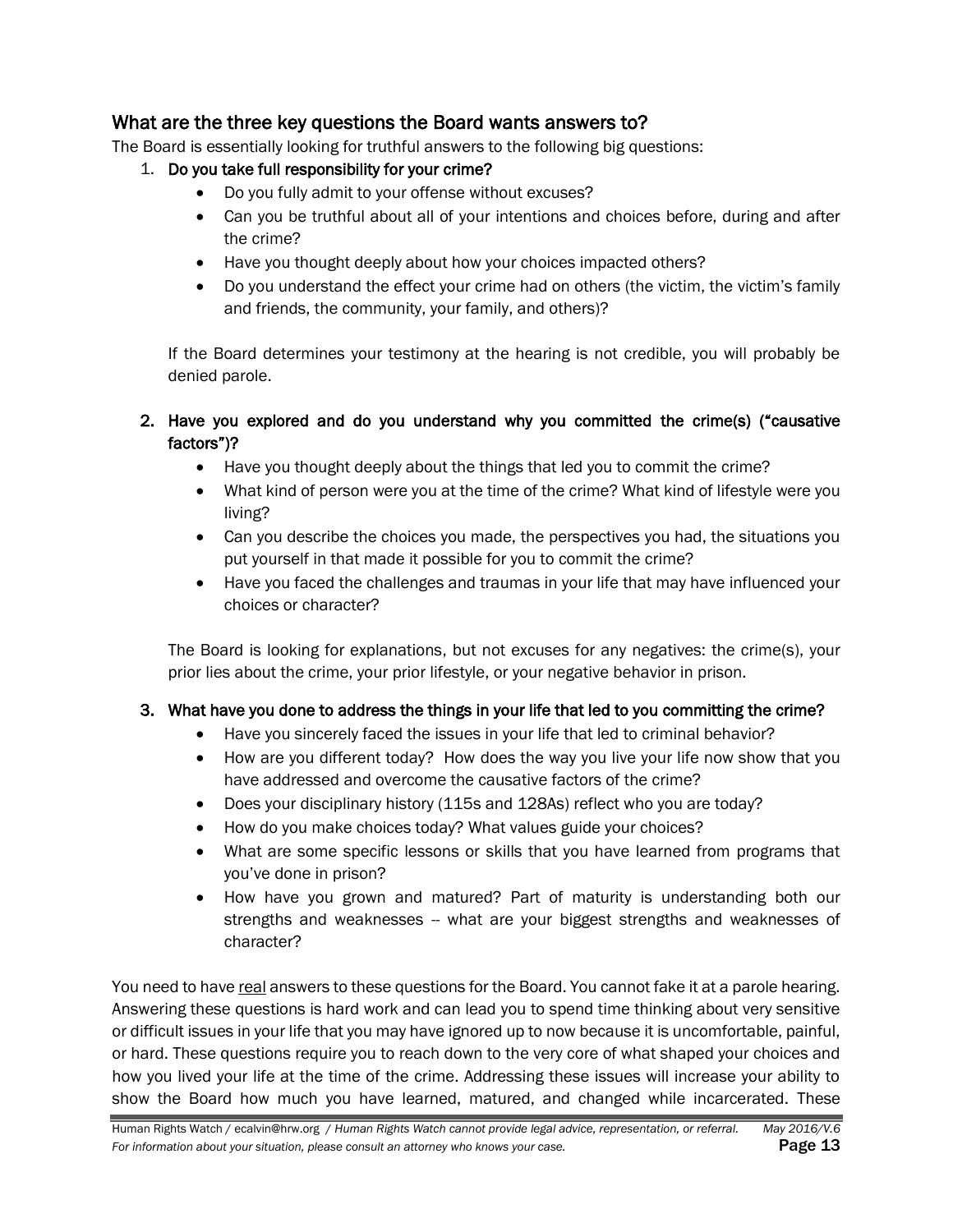questions are often very difficult to answer and answering them requires a long process of selfreflection. To help with this process of reflection, you can start by thinking about the "Starter Questions" on page 18 of this guide.

One of the best ways to get started is to discuss the questions with another person. Choose someone you trust and who will give you honest feedback and support as you work through things, but beware of revealing incriminating information that someone could use against you later. If you do not have a "safe" person or place to discuss these topics, you can also write about them. Once you start working with an attorney, it will be important to discuss these issues with him or her.

#### What will happen at my Youth Offender Parole Hearing?

This section provides an overview of basics of the process so you know what to expect as you prepare for the hearing. It is just a starting point.

#### Will I have an attorney?

Yes. You can hire your own attorney or, if you cannot afford a private attorney, the Board will appoint one to your case. It is the Board's expectation that an appointed attorney will meet with you no later than 45 days prior to your hearing.

#### Who will be at my parole hearing?

- Commissioners: One Commissioner (sometimes two) and one Deputy Commissioner from the Board of Parole Hearings will run the hearing – they will review all of the paperwork in your case, ask most of the questions, and make a decision to grant or deny you parole.
- District Attorney: A district attorney from the county of commitment may attend the hearing (in person, by video, or by phone). He or she will have an opportunity to ask questions and make a closing statement. He or she may say things that are untrue.
- Your Attorney: Your attorney will have a chance to ask you questions to clarify any issues that might be unclear for the Commissioners. Your attorney can also make objections and a closing statement.
- You: You will answer questions throughout the hearing. After your attorney has given a closing statement, you have the right to make a brief (about 5 minutes) closing statement if you wish.
- Victims: The victim(s) and/or the victim(s)'s family may be present (in person, by video, by phone). They are allowed to make a statement at the end of the hearing. If they are not present, a victim's representative may read letters from victims or victim's family.
- There will also be a Correctional Officer in the room and there may also be a few neutral observers in the room. None of these people speak at the hearing.

#### *Do the same commissioners who conduct parole hearings conduct YOPHs?*

Yes. The same commissioners will hear these cases, but they are trained on how to conduct the Youth Offender Parole Hearings and apply the "great weight" factors described above. In addition, the Board is required to draft regulations that will guide the commissioners in these hearings. At the time this guide was written, the regulations were not completed.

#### *Is there a role for my family and friends?*

Yes, there is a special role at the hearing for friends and family members. The Youth Offender Parole laws state that family members, friends, school personnel, faith leaders, and representatives from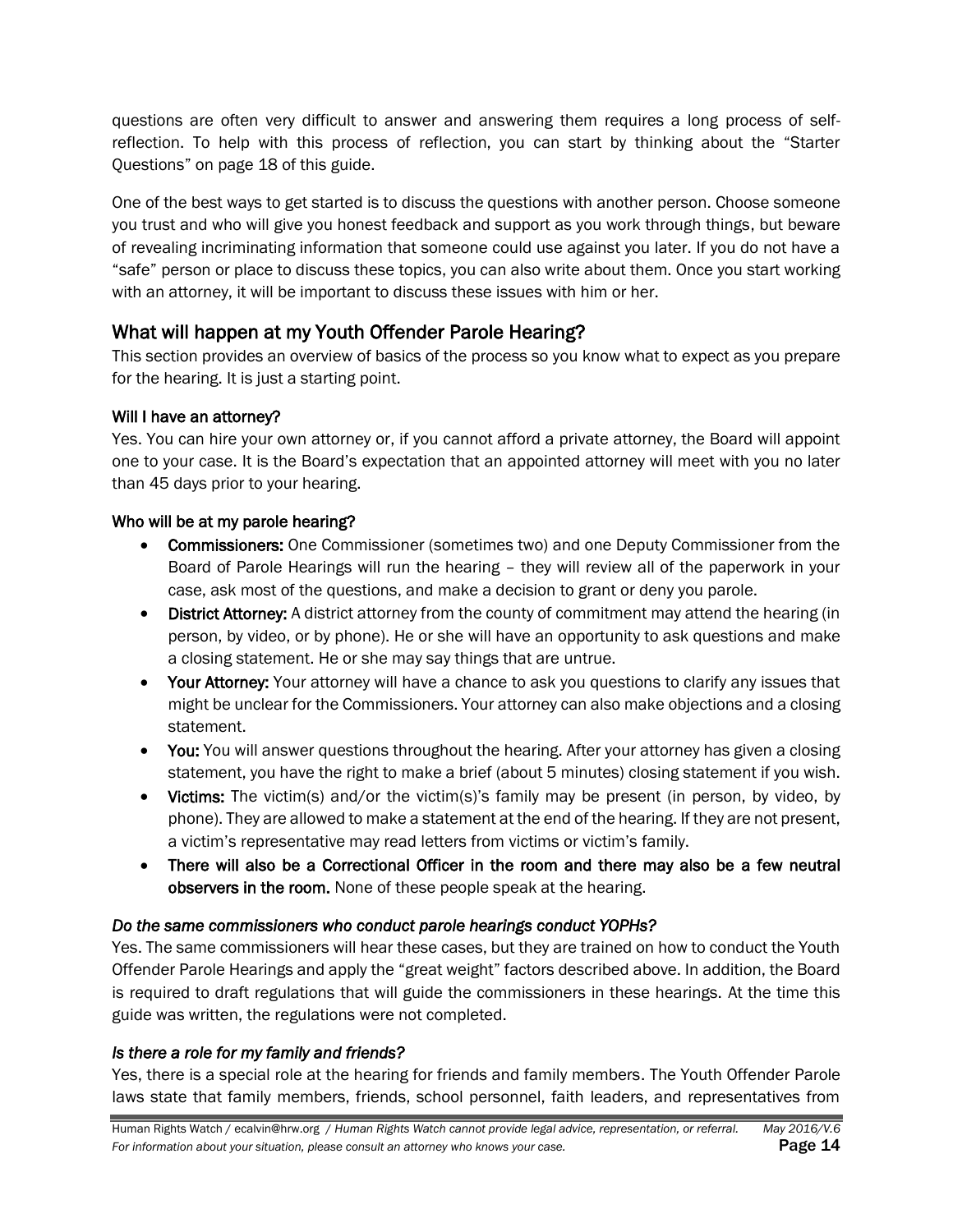community-based organizations who have knowledge about the young person prior to the crime, or who can attest to his or her growth and maturity since the time of the crime, can submit letters to the Board. This is allowed in regular parole hearings also, but the fact that the Youth Offender law specifically include this should make the commissioners pay extra attention to that support for Youth Offenders. The law does not, however, allow friends and family to come to the hearing. PC 3051( $f$ )(2).

#### What information will the Board have about me?

The Board will read and consider everything in your C-file. This may include, but is not limited to:

- Case paperwork (police reports, trial transcripts, probation report, autopsy, appellate decision)
- All 115s, 128As, and 602s
- Psychological Evaluations (see below)
- Transcripts of prior Parole Hearings
- Certificates and Vocations
- Positive and Negative Chronos for Programs or from Staff
- Victim Statements
- Confidential Information (You and your attorney cannot review the confidential information, but you are entitled to receive a CDCR form 810 listing any documents contained in the confidential file. You should also receive a CDCR form 1030 summarizing any confidential information that the Board relies on in its decision at least 10 days prior to the hearing.)

You are entitled to review your entire C-file, except the confidential portions, once a year in an *Olsen*  review.

The Board will also read and consider any documents you and your attorney submit to the Commissioners. These may include:

- Documentation of parole plans
- Letters of support from people in the community who know you
- Insight Statement (not required, but might help). This is something you write that includes deep and thoughtful discussion of your insight. Working through the Starter Questions listed on page 18 can help with this.
- Remorse Statement (not required, but might help). This is something you write that includes a description of your understanding of the harm you have caused and your feelings about that harm.
- Relapse Prevention Plan
- Book reports on self-help or other books

#### *Psychological Evaluations (Comprehensive Risk Assessments)*

For everyone appearing for parole consideration, the Board uses psychological evaluations, called "Comprehensive Risk Assessments," to predict whether you present a low, moderate or high risk of future violence. The reports also contain other information about whether you accept responsibility for your actions, whether you understand why your crime happened and whether you have participated in the right kind and number of programs to address the factors that contributed to the crime. When these risk assessments are prepared for youth offender hearings, they must also take into consideration the diminished culpability of youth as compared to that of adults, the hallmark features of youth, and any subsequent growth and increased maturity of the individual. PC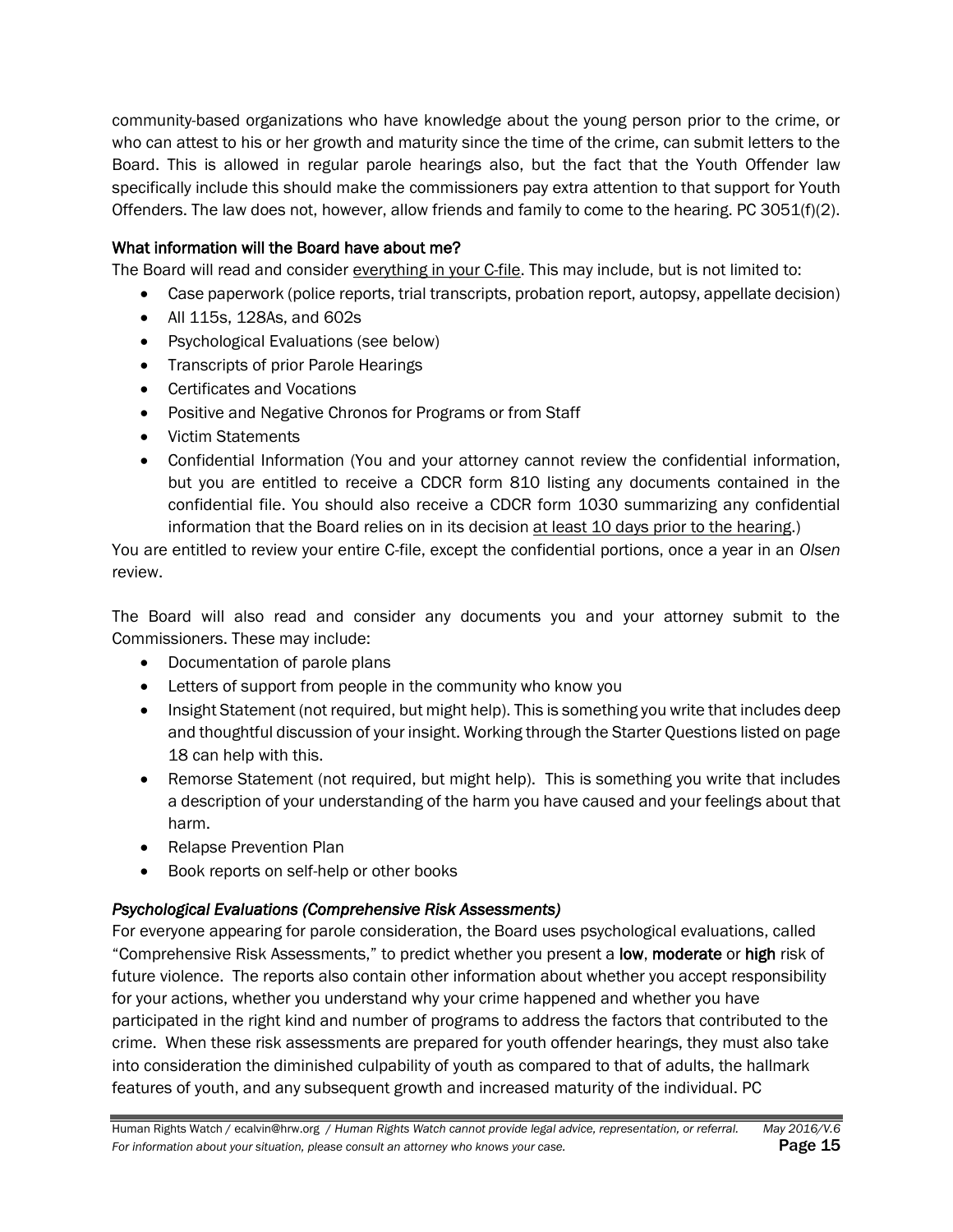3051(f)(1). The Board's psychologists address this requirement by adding a section in their reports that directly discusses those factors. It is not yet clear whether this is enough to meet the requirements of the law.

Your evaluation will include a meeting with a Board psychologist, which will usually take place at least a couple of months before the scheduled parole hearing. This meeting is very important and you should approach it as you would approach your Board hearing. The psychologist will be evaluating and considering the same factors that the Board considers, and the Board will rely on the conclusions of the psychologist. You will receive a written copy of the psychologist's report before your hearing. Plan to discuss the report with your attorney, and be sure to identify for the attorney anything in the report you think is inaccurate.

If you have done positive things like reading books, doing correspondence classes, making plans for parole, creating a relapse prevention plan, or getting support letters from your family, try to get documentation of this before your psychological evaluation. You can ask your counselor to put copies of this kind of documentation in your C-file before the evaluation. However, you should also make sure to bring your own copies of this documentation with you when you go to the evaluation. Then, the psychologist who is evaluating you can see all the good things you are doing before he or she writes the evaluation.

#### What will the Board ask me at my parole hearing?

There are four main areas the Board will ask you questions about at the hearing:

#### 1. Commitment Offense

The Board will ask many questions about your commitment offense. Often, the Board will read facts into the record (from the appellate decision or the probation report), and then ask if you agree with those facts. If you do not agree, the Board will allow you to state your own version. It is important to remember the Board will not decide all over again whether you were guilty of your crime. However, it may be important to correct any inaccurate facts about the crime. What facts, if any, you should correct is something that you should decide with your attorney's help. The most important thing is that the Board expects you to be truthful about the crime and your role in it. And the Board will be listening to how you describe the crime and whether you appear to be making excuses for your behavior or downplaying the effect of your crime. The Board wants to see if you have insight into your commitment offense and remorse for the impact of your actions.

#### 2. Social History

The Board will also discuss your life before your crime. This is often called "social history." The Board can ask questions about anything in your life prior to the commitment offense. They are likely to ask about your family life and upbringing, your neighborhood, your school, your friends and relationships. The Board wants to know about positive activities (like sports, jobs, school, hobbies) and things that may have hurt you in some way (like learning difficulties, physical or sexual abuse, neglect, exposure to violence in your home or neighborhood, gang involvement, drug and alcohol use, criminal history). The Board wants to understand the person you were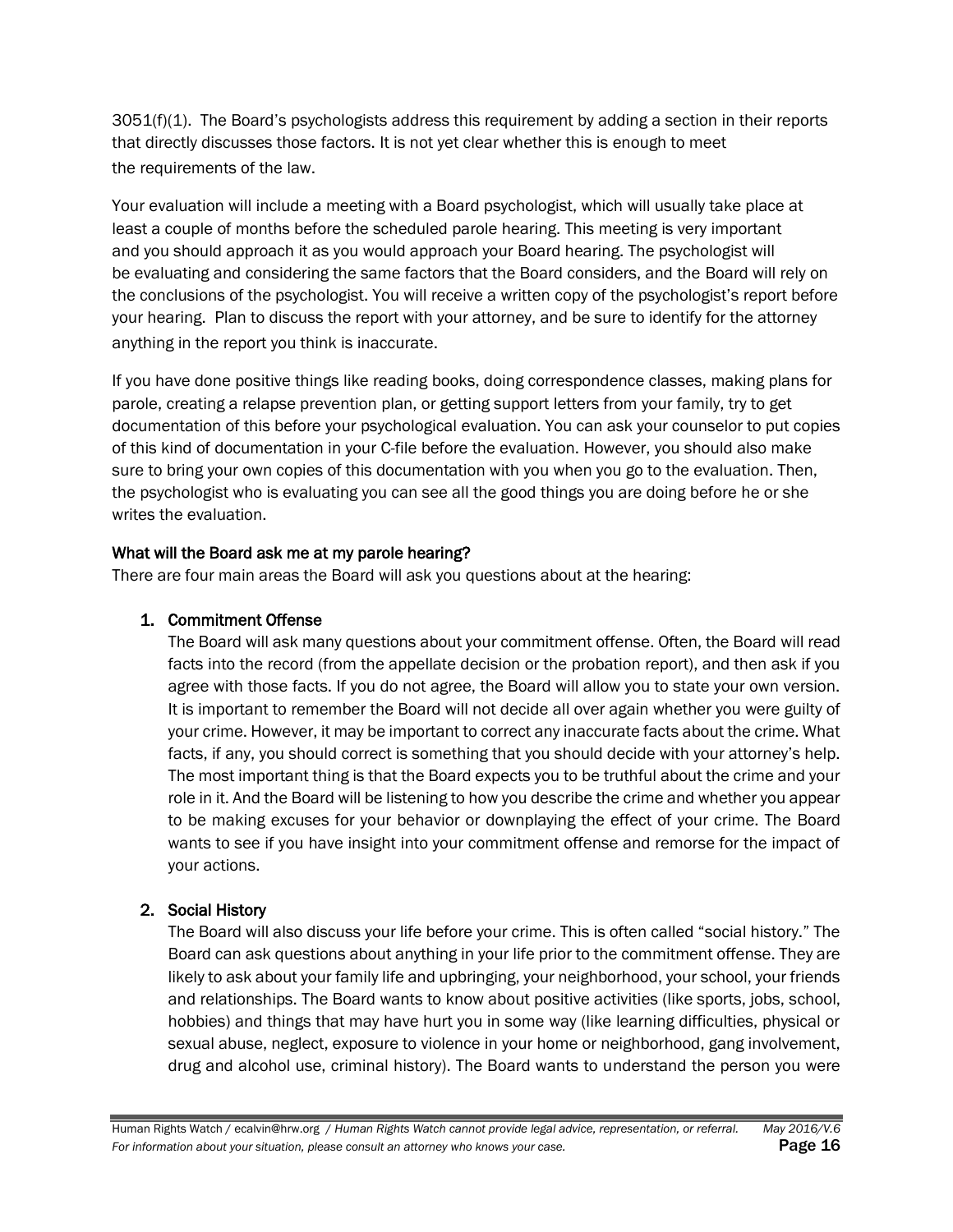and the things that may have led to your crime (causative factors). There is more information on page [18](#page-18-0) about causative factors.

#### 3. Post-Commitment Factors

The Board will also discuss what you have done since you were incarcerated. This is an important part of the hearing and allows you to show how you have changed. This is your chance to demonstrate your growth and maturity and positive change. The Board will discuss your (1) disciplinary history; (2) education, jobs, programming; (3) any positive chronos; and (4) your psychological evaluations. If you have a history of gang involvement in prison, the Board will most likely ask about that as well. The Board wants to see evidence that you are on a different path than you were at the time of the crime. There is more information on page 19 about post-commitment factors.

#### 4. Parole Plans

Finally, you must have realistic parole plans and provide documentation of those plans. Documentation is proof, and usually it is in the form of letters from the people offering you support when you get out. It is important to have very specific parole plans. In addition, you should have at least one back-up option in case your first choice does not work. Usually the Board wants you to have:

- a job offer or employment skills;
- a place to live (a transitional home is preferred);
- emotional and/or financial support from family or friends; and
- a relapse prevention plan if you have a history of drug or alcohol use.

The Board wants to know that if you are released you will have the plans and support necessary to succeed.

#### Will the hearing be recorded?

Yes, by law, the hearing must be recorded and there will be a transcript of everything that is said. You will be provided a copy of the transcript approximately 30 days after the hearing. If you do not receive your transcript, you can write to the Board of Parole Hearings to request one. The transcript will become part of your record and the Commissioners will consider all your statements at any future parole hearings. If you are denied, it is a good idea to read and review your transcripts so that you can better understand the Board's reasons for denying parole and address them at the next hearing.

#### <span id="page-17-0"></span>What can I do to prepare for my parole hearing?

There are many things you can do to prepare for your parole hearing. Take every class or program you can. Read books and write book reports on each one. Join available groups at your prison that help you with personal growth or give you opportunities to help others. Stay or get in contact with healthy friends and family on the outside. Limit your contact with negative people on the inside. Think about who you are and who you want to be. Make sure you keep track of all of your positive work and behavior so you can talk about it at your hearing.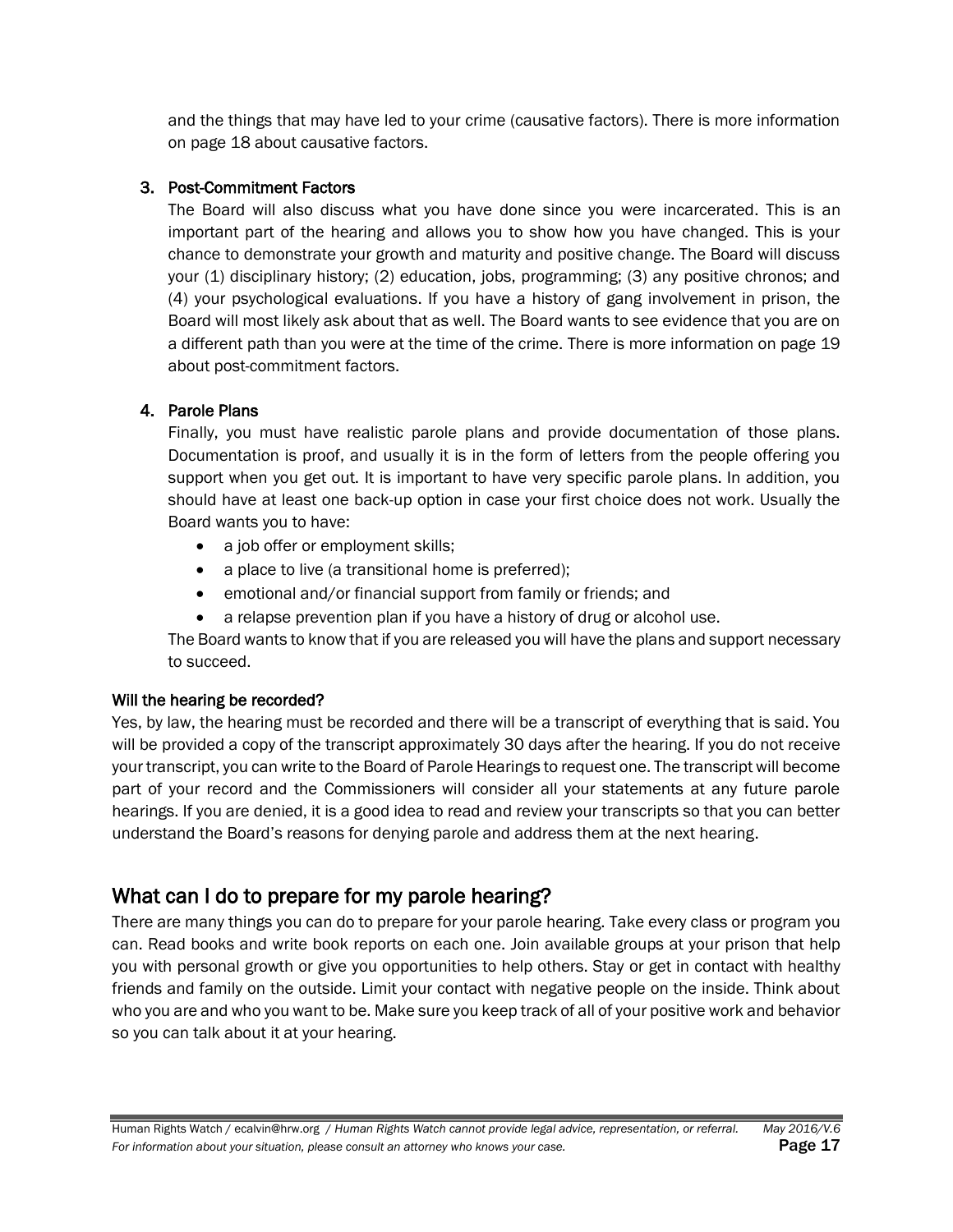#### When should I start preparing for my hearing?

"NOW!" The Board considers your entire time in prison in deciding whether to grant parole or not. Focus on the present and use the time in a way that will help you get ready to go home. It is never too early to start preparing, but it is also never too late. Even if you were not on the right track before, you can turn things around and show the Board you are ready to go home.

#### How can I start preparing for my parole hearing?

Here are some starter questions to help you begin thinking deeply about some of the issues the Board will want you to address. Take your time on these. Write or talk about them with a trusted person, then take time to reflect and go deeper into the issues. Start over with what you have written and go more in-depth.

#### *Starter Questions*

#### Commitment Offense

*Ask yourself:* What was going through my mind as I made the choices that led to my committing the crime? Why did I not stop the crime from happening? How would I handle the same situation differently today?

*Read the interview with a murder victim family member in this guide. Ask yourself:* How were my victim(s) hurt? What did they feel? How were their family members and friends affected at the time of the crime? How was the community affected? And, now, years later, what is the impact of what I did?

#### <span id="page-18-0"></span>Social History

*Ask yourself:* How were my relationships with my family members? Who were my role models? What did they teach me (good and bad)? Prior to my crime did I experience violence, abuse (physical, sexual, verbal, emotional), neglect, poverty, mental illness, drug use, gangs, or criminal activity in my family? How did that affect me (anger, denial, loneliness, low self-esteem)? What decisions did I make about who I wanted to be (or not be) when I got older? How did my experiences in my family and community impact my decisions? What is different now? How did I get from there to here?

*If you used drugs or alcohol, ask yourself:* Can I remember the first time? What was the situation? Did my drug or alcohol use begin (or increase) because I was experiencing some other difficulty that I did not know how to deal with? What is different now? How did I get from there to here?

*If you associated with gangs or participated in any gang-like behavior, ask yourself:* When did I start to get involved? What was I running from? What did I think gangs would give me that was missing in my life? What was my experience with gangs? What did I believe about gangs? How was my gang involvement related to things going on in my family, community, or school? What is different now? How did I get from there to here?

*If you sold drugs or committed other crimes, ask yourself:* When did I start doing this, and why? How did it make me feel? How was my criminal behavior related to things going on in my family, community, or school? What is different now?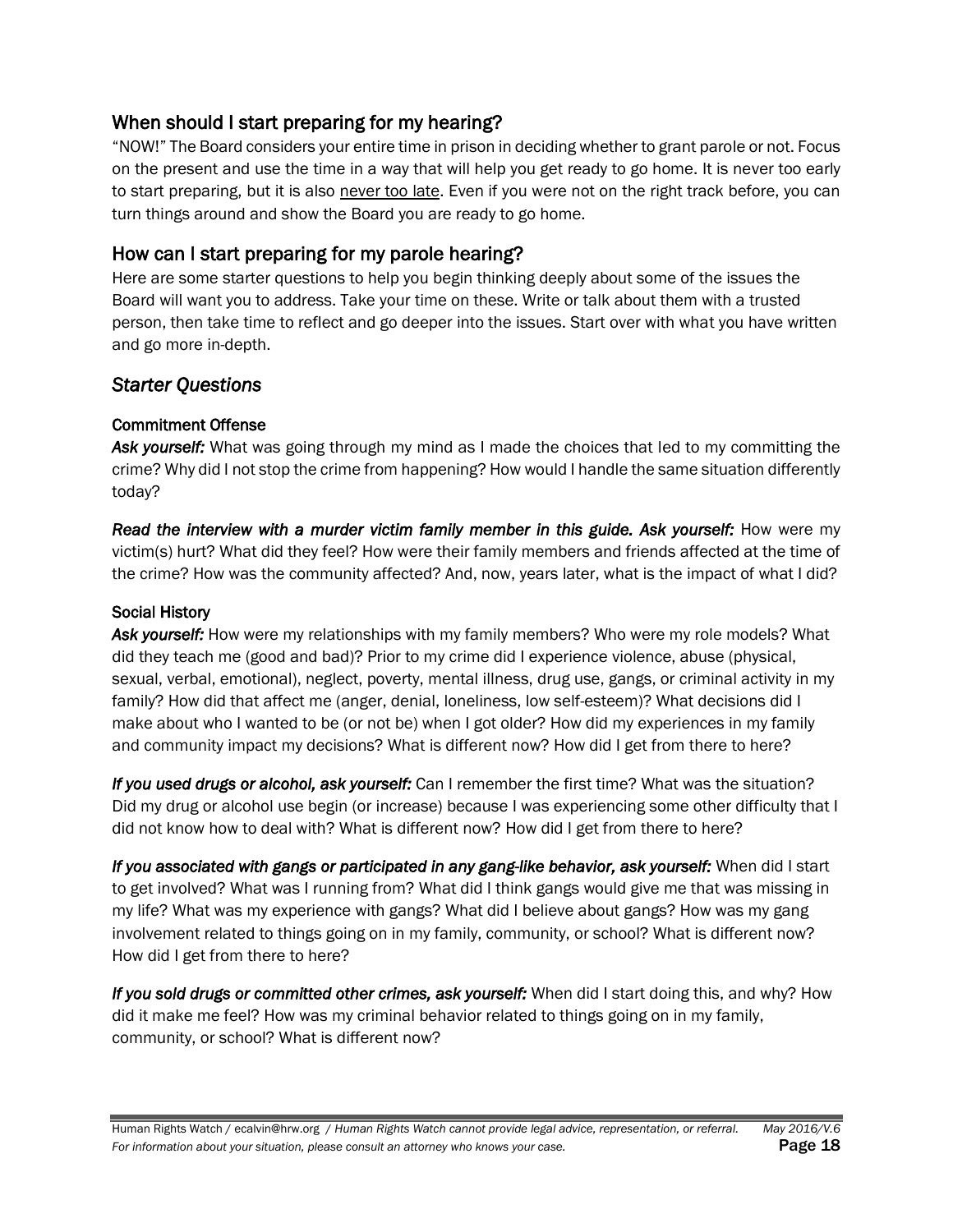#### Post-commitment

*If you have had a negative disciplinary record in prison, ask yourself:* What was going on in my life that I chose to do things that would get me in trouble in prison? What is different now? What types of programs have I participated in while in prison to better myself? What were one or two programs that really focused on addressing my specific needs? What specific tools have I gained from these programs? Have I gotten any disciplinary write-ups in prison (115s or 128As)? What led me to violate the rules of the prison? Do I take responsibility for those violations? How will I avoid violating rules if I am released?

#### <span id="page-19-0"></span>I was granted parole. When will I be released? Does the Governor get a say?

#### When will I be released?

The Board has up to 120 days to review and finalize the panel's decision to grant parole. You will be notified if the Board makes any changes to the decision that adversely affect you. If the Board does not change its mind after 120 days, then the decision goes to the Governor's office for review.

#### What is the Governor's role?

The state constitution allows the Governor to affirm, modify, or reverse the Board's decision to grant parole in the following cases. Cal. Constitution Art. 5, Sec. 8(b).

If you have a life sentence for murder, the Governor can reverse the Board's decision to grant or deny parole. The Governor has up to 30 days to review the Board's decision. In non-murder cases, the Governor cannot reverse the Board's decision, but he can require the full Board to re-consider the decision and potentially change the decision.

If the Governor decides to take no action in your case, you will be released.

#### Do I have to serve my "Thompson" term?

Probably. If you have received new prison terms, called "Thompson terms", for crimes committed after turning age 23, including in prison, the Board's position is that you have to serve them after you are granted parole. Some attorneys are looking to challenge this, but as of now, prisoners are being required to serve their "Thompson terms". No court has made a ruling on this as of the date on the bottom of this page.

#### What if I have an immigration hold?

The Youth Offender Parole laws will not change any immigration consequences.

#### <span id="page-19-1"></span>I was denied parole. Now what?

#### When will my next hearing be held?

Your next hearing will be scheduled according to "Marsy's Law," which was enacted in 2008. At the end of the hearing, the Commissioners will decide whether your next parole hearing will be in 3, 5, 7, 10, or 15 years. In making that determination, the Youth Offender Parole laws require the Commissioners to consider that you were under the age of 23 at the time of the crime, the diminished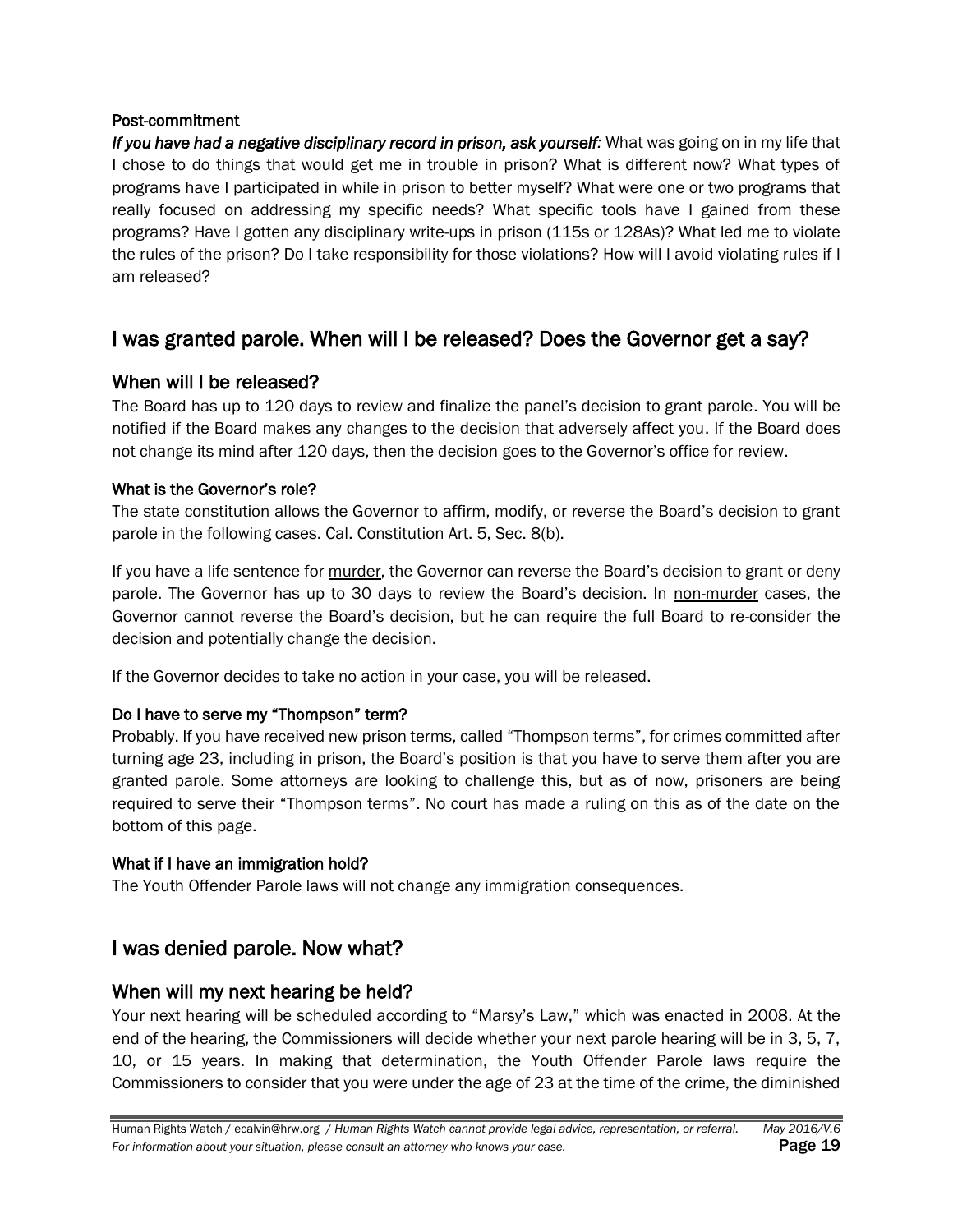culpability of youth as compared to that of adults, the hallmark features of youth, and any subsequent growth and increased maturity of the individual. PC 3051(g).

You may have heard about the "*Gilman*" case. In February 2014, a federal court held that "Marsy's Law" violates a life prisoner's constitutional rights if he or she committed an offense before November 4, 2008 because the law increases the length of time a lifer must wait before his/her next hearing. The court ordered that, for this group of prisoners, the BPH must set their next hearing one year later unless there is good cause to postpone the hearing for three years or (for murder cases) five years. However, the state has appealed the order and the order has been stayed; this means the order will have no effect unless and until it is affirmed on appeal.

Remember that laws change, and before relying on anything in this guide you should make sure you have the most up-to-date information.

#### I was denied parole, but I have a determinate sentence and my EPRD is before my next parole hearing.

You will be released at the Earliest Possible Release Date (EPRD) established on the determinate term. You do not have to wait until your next parole hearing.

 *Example: Justin has a sentence of 18 years. He had his Youth Offender Parole Hearing at 15 years but was denied parole. His next hearing was set for five years later. Because his EPRD is before the next hearing date, he will be released at his EPRD and will not need the hearing.*

#### Is there any way to move up the date of my hearing so that it comes sooner?

It is possible to file a Petition to Advance with the Board in order to move up the date of your next hearing. You can only do this once every three years, so you should consult with an attorney who knows parole law and procedure and your situation to decide whether it would be a good idea to file a Petition to Advance. It is helpful in some cases, but not in all cases; if you are not ready to go before the Board, then you might receive a denial with a long setback period.

Spend the time before your next hearing to do everything that the Board recommended that you do (and more!).

#### I want to challenge my parole denial. How do I do that?

In the first 120 days after the decision, you can send a letter to the Board's Decision Review Board.

After 150 days, you can file a petition for a writ of habeas corpus asking a judge to review the Board's denial (or the Governor's reversal) of parole. If you would like more information on how to do this, write to the Prison Law Office, General Delivery, San Quentin, CA 94964.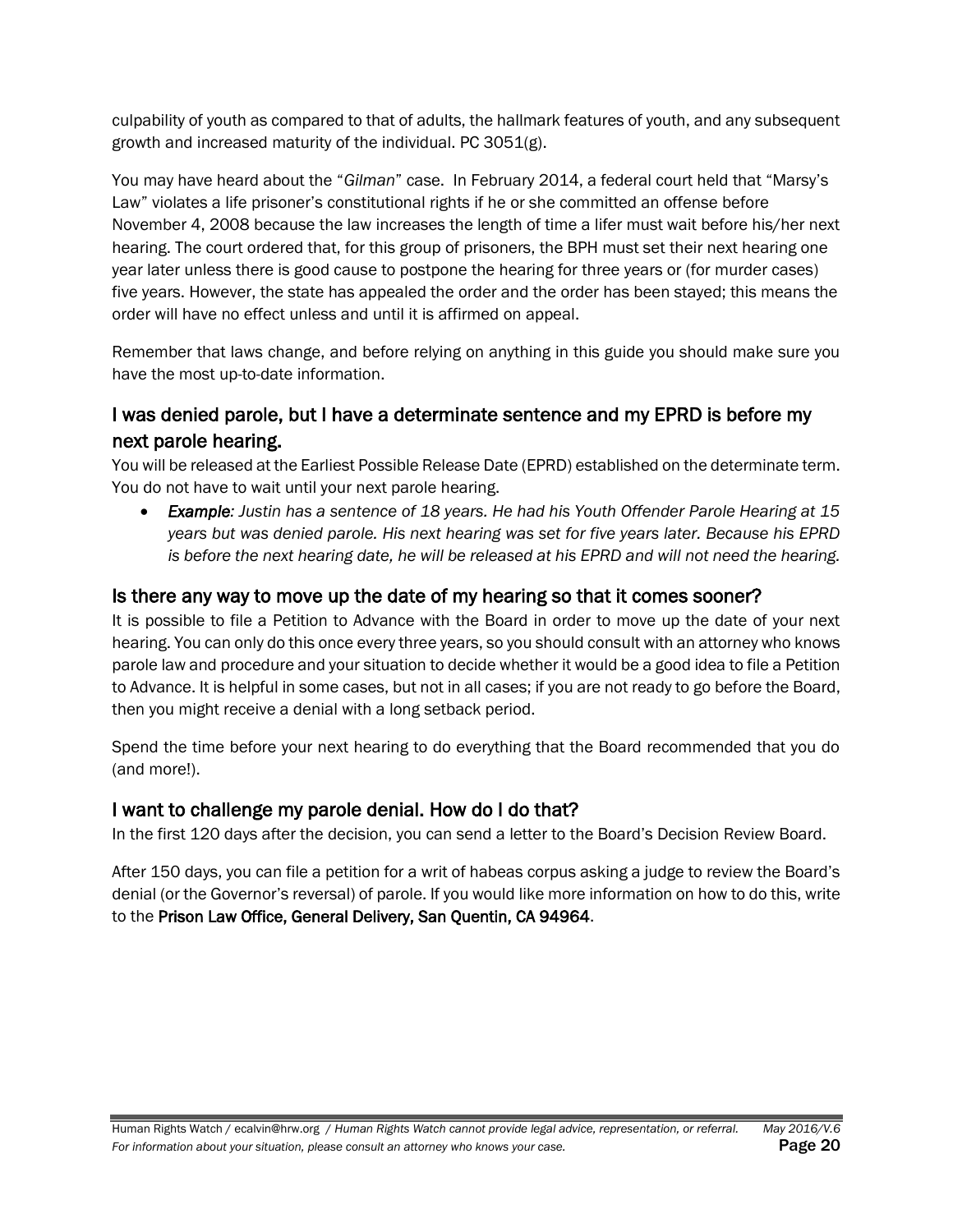# <span id="page-21-0"></span>PART 3: A FATHER'S POINT OF VIEW

*Soccer season had ended, and seven-year-old Elijah was looking forward to getting his team trophy. His mother packed him and his 10-month-old brother, Adam, in the back seat of the family car and drove to the sports office at a local park. They picked up the trophy and signed Eli up for basketball season. Next stop that afternoon was a school fundraiser at a pizza parlor. It should have been a perfect day for a seven-year-old.* 

*But as his mother buckled her sons back into their seats, three members of a local gang stormed into the park, intent on revenge for a shooting earlier in the day. They opened fire on a man; He ran and their bullets pierced the family's car. The boys' mother desperately tried to move the vehicle. When the shooting was over, she turned to look at her children: Still strapped into their seats, Eli was slumped over, motionless; his teeshirt soaked with blood. The baby, Adam, was crying hysterically and had blood on his face. Eli had been struck three times and died instantly. Adam, hit in the face, had his left eye damaged by metal fragments, but he lived.*

*James was at work when his wife and sons were attacked. Nearly 16 years have passed. "There's not a day that goes by that we don't hurt," James says. "It was nothing short of devastating for our family and friends."*

#### *Why did you agree to be interviewed and share you family's story with people in prison?*<sup>1</sup>

James: I hope that by telling this painful story it will give people in prison a deeper understanding of what victims and their families have gone through. My message to people in prison is this: Developing compassion will lead to healing for yourself and others.

*You worked to pass laws that give second chances to people who were young when they committed their crimes. You repeatedly took time off from work and away from family to go to Sacramento and urge lawmakers to pass these laws. Why did you work so hard to change laws that help people like those who killed your son?* 

James: I worked on these bills because I believe each person has a purpose in life. Your crime, what you did then, does not fully define who you are now. I am a person of faith, and I believe we were created to promote life and love in one another. I helped pass these laws because I understand the importance of every human being, even people who have committed serious crimes. We must help pull each other up. I help one person, then that person can help someone else. It is how we create peace and vitality in the world.

l

<sup>1</sup> Pseudonyms are used throughout this piece to protect the privacy of the family. This interview was conducted in April 2014 by Elizabeth Calvin of Human Rights Watch.

Human Rights Watch / ecalvin@hrw.org / *Human Rights Watch cannot provide legal advice, representation, or referral. May 2016/V.6* **For** information about your situation, please consult an attorney who knows your case. **Page 21**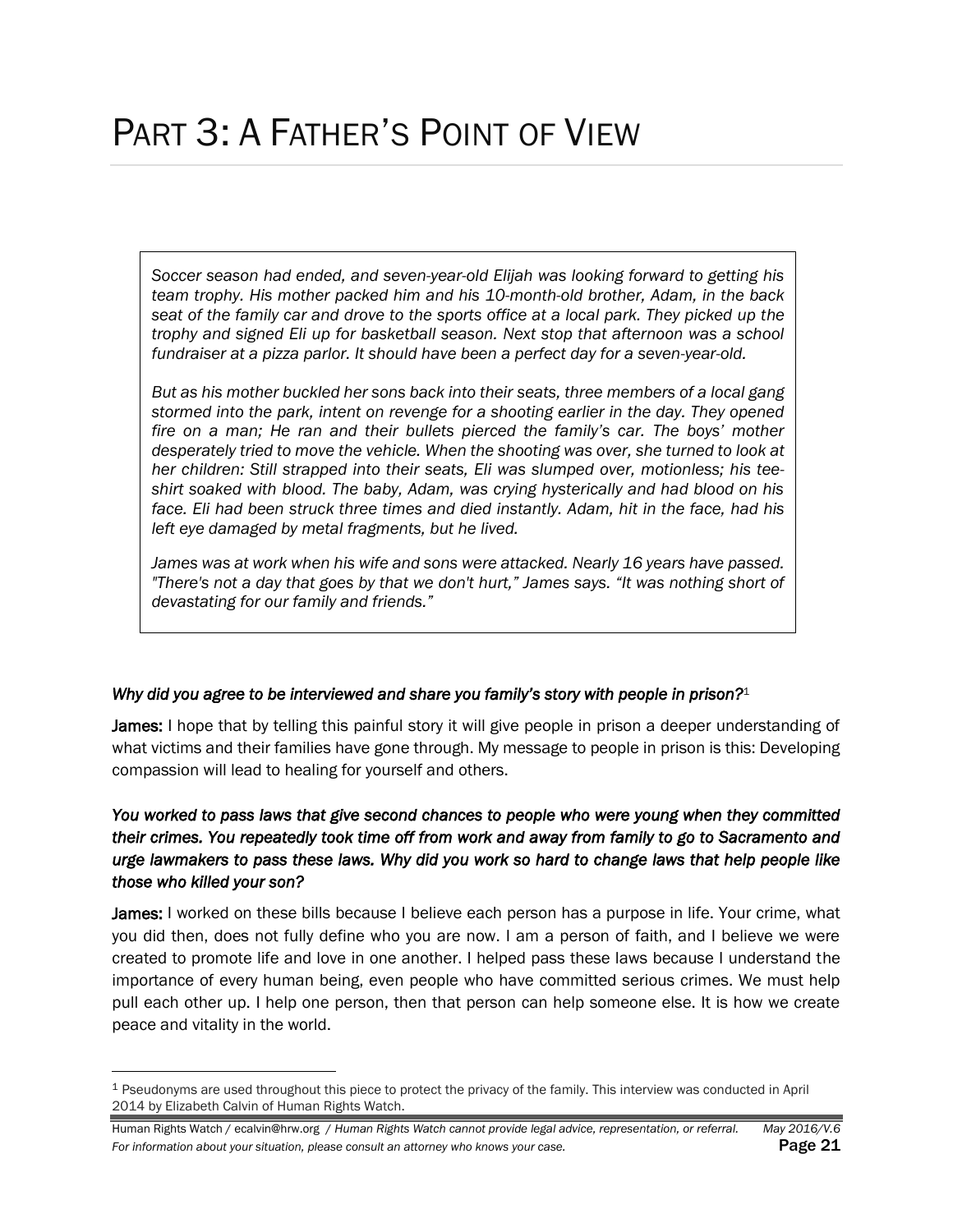#### *What did you feel when you first found out about your family being attacked?*

James: I got a call. "There's been a shooting involving your family and you need to go to the park." I was in shock. I am almost always composed, able to handle any kind of difficulty, but this was so unbelievable. On the drive to the park I was feeling fear of the unknown, rage, confusion…I couldn't fully comprehend what had happened. I was in a state of disbelief. I arrived at the park and saw our car with officers around it. I didn't see my family. The commanding officer came up to me and said, "They have gone to the hospital. Your wife and son are going to be ok." I said, "I have two sons." The officer hesitated, and dropped his head. "How old was your oldest son?" I said, "He is seven." The officer struggled with his own emotions. "I'm sorry. He didn't make it." I felt my world crash into a pile of pieces. I was left in this pile, trying to navigate emotionally, mentally, spiritually. It was overwhelming. I immediately needed to be with my wife and other son. I realized I didn't really know what it meant when the officer said they were going to "be ok."

#### *Tell us something about who Elijah was.*

James: 50 pounds, 50 inches, seven years old. Full of hope and aspirations. Full of spunk. He could entertain a toddler or have an intelligent conversation with a senior citizen, freely expressing his point of view on many subjects. He was a straight "A" student, reading books before entering kindergarten, winning numerous awards, including "Student of the Month" and twice placing 3rd in the annual science fair. He was the 1st grade representative for our regional Spelling Bee. He played soccer, basketball, and baseball, earning a "Good Sportsmanship" medal in soccer. He also played the piano for four years. He was most proud of becoming a big brother, or maybe, he was most proud of his baby brother! My wife and I feel Elijah's life is an example for us: To love God and be exhilarated about the life we've been given, to honor and love one another, to seek to give our best each day and express God's gifts in us.

#### *Your son Adam survived. How was he affected?*

James: He had many surgeries and other painful treatments for years. He has learned to adapt to the deficits in that eye. And, he was impacted in ways that we will never really know. At the time he was a 10-month-old, joy-filled baby. Before this happened we always called him "Happy Baby." He's grown up into a very composed and serious young man, and I often look at him and wonder if he would have been different had this tragedy not happened. He's got a sense of humor, but overall, he's a serious person. He's very aware of hard things going on in the world, perhaps in a way that isn't typical for someone his age. He's in a different place than his peers. Part of this is what we have modeled for him, and what we believe as spiritual people. He has embraced a spiritual path on his own as he has come to see the power of God in his own life.

At first, as a young child, other kids would notice his eye, and ask questions, and he would share what happened. When he was a little older, kids began teasing him. He was made fun of, and at one point kids started calling him "Shot-eye." It was very hard for him. I was appalled. I felt so badly for him. Again, I felt violated, with my child being further traumatized. After that, he became a more private person; for a long time he would have close friends but not share what happened to him and his brother. When he was around 12 or 13 years old, I saw that he started sharing with people who were sensitive and willing to talk about difficult things, but choose not to share with others.

Human Rights Watch / ecalvin@hrw.org / *Human Rights Watch cannot provide legal advice, representation, or referral. May 2016/V.6* For information about your situation, please consult an attorney who knows your case. **Page 22**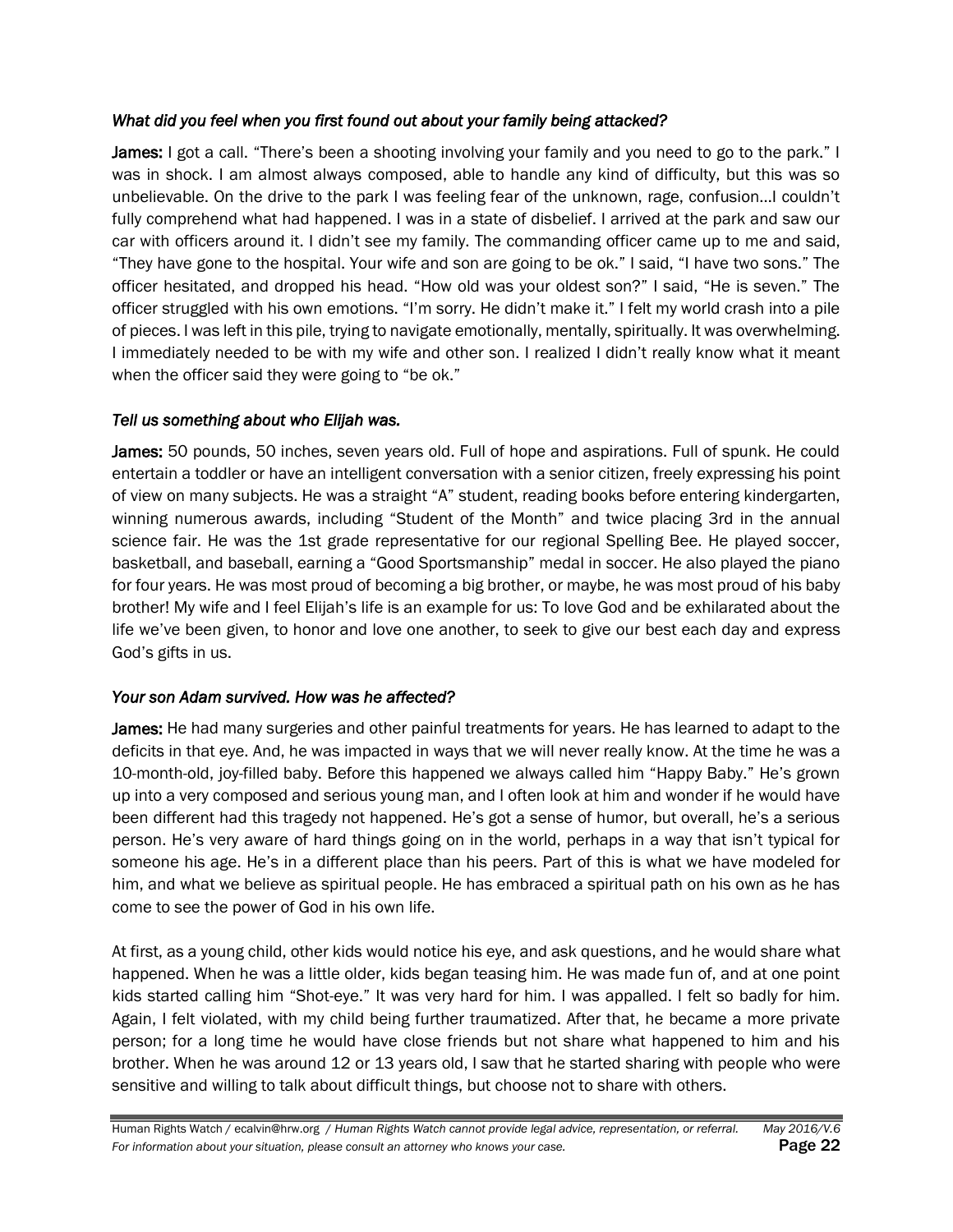Recently in high school he had to write an essay about someone being resilient and surviving despite a difficult thing. He let my wife and I read it. He had written something like, "In my own life I have examples of people who are resilient, even heroic, and they are my mother and father," and he told our story. I am proud of who he has become, but I so wish he had not gone through this.

#### *Almost 16 years have passed. You mentioned not a day goes by without hurt since this happened. Would you share what you mean?*

James: In the early years after Elijah was taken from us, I felt such a sense of deep violation. Everything was colored by red, I saw red—blood—everywhere. Our lives had been shattered, and although shattered we still had to function. But life was changed. We had to figure out—reinvent— how to live. When something like this type of violent crime happens, it changes you. You are one way one moment, and then in an instant, the moment of that violation, you are changed. You look the same, but everything about you is different. You have to look around and put everything into a different perspective given what has happened to you.

I struggled with finding pleasure in things. Even now, I'm not sure the word "happiness" is in my vocabulary. I had to look deep into myself and ask really hard questions about what I believe about life and God after something this terrible happens. I realized my faith was intact, but my humanity was shaken down to the foundation. My reaction to everything was different. If the simplest thing was not right, it would cause feelings to rise up in me about my son. Natural, every-day kind of stuff, like, someone cut in line ahead of me at a store, and it seemed like a racial thing. I would feel violated, I'd feel enraged…I'd think to myself, "You don't know what happened to me and you're disrespecting me here, treating me less than yourself." Having my son murdered created such a deep wound, it made me reactive in a way I wasn't before. It's like the terrible wound created by my son's murder caused a vulnerability I carry with me all the time.

Even though this happened 16 years ago, it could have been 16 minutes ago. The pain isn't 16 years ago. It is now. The pain might be different at different times, but I think one of the things that people who have not gone through this don't understand is that you don't just "get over it." I have moved past a lot of the anger; God has healed me. But the pain is still there.

#### *What do you think victims or surviving family members want to hear from a prisoner at a parole hearing?*

James: I think the most important thing to remember is that victims and survivors don't all feel the same way. Each person responds differently to tragedy. There will be some victims/survivors who might say things like, "I just want to know why you did what you did." Or, "I want to know what you have done to turn your life around and make sure you never do this kind of thing again." Other victim/survivors might want to have a conversation with you, back and forth, to get a sense of who you are at the hearing. Others still may want to hear and believe that you truly, deeply feel sorry for what you did, and that you have thought a lot about all of the ways your actions have harmed their lives.

On the other hand, some victims/survivors may not want to know anything about you, what you think, or what you have done to rehabilitate yourself. They may want the opportunity to tell you and the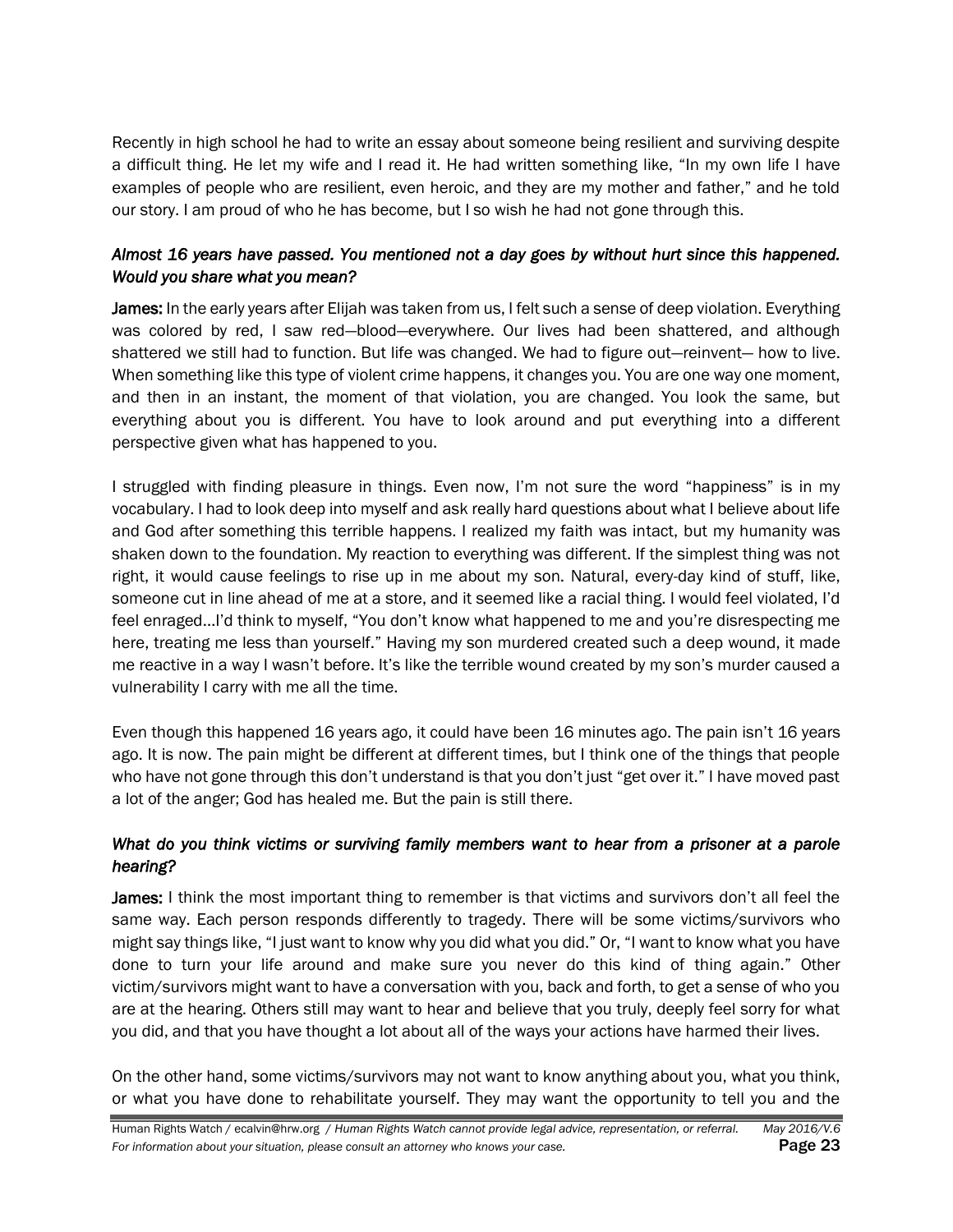commissioner about how they have been injured by your acts, and why you should not be paroled. And, while some people's perspective might change over time and someday agree you should be released, others will never change their feeling that you should be locked up. Remember, too, that some victims/survivors may be angered about opportunities you have had in prison, for example, to further your education or watch your children grow up, that they have been denied.

Each person is on their own path, trying to figure out how they can heal from the crime and its effects.

#### *What questions would you suggest a prisoner ask him or herself to get a deeper understanding of the effect of their crimes?*

James: Life is full of challenges and injustices and difficulties. I believe that often times when people offend it is because of something that has happened to them. One thing I'd ask you to think deeply about is this: Do you know why you committed your crime? I'd also suggest you ask yourself: Do you honestly know how your crimes have hurt others? It may be difficult for you to face the pain you have caused. Are you doing the hard work needed to really understand the effect of your actions? Do you know how your family was impacted? And how your community was impacted as well? Have you thought deeply about how your victims were affected? Perhaps you have read my story and thought to yourself, "Well, at least I didn't kill a child." Even if that is true, or even if you were not the shooter in your crime, or even if your crime was not murder, your victims were harmed. It may be uncomfortable or even painful for you to think about the fact that you have hurt others. Are you making yourself face the reality of your actions?

#### *What is your hope for people in prison?*

James: My hope is this: That you will see your own self-worth, and that you understand that, no matter what you have done, you are a person of value. I believe you can choose to live your life in such a way that it reflects the worthy person you really are. If you have committed a terrible crime, even if someone died because of your action or inaction: I urge you, do not let that person's death be in vain. Do your best to live your life in a way that honors the lives you have taken or damaged.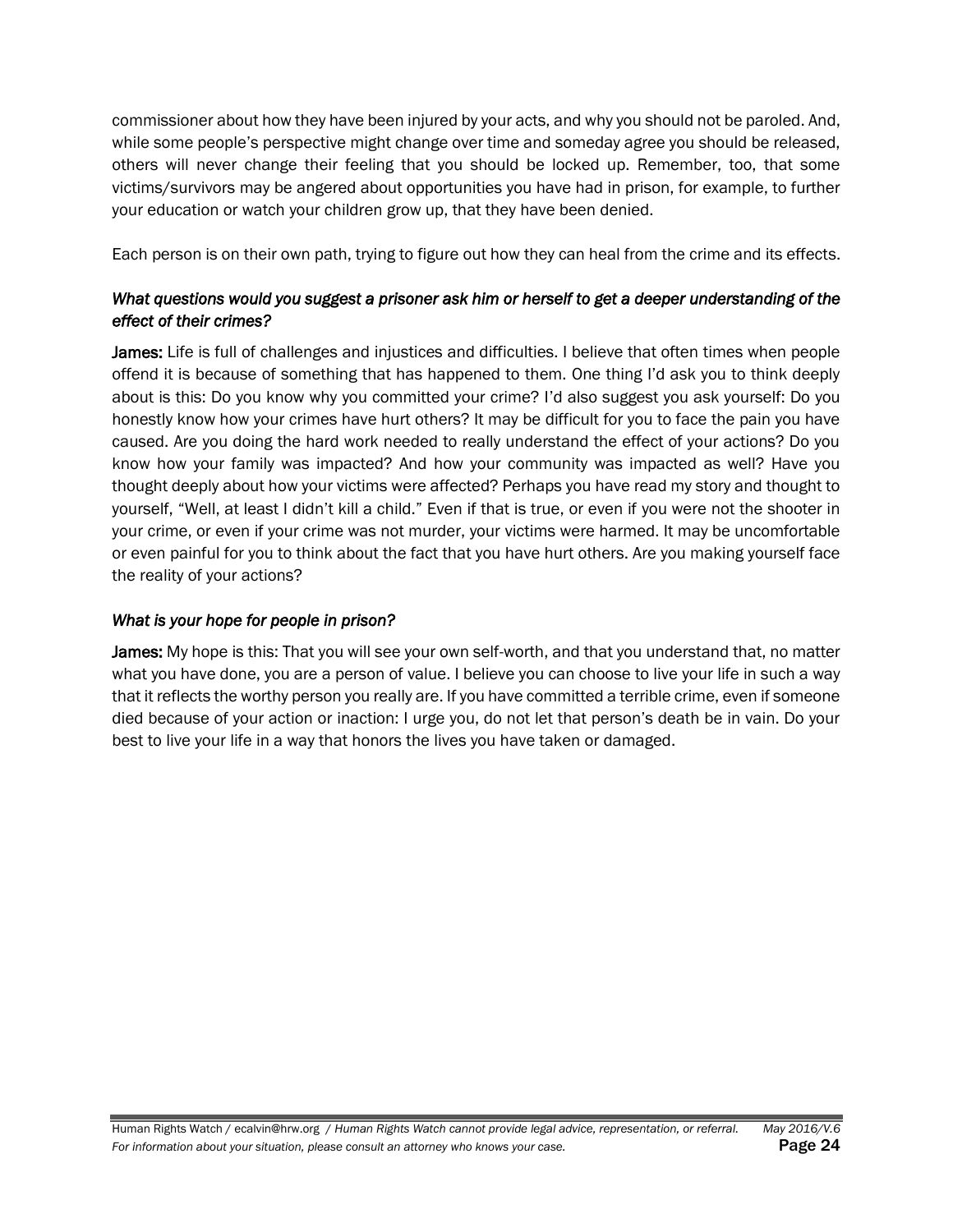### <span id="page-25-0"></span>PART 4: ADVICE FROM PEOPLE WHO HAVE SUCCESSFULLY PAROLED

### How to Choose the Right Path in Prison: Eight Different Perspectives<sup>2</sup>

There is more than one path to changing your life and finding success. We asked people who paroled from California prisons what advice they have for you. What they have in common is that each committed a crime at a young age and spent a long time in California prisons. They are now living full, successful lives on the outside. These individuals offer up their insights to you. Here is who they are:

- *J.A. was convicted of two murders. He had just turned 18 at the time of his crimes. He spent nearly 23 years in California prisons. J.A. is currently an intern for a nonprofit, and this fall he will start as a student at a Cal State University where he will study math and physics.*
- *S.B. was convicted of murder for a crime committed at age 16. S.B. served nearly 20 years in prison and was paroled in 2013. Currently in a transitional living home, S.B. hopes to work on human rights issues.*
- *N.C. was convicted of murder for a crime she committed at age 20. She was in prison for 18 years. When she paroled at age 40, her son was already an adult. She is employed at "Get on the Bus," working hard on behalf of those she left behind in prison by helping as many people as she can.*
- *T.D. was convicted of two murders. He was 22 years old when he committed his crimes and he spent almost 22 years in prison. He was paroled in July 2010 and since then has earned a B.S. and a J.D. degree, discharged from life parole, and is now a licensed California attorney practicing parole law and committed to protecting and advancing the rights of prisoners and parolees*
- L.G. was 22 when convicted of assault with a deadly weapon and burglary. He had parole *violations which resulted in further incarceration. He now works full-time as a program analyst in a public mental health agency. He started community college in prison, and since being paroled he earned undergraduate and master's degrees. He is working towards his goal of a doctorate.*
- *T.N. was convicted of murder for a crime that occurred when he was 16 years old. He spent 18 years in California state prisons. He now works full time but volunteers extensively. T.N. was recently recognized by a community group with its "Most Inspirational Volunteer" award, and by another group with its "Unsung Hero" award. He is engaged to be married and is helping to raise his fiancé's child. T.N. hopes to go to school to become a social worker.*
- *V.R. was convicted of murder and sentenced to 25-to-life plus 12 years. After a rocky start in prison, she turned things around and was paroled after 29 years. She is currently living in a transition house, loves riding her bike on the beach, and cherishes every day. She appreciates*

l

 $^2$  Elizabeth Calvin of Human Rights Watch interviewed these individuals in April 2014.

Human Rights Watch / ecalvin@hrw.org / *Human Rights Watch cannot provide legal advice, representation, or referral. May 2016/V.6* For information about your situation, please consult an attorney who knows your case. **Page 25**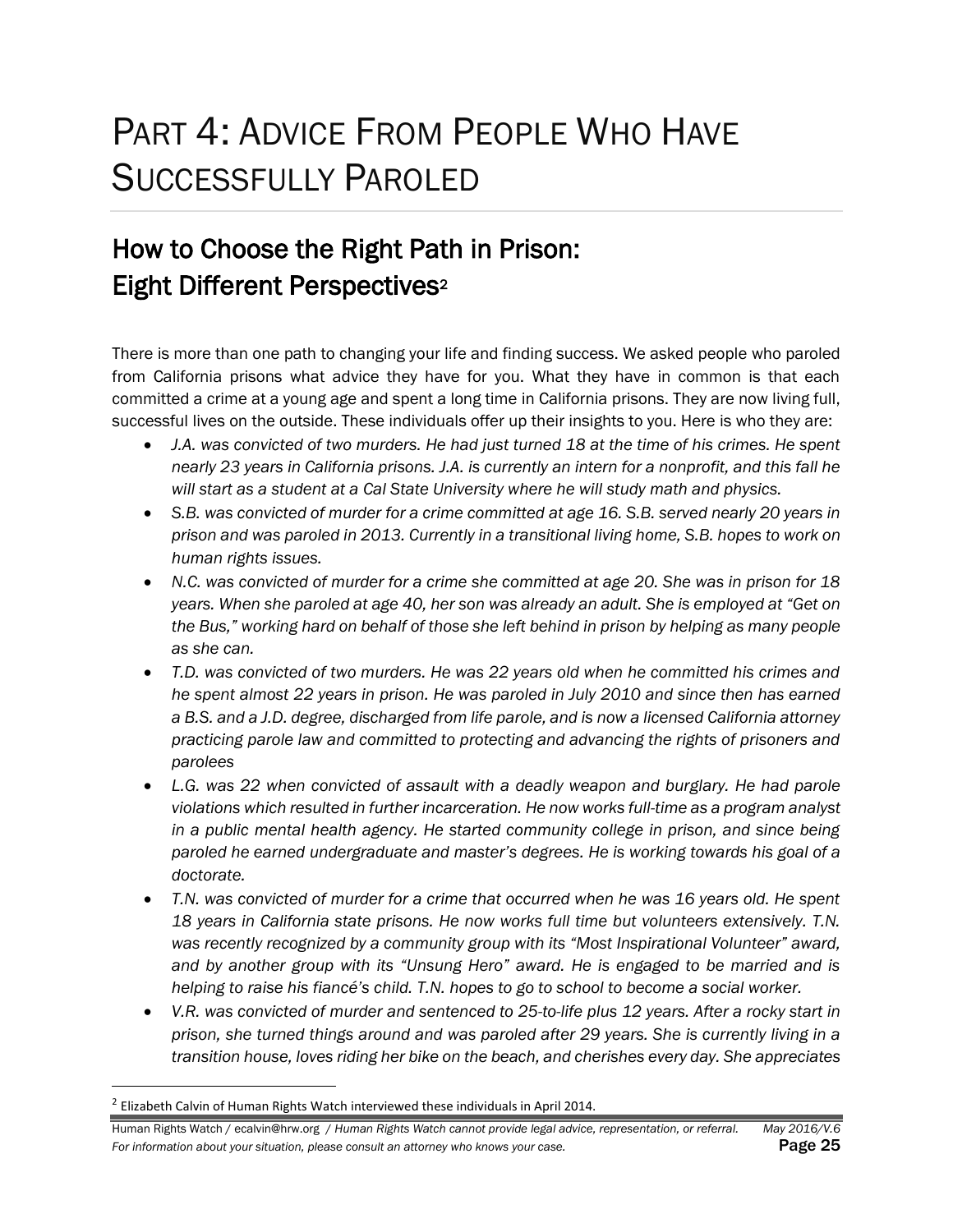*the simple act of walking freely among people who know nothing about her past. She hopes to own a kennel and dog training business.* 

 *D.S. was 16 at the time of his crime. He is currently building a family with his fiancé and young daughter, and hoping to become involved with the conservation corp.* 

#### What do you think is the most important thing people can do to become suitable for parole?

J.A.: To be found suitable for parole you must show the board of Parole Hearings that you are ready to be an outstanding citizen that is 100% committed to giving back. Not 90% or 95% committed, but 100% committed!

S.B.: Re-define your character, and have who you are on the inside reflect who you are on the outside.

N.C.: Be able to talk about and present what you have learned in the groups you have attended.

T.D.: Live like a square. Do your work/educational/vocational assignment and go back to your cell. Involve yourself in as many self-help groups and programs as possible. Sign up and complete whatever they offer. *Overdo* what the Board requires you to do.

L.G.: Accept your circumstances. Recognize that no matter what got you in prison, it's up to you to take responsibility for how you live going forward, including while in prison. Educate yourself.

T.N.: Aim for a progressive path of rehabilitation records. The Board will want to see a consistent path of rehabilitation, not just here and there. Even if you were a troublemaker when you first entered prison or you have had recent 115s, a positive record going forward will show the Board that you are moving forward, changing, and improving yourself.

V.R.: Education.

D.S.: Think less and feel more, just sounding educated is not enough.

#### How did you develop insight into your crime?

J.A.: I put myself in my victims' shoes. I thought about how they felt. I thought about their families and how family, friends, and neighborhoods were affected by what I did. I made myself think: What does their family feel now, even years later? How would my family feel if it happened to me, or someone we love?

**S.B.:** I removed myself from the personal feelings I had about my victim, and I got to the core of recognizing that he was a human being, a person, somebody's son.

N.C.: Being a mom and understanding that my son has issues as a result of things that happened in his life helped me understand things about my victim and what happened in his life. I also tried to listen compassionately to as many people as possible. Hearing their stories gave me compassion and understanding about how things can spiral out of control. Finally, seeing how grief and sadness can overwhelm someone, and thinking deeply about how I created this grief in another family gave me insight into the effect of my crime.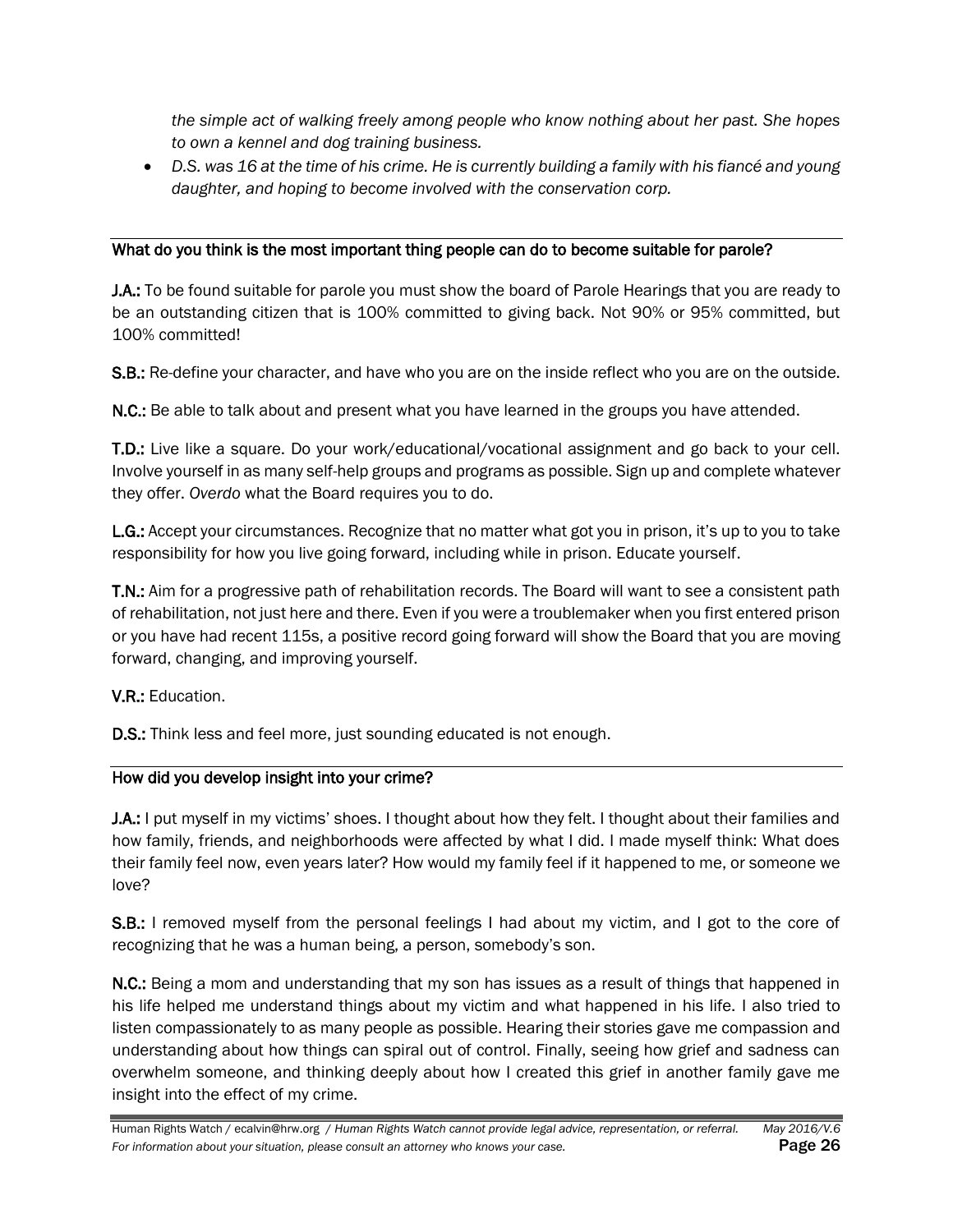T.D.: I read my transcripts over and over again. I started out thinking my crime (DUI 2nd degree murder) was not "as bad" as other crimes. I thought to myself: I did not rob or deliberately shoot someone. But no matter how my victims died, car or gun, dead is dead. Reading my transcripts caused me to view my actions from an outside perspective and I realized that I was just as dangerous, if not more dangerous, than a madman running around in a crowded mall shooting off a gun. Once I realized how bad my actions were, I stopped trying to minimize them. I was the worst of the worst. Why not admit it? I'm already tried and convicted. That was my key to gaining insight. Putting myself in another's shoes and looking at myself.

L.G.: I started by accepting my actions. I chose to not become bitter towards the justice system. And crucially: I developed self-awareness that I had a problem with alcohol.

T.N.: I asked myself: How did I become the person that landed me in prison? Am I really dealing with the problems that caused me to get in trouble in the first place? I looked back at the time of my crime (and earlier!) and listed the harms, damage, and pain I caused, and then I carefully listed out all the ways I could have avoided those things then and how I could avoid similar things now.

V.R.: Three things that helped me develop insight to my crime were: 1. One-on-one counseling; 2. Selfhelp and self-discovery groups; and 3. Victim-awareness groups.

**D.S.:** I wrote out my whole life story as I remembered it. It was one of the hardest things I've ever done. Some parts of my life were very painful to write about, and that pain brought old feelings back. Some of these feelings were the feelings that created my negative thinking and led to my crime. By making myself look at this, I figured out that I was a tired victim who became a victimizer. That understanding gave me insight and the strength to never commit a crime again.

#### If you could only give one small piece of advice to people on the inside, what would that be?

J.A.: Be real, and truly abandon all gang activity. Stop all drug or alcohol use and stop all criminal activity! Live as a good citizen now in prison! Don't wait! Better yourself and reject the prison criminal culture.

S.B.: Learn how to be genuinely honest. Don't down play your responsibility. When it comes to 115s, 128s: Just be honest about how you felt at that moment, faced with a difficult situation. Be honest about what led to the incident; don't water down the truth.

N.C.: View your prison stay as a type of "school" and learn as much as you can on how to professionally, kindly, and confidently deal with people from ALL walks of life. Pretend every interaction in prison is one with your boss or co-workers. That will help you when you are in the work force out here.

T.D.: You are the most important person in your universe. Your friends and homies will eventually go home without you. You need to live for yourself and do what is best for yourself. Don't allow others to get you caught up in drama. The stakes are too high: With the Youth Offender Parole law you have a better chance of going home.

L.G.: Be yourself. Understand the dynamics of prison but never let that change who you are.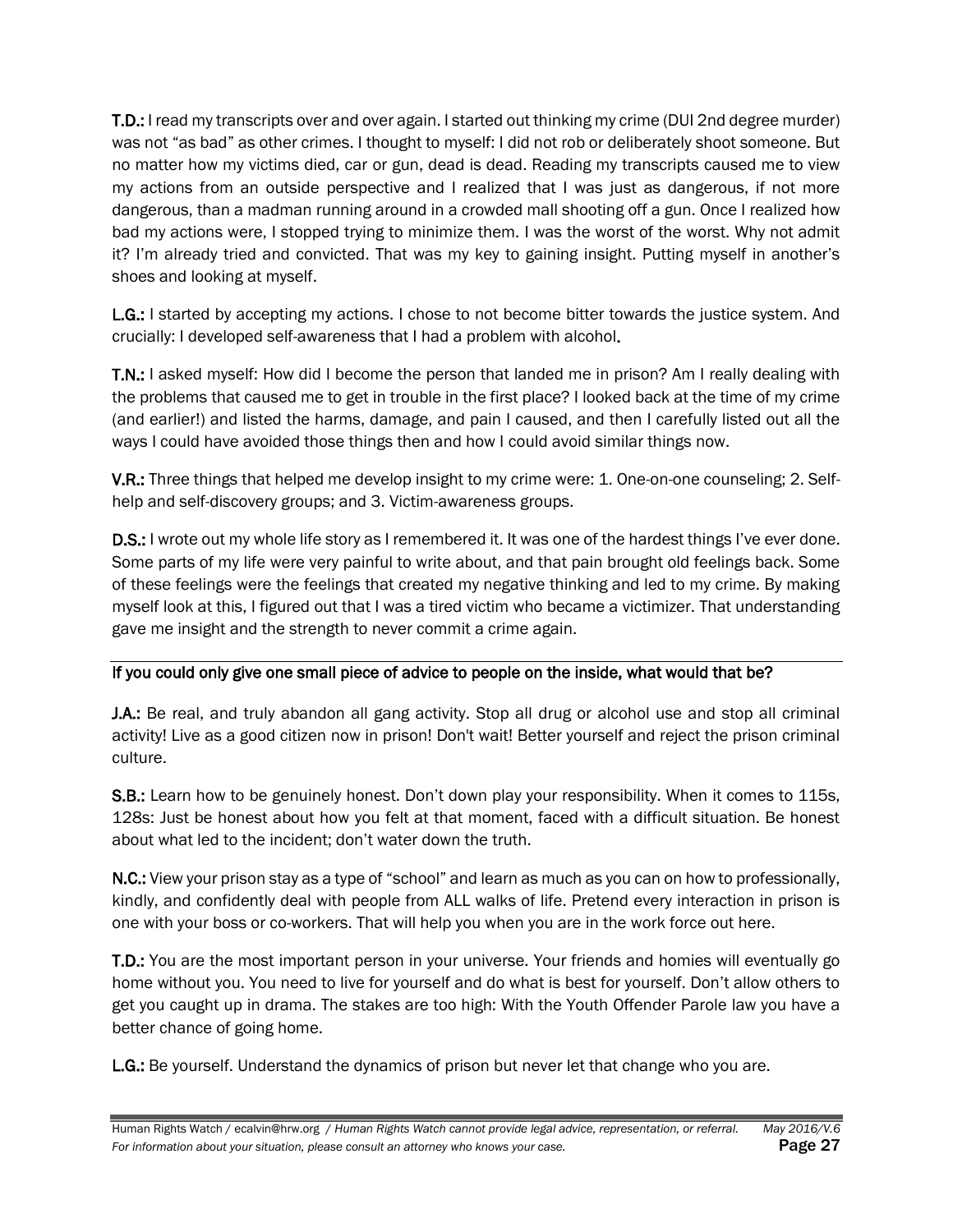T.N.: Focus on going home and remind yourself you need to sacrifice now in order to go home. Sacrifice means letting go of the temporary temptations in prison. Tell yourself: Prison is temporary and won't last forever. I am going to focus on what's important: making myself eligible for parole.

V.R.: Accept total responsibility for your actions and your inactions.

**D.S.:** Practice doing good. We all practiced doing wrong until we ended up in prison. So, try practicing doing good and see where you end up.

#### Where did you draw strength from when faced with difficult situations in prison?

**J.A.** I drew strength by remembering my most shameful moments. I would think back to the night that put me in prison. That night, I went along with the crowd around me. Everyone wanted revenge and chose the way of aggression and violence. I did not think for myself; I did not stand up for doing the right thing. I caved into peer pressure and my own thoughts of revenge. Years later in prison I was faced with similar situations. I decided to not give in to my feelings or to the pressure from people around me. I made a vow to myself to never hurt another person. I drew strength from the thought that this time around I would not hurt anyone, no matter what the situation, and no matter what the pressure. I would make the right decision when given the chance, and I was given the chance many times.

S.B.: My strength developed over time. I had 20 115s when I went to Board. I entered prison defiant and angry. I couldn't understand the consequences of my actions. I was impulsive; my emotions led me, not logic. But you can change. Each time you make a good decision and walk away, it develops a pattern in your brain. Just start small. To change my patterns, I did this small thing: I would buy a chocolate bar (I love chocolate…) I'd put it in my drawer, and make a decision to be disciplined and not eat it. I'd look at it but not let myself eat it…for months. That little step was one step toward being in control of my life. I also found a sense of perseverance to overcome obstacles by relying on my experience running track in high school. With sports, you have the competition, fear, apprehension, but you find some strength within yourself to push a little further to try to win. You might fail, but you start again.

N.C.: I practiced self-talk, telling myself, "don't get in the mud with the pigs." And I practiced "healthy detachment" and would picture my son standing beside me and think how I would react if he were there.

T.D.: I drew (and still draw) strength from God. Behind those walls we have no one we can really trust or to turn to but God. I talked to God all the time in my heart and my head. God gave me the strength to go on. After six parole denials and untold habeas denials, God came through for me and opened the door with a release date.

L.G.: I played by the rules. I did not lose my sense of identity of who I was as a person. A wise old convict once told me, "Be yourself and that will keep you from getting caught up."

T.N.: I focused my mind continually on GOING HOME. That made it clear to me that everything happening in prison is temporary, including having to "man up" or save face. Try to be straight up and let everyone know you ain't into it anymore, and you're doing your best to go home.

Human Rights Watch / ecalvin@hrw.org / *Human Rights Watch cannot provide legal advice, representation, or referral. May 2016/V.6* For information about your situation, please consult an attorney who knows your case. **Page 28**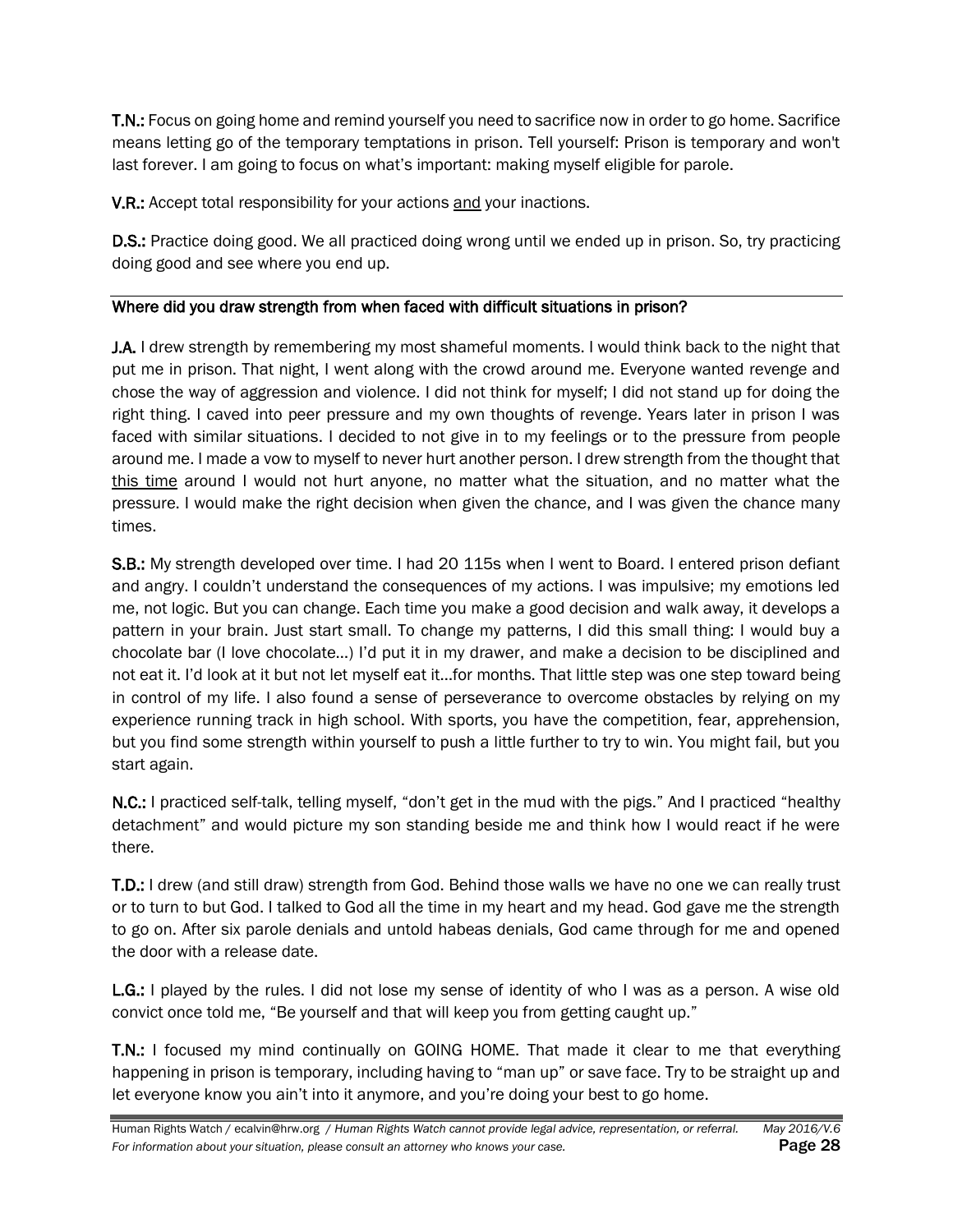V.R.: I became involved in something more important than myself (for me it was the dog program) and any time I faced conflict I had to decide if it was worth losing involvement with that program.

**D.S.:** I remembered Jesus was tempted and how he handled himself. Pride is every man's downfall.

#### Everyone needs to choose a first step. What was your first step?

J.A.: I thought a lot about when and why I started using drugs and alcohol, and when and why I joined a gang. Then I thought about when and why I stopped doing these things. And, last, but most importantly, I thought about what would keep me from turning to drugs, alcohol, and gang participation in the future.

S.B.: I began believing that I was worthy of changing. I don't know when it happened, but at some point I knew that I was a valid individual even though I didn't get that validation from family or peers. At random points I would get some validation—even a little thing, like a corrections officer saying something small or my having some success in school. I realized I didn't have to live up to the person the court said I was. I could be someone different.

T.D.: My first step was to enroll in an NA meeting. Second step was to sign up for a vocational trade. The Board requires both. PIA and paid jobs could wait. Get the requirements out the way first.

L.G.: I started by accepting my reality. Then, I took advantage of anything I could to improve my life. I earned my H.S. diploma while in jail. Since being paroled I graduated from college, earned a Master's degree, and am working on my doctorate. That could be you, too. If you are a high school drop-out, get your GED or diploma. Look at what's in front of you and grab any opportunity to learn to be a better person.

T.N.: I started by promising myself that I would do everything possible to stay away from trouble. Then, I figured out what I needed to do for my own rehabilitation. What are your main problems? (Drugs, alcohol, anger…?) Take a step, even a small one, to deal with those problems. Then keep dealing with them, whether with AA/NA programs or whatever. And, don't ever stop. Take any self-help programs and therapy you can!

V.R.: My first step was to stop getting 115s and 128s. My second step was to begin attending self-help groups.

D.S.: My first step was accepting life as it was. I decided that there was no need to resist life, I just needed to just do my best with the way things are. Next, I worked on my thought process. I believe you have to change your mind and your way of thinking to really change your actions.

#### Any last words of advice to those on the inside?

J.A.: Even though you are in prison, find ways to give back to your community. You can do this by programming positively, by improving yourself, and by living a good, clean life. Help others around you. Never give in to negative people. Don't give into despair. Your life has value right now.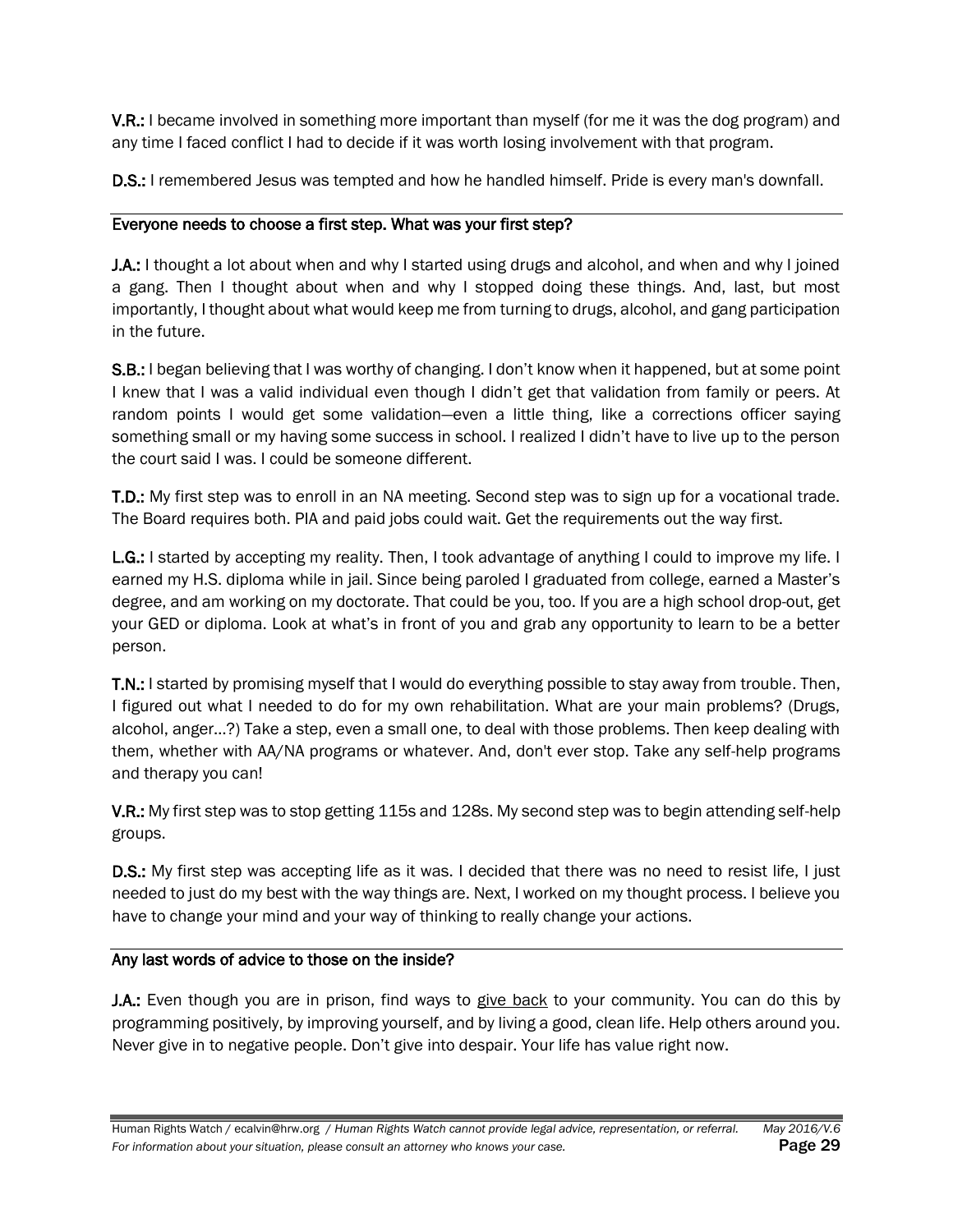S.B.: Don't let others define who you are. You have the power of choice. You can choose how to respond and who to be, even in the place you are right now. You do not have to die in prison.

N.C.: It is possible! Work on yourself, and aim to parole being your best self, physically, spiritually, and emotionally. Come to terms with what you do when the going gets tough: Is it productive? Finally, if you are using drugs then go back to the drawing board and figure something else out because that will be what defines you.

T.D.: The Board and the Governor are powerful, but they do not control destiny. No matter how many times you have been denied parole or if this is your first time going to the Board, you have to keep your eyes on the road ahead. A personal example: Who would have thought that an ex-lifer who was denied parole six times would become an attorney helping lifers? The future is wide open for you. Stay focused on it.

L.G.: Do not ever give up on yourself. Learn to forgive yourself. Hold on to hope.

T.N.: I used to think I will grow up, grow old, and die in prison. I thought none of my rehabs matter and the Board will just shut me down. Finally, I became tired of the excuses I was making to myself. I challenged myself to beat the odds. It happened! You can do it, too. You now have a law in your favor that will help. Pick yourself up and do everything you can to make sure you walk out that gate.

V.R.: At 23 I faced the death penalty. I received 25-to-life plus 12 years, and I really did not give a damn. Continuing to be active in my addiction resulted in my getting about 10 115s and 30 128s. Then I just got tired of it all. I had a lot of inner demons to conquer, and I tackled them one by one. I was found suitable and released after serving 29 years. You can be found suitable for parole, too, even if you have racked up a lot of 115s. Make the decision to turn things around today.

D.S.: Change requires action. You can't think your way into a new way of living, but you can live your way into a new way of thinking. Just start with every single small act and do the right thing. When you sit, sit. When you stand, stand. Whatever you do, don't wobble.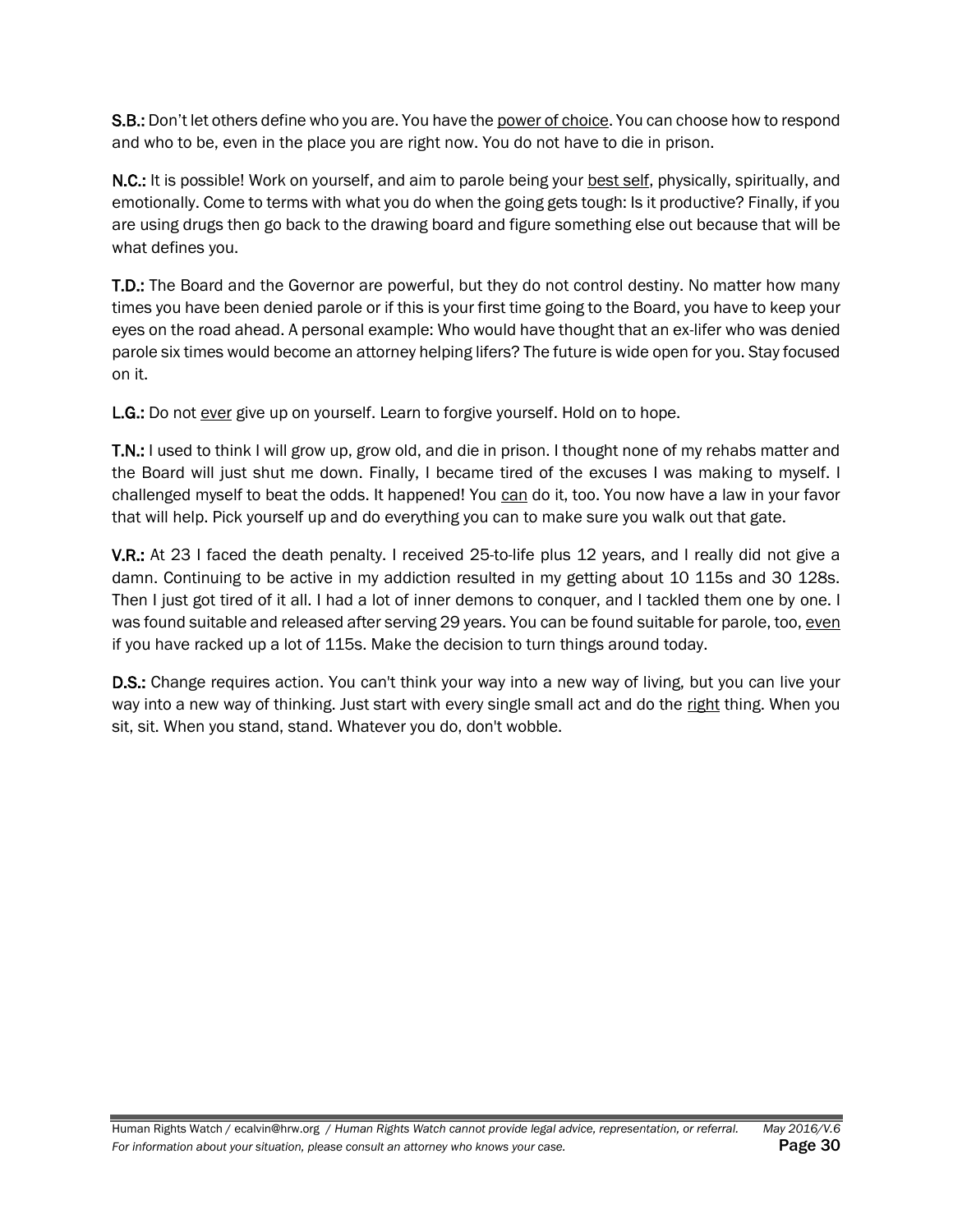### **Memorandum**

Date : June 16, 2014

#### Subject: **ELDERLY PAROLE PROGRAM**

The purpose of this memorandum is to provide an overview of the new Elderly Parole Program. On February 10, 2014, the Three Judge Panel in the *Plata/Coleman* class action lawsuit ordered CDCR to finalize and implement a new parole process whereby elderly inmates will be referred to the Board of Parole Hearings (board) to determine suitability for parole. The procedures for the new Elderly Parole Program will affect parole suitability hearings scheduled on or after October 1, 2014.

#### **Eligibility**

Inmates who are 60 years or older and who have been incarcerated for 25 years or more are eligible for the Elderly Parole Program. Eligible inmates may be serving an indeterminate or a determinate sentence.

#### **Scheduling of Hearings**

Eligible inmates who are not currently in the board's hearing cycle (i.e., those who are serving a determinate term or serving an indeterminate term and have not yet had their initial parole suitability hearing), will be referred by CDCR to the board and scheduled for an initial suitability hearing.

Eligible inmates who are currently in the board's hearing cycle (i.e., those who have already had their initial suitability hearing or will have it before October 1, 2014) will be considered for a new hearing consistent with the California Supreme Court's decision in *In re Vicks,*  meaning the board will initially focus its resources on those inmates who are most likely to be found suitable for parole. This will be accomplished through administrative review of the inmate's record by the board for possible advancement of the inmate's next hearing date, if the board finds a reasonable likelihood that consideration of the public and victim's safety does not require the additional period of incarceration of the inmate. Eligible inmates may also continue to petition to advance their next hearing pursuant to the provisions of Penal Code section 3041.5(d).

During the administrative review and the petition to advance processes, the board will give special consideration to eligible inmates' advanced age, long-term confinement, and diminished physical condition, if any. The board will also consider all other relevant information when determining whether or not there is a reasonable likelihood that consideration of the public and victim's safety does not require the additional period of incarceration of the inmate, including institutional behavior and input from victims and victims' next-of-kin. If an eligible inmate is denied parole, the denial length will be set pursuant to Penal Code section 3041.5(b)(4) ("Marsy's Law") for 3, 5, 7, 10, or 15 years.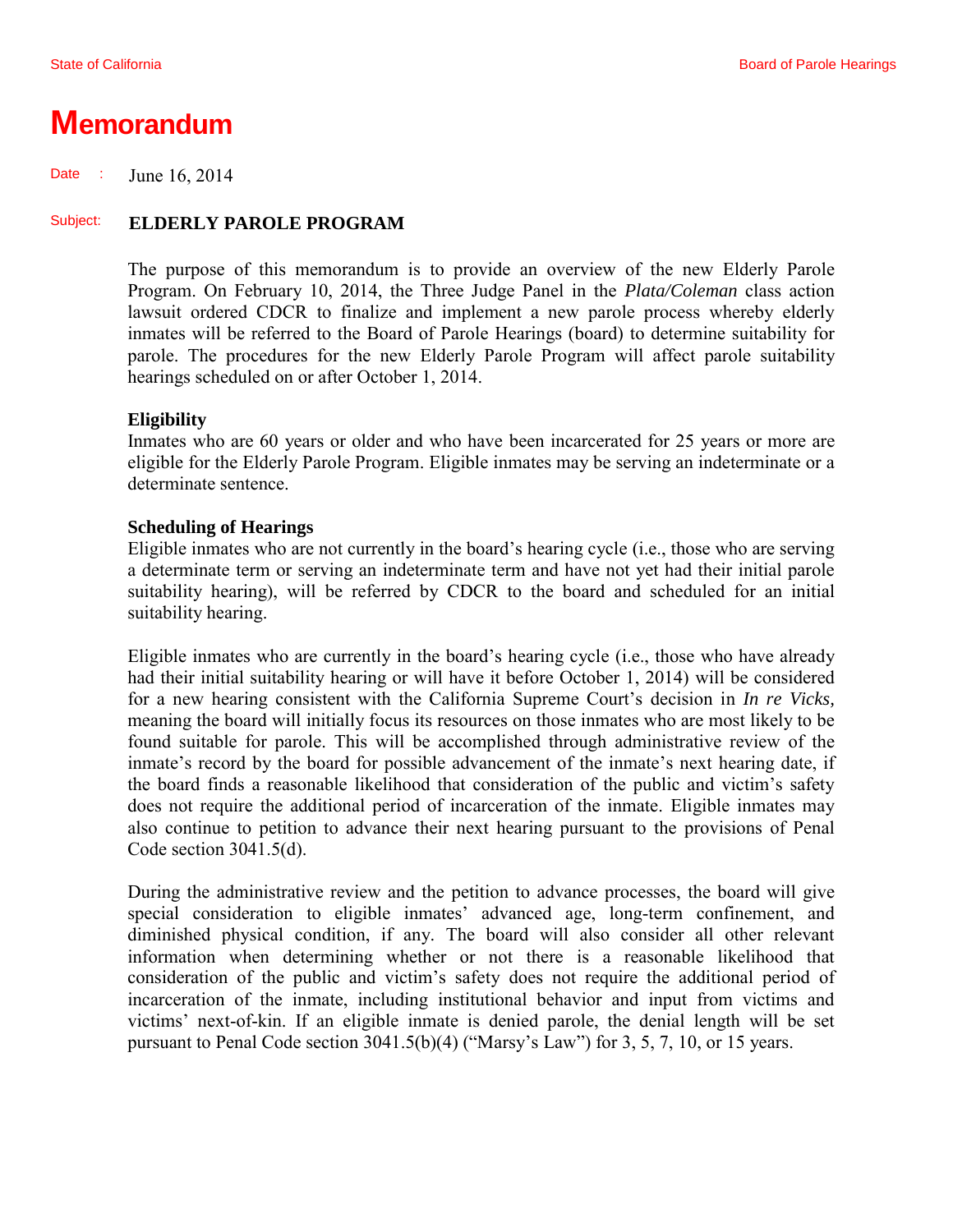#### **Risk Assessments**

Inmates who are 60 years of age or older and who have served a minimum of 25 years and who are scheduled for a hearing on or after October 1, 2014, will receive a new or revised risk assessment, which will specifically address how the inmate's advanced age, long-term confinement, and diminished physical condition, if any, may impact the inmate's potential risk for future violence.

#### **Panels and Procedure**

Hearings will be conducted by two or three person panels; at least one panel member will be a Commissioner. All other parole suitability hearing procedures not impacted by the provisions outlined herein will be applied to elderly parole hearings.

#### **Decision Review**

Parole suitability hearing decisions for elderly parole inmates will be reviewed in the same manner as all other parole suitability hearing decisions.

#### **Term Calculations**

Inmates who are found suitable for elderly parole and who are serving an indeterminate term will be released to parole when their grant becomes final (after all applicable reviews). Inmates who are found suitable for elderly parole and who are serving a determinate term will be released to parole when their grant becomes final.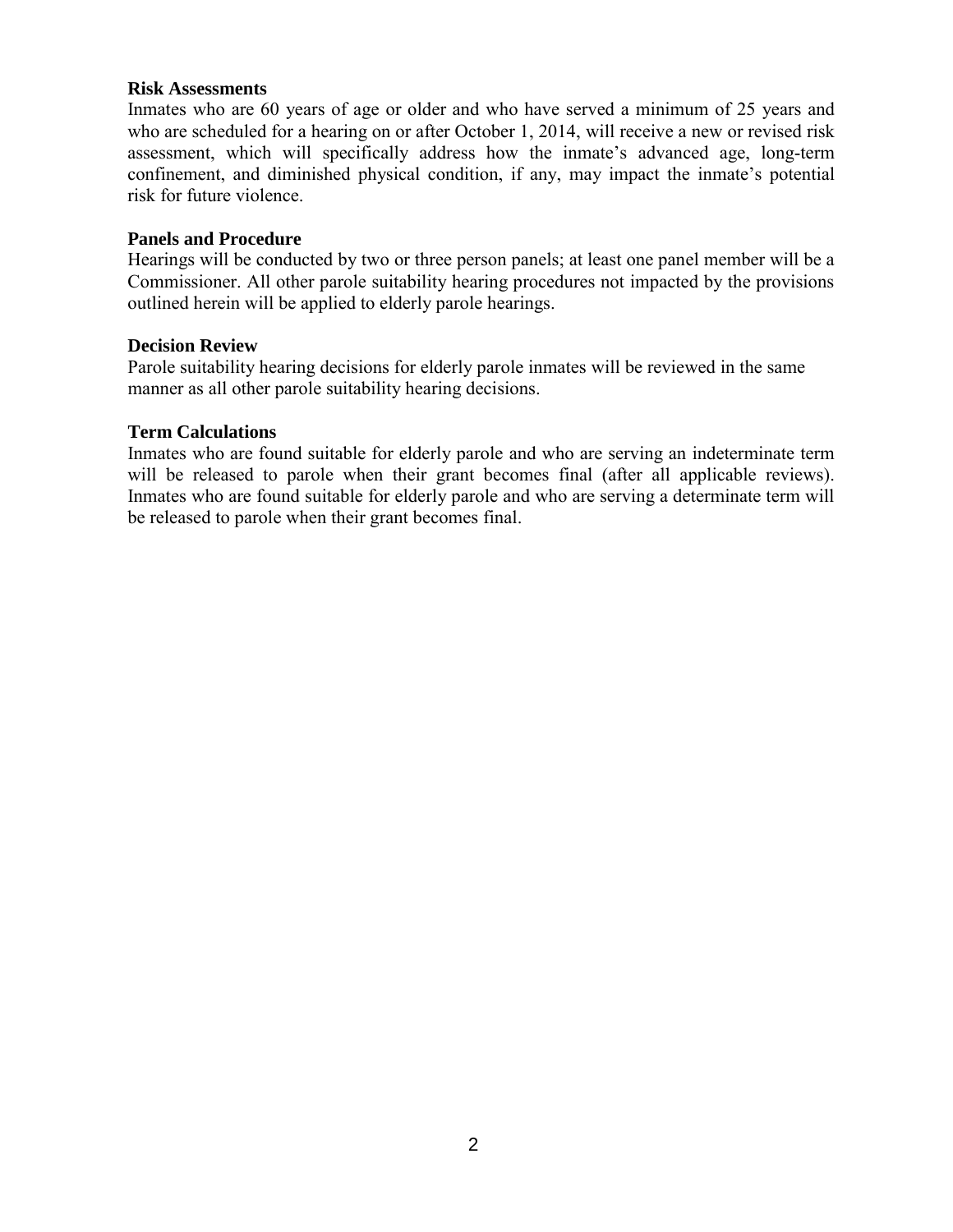### **Memorandum**

Date : June 16, 2014

#### Subject: **EXPANDED MEDICAL PAROLE**

The purpose of this memorandum is to provide an overview of the new Expanded Medical Parole process. On February 10, 2014, the Three Judge Panel in the *Plata/Coleman* class action lawsuit ordered CDCR in consultation with the Receiver's office to "finalize and implement an expanded parole process for medically incapacitated inmates." The procedures for the new Expanded Medical Parole process will apply to medical parole hearings conducted on or after July 1, 2014. Significant features of the program are as follows:

#### **Eligibility for Expanded Medical Parole**

- The inmate suffers from a significant and permanent condition, disease, or syndrome, resulting in the inmate being physically or cognitively debilitated or incapacitated.
- The inmate qualifies for placement in a licensed health care facility, as determined by the Resource Utilization Guide IV (RUG IV) Assessment Tool.<sup>1</sup>
- The inmate will not pose an unreasonable risk to public safety if placed in a licensed health care facility.
- The inmate is not condemned or serving a sentence of life without the possibility of parole.

#### **Pre-Hearing Procedures**

- Medical personnel, the inmate, or the inmate's family or attorney may request that the inmate's CDCR primary care physician consider the inmate for expanded medical parole.
- The inmate's CDCR primary care physician will complete the Medical Parole Form (CDCR Form 7478) along with a RUG IV assessment.
- The forms will be reviewed by the chief medical executive at the facility where the inmate is housed. If approved by the chief medical executive, the forms will be submitted to the classification and parole representative at the institution where the inmate is housed for review. If approved by the classification and parole representative, the forms will be forwarded to the Division of Adult Institutions headquarters, which will prepare a packet for referral to the Board of Parole Hearings.

#### **Hearing Procedures**

- Hearings will be conducted by two or three person panels using the same structure as parole suitability hearings.
- A panel's approval of an inmate's placement in a licensed health care facility will be conditioned upon CDCR identifying a licensed health care facility that meets specified requirements identified by the panel. The panel will specify those facility requirements deemed necessary for the inmate's placement to not pose an unreasonable risk to public safety. Facility requirements will address issues such as applicable statutory residency

l

 $1$  The RUG IV is a tool used to evaluate eligibility for Medicare and Medicaid reimbursement for placement in a skilled nursing facility.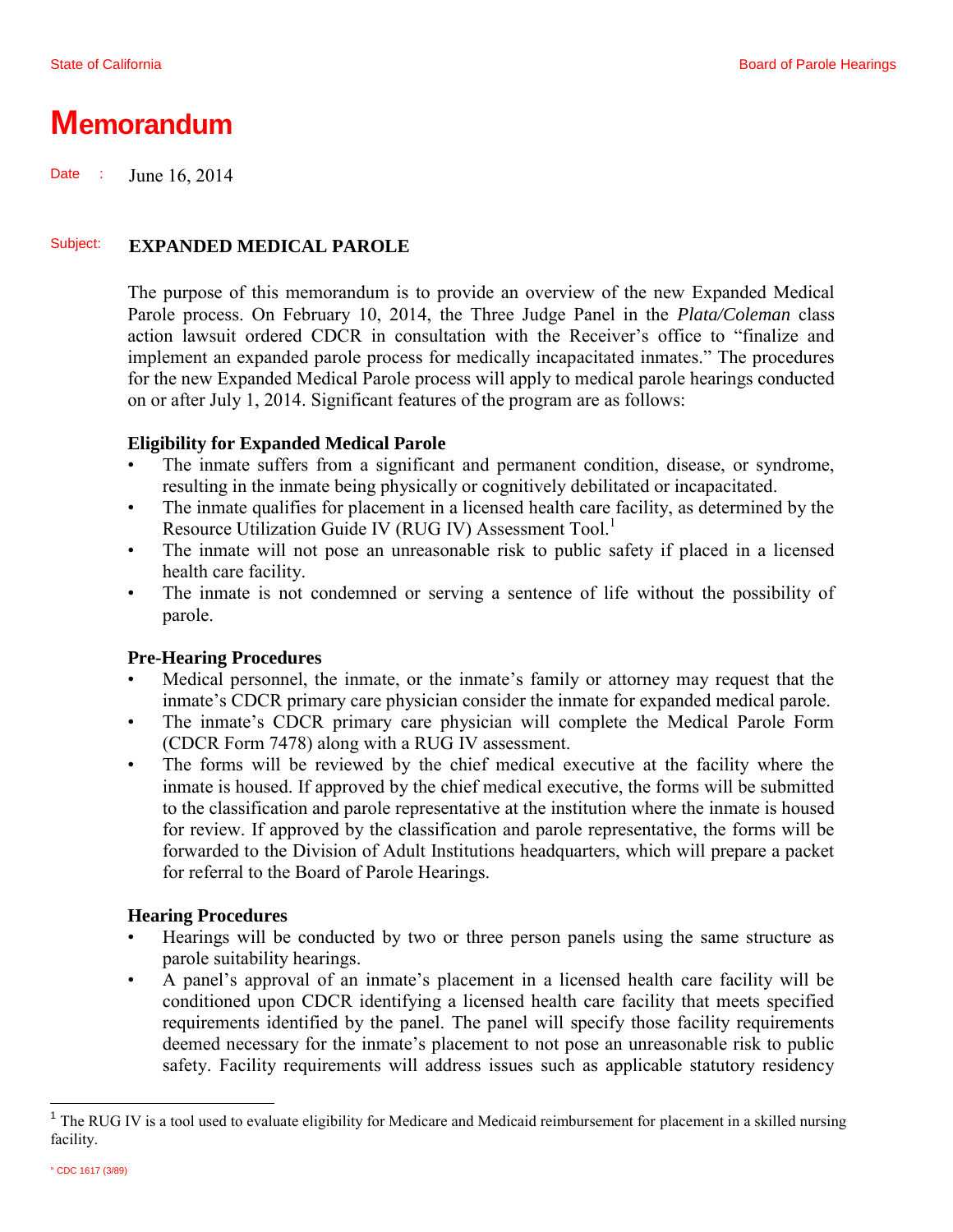restrictions, facility security, limitations on visitation and contact with persons under the age of 18, and any other special care provisions rationally related to the inmate's prior misconduct.

- In addition to the above, the panel may condition the inmate's placement on the inmate's compliance with a variety of other requirements and restrictions, such as periodic medical evaluations, compliance with the skilled nursing facility's rules, alcohol and drug restrictions, electronic monitoring, and restrictions on communication with specified persons.
- All other existing Board of Parole Hearings' medical parole hearing procedures not impacted by the provisions outlined herein will be applied to expanded medical parole hearings, including appointment of counsel, and all applicable hearing notifications, including notice to law enforcement, prosecutors, and 90-day notice to registered victims and victims' next-of-kin.

#### **Post-Hearing Procedures**

- The board's proposed decision to approve placement of an inmate in a licensed health care facility will be valid for 120 days, during which time CDCR will work to identify a licensed health care facility that meets the requirements specified by the board and secure a bed for the inmate. If an available and appropriate facility is identified that meets the specified requirements, the inmate will be processed for transfer. If no such facility can be identified within 120 days, the board's proposed decision will be invalid and the inmate will remain in a CDCR institution.
- All existing statutory notification requirements governing release of inmates will apply to medical parole placements, including notification to law enforcement, prosecutors, victims, and victim's next-of-kin.

#### **Return from Placement in a Licensed Health Care Facility**

• CDCR will monitor the inmate's medical condition and behavior while he or she is placed in a licensed health care facility. Significant improvements in the inmate's medical condition will be reported to the board. The board will determine if the inmate no longer qualifies for medical parole. In addition, material violations of law, facility requirements, or inmate restrictions shall be reported to the board. The board will determine if additional facility requirements and restrictions are warranted.

#### **Miscellaneous**

• Inmates qualifying for medical parole as defined in Penal Code section 3550 et seq., or expanded medical parole, or both will be processed under expanded medical parole effective July 1, 2014.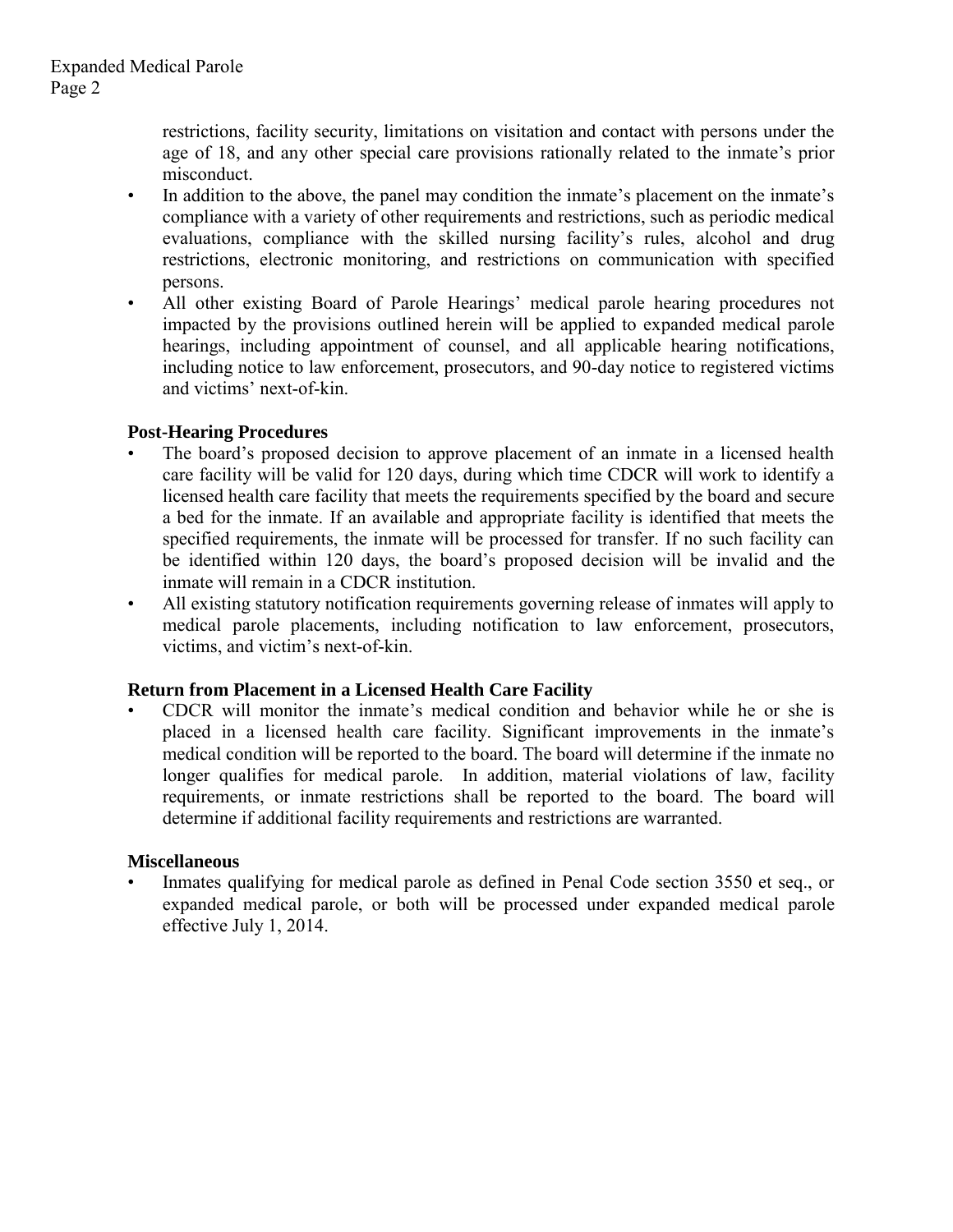

April 28, 2009

220 4th Street, Suite 201 Oakland, CA 94607 Tel: (510) 271-0310 Fax: (510) 271-0101 www.uncommonlaw.org

> **Keith Wattley Thomas Master Alexis Wilson Briggs Michelle Iorio**

Martin Hoshino Executive Officer Board of Parole Hearings 1515 K Street, Suite 600 Sacramento, CA 95814 Fax: (916) 445-5242

Board of Parole Hearings ("Lifer") Desk Pleasant Valley State Prison Fax: (559) 935-4902

#### **Re: Rescission Hearing for Myko Jukarial (H-99999, PVSP)**

Dear Mr. Hoshino:

 This letter sets forth our expectations of the nature and scope of Mr. Jukarial's rescission hearing, scheduled to take place on April 29, 2009, at 8:30 a.m. As the Board knows, a rescission hearing is very different from a parole consideration hearing, especially in cases where, as here, the only relevant question is set forth in  $\S 2451$  (c) – whether the granting panel committed some fundamental error that resulted in the improvident granting of parole. The rescission panel does not make its own, independent, assessment of whether the prisoner should be granted parole. Instead, the rescission panel must defer to the granting panel unless they can point to a clear error.

Specifically, Mr. Jukarial's parole date may only be rescinded if the rescission panel can (a) point to actual evidence showing that the granting panel committed an error by failing to consider some significant aspect of the case and (b) explain how that error, plus Mr. Jukarial's conduct in prison since the parole grant, shows that he is currently dangerous. These rules are established by the federal and state cases of  $McQuillion v. Duncan (9<sup>th</sup> Cir.$ 2002) 306 F.3d 895; *In re Powell* (1988) 45 Cal.3d 639; *In re Caswell* (2001) 92 Cal.App.4th 1017), as well as the controlling regulations (§§ CCR 2451 and 2451).

#### **THE FACTORS BEING CONSIDERED HERE**

The Miscellaneous Decision dated January 26, 2009, lists the factors to be considered by the rescission panel this week. Those factors appear to be based on Governor Schwarzenegger's December 18, 2008, statement referring the case for an *en banc* review. For each of those factors, the rescission panel must determine (a) whether the granting panel committed an error by failing to consider it (FACTFINDING PHASE) and (b) whether the failure to consider any factor, coupled with Mr. Jukarial's conduct in prison, shows that he is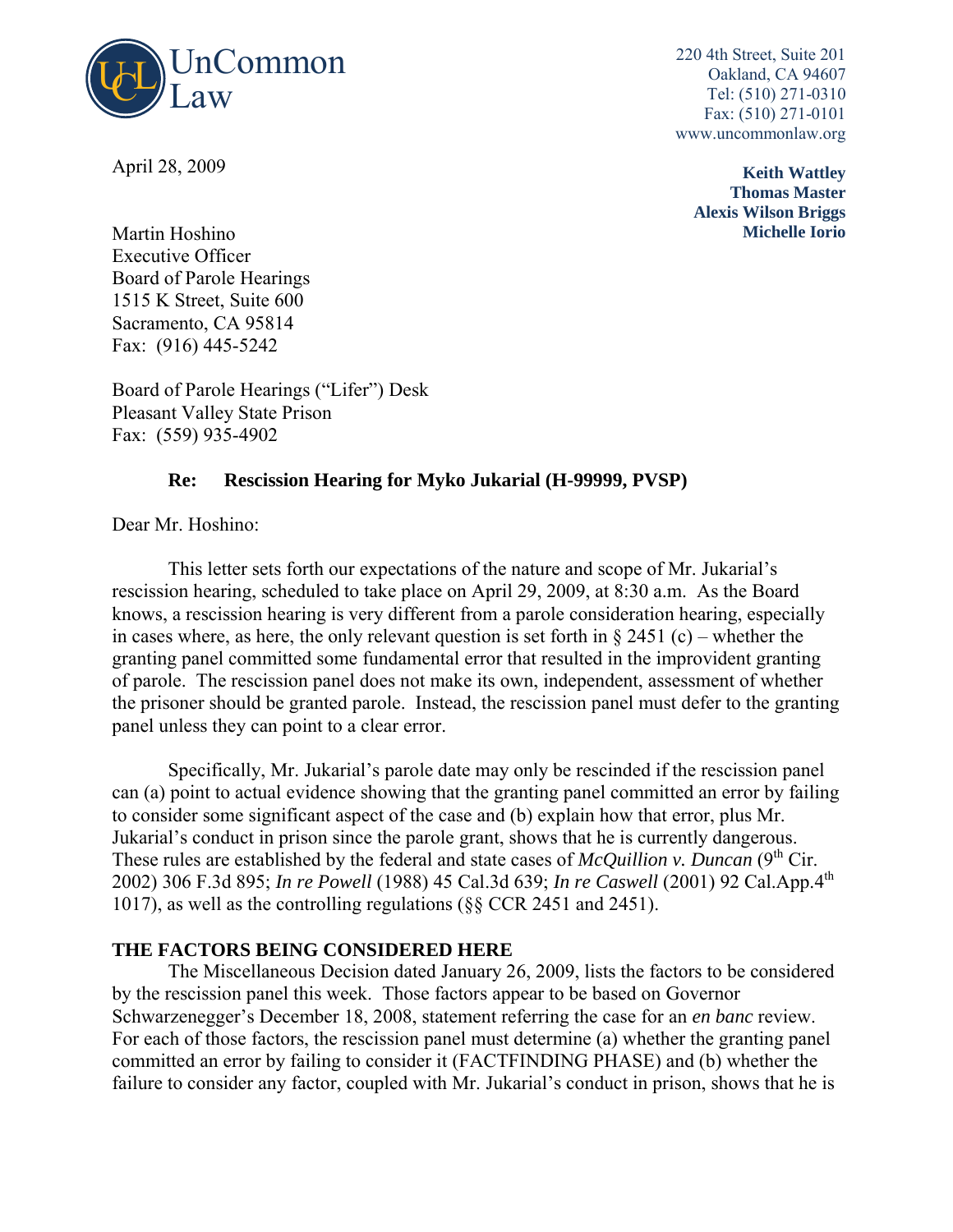currently dangerous (DISPOSITION PHASE). The factors being considered here are the following:

- 1. The gravity of the life crime.
- 2. The prisoner minimizes his responsibility for the life crime.
- 3. His recent Life Prisoner Evaluations assess his potential for future violence in the moderate range.<sup>1</sup>

#### **FACTFINDING PHASE**

 The rescission panel must begin by reviewing the material that was before the granting panel and what the granting panel said about its review of that material as it relates to each one of the factors listed above. Upon reviewing the granting panel's transcript, the rescission panel will see that the chairperson, Commissioner Lame, reviewed this case in great detail. He thoroughly discussed this offense with Mr. Jukarial, including Mr. Jukarial's position that he was not at the scene when the victim was attacked. He also considered the fact that Mr. Jukarial has long accepted responsibility for not doing more to thwart his father's efforts to have the victim attacked. His insight into why he participated and his expressions of remorse are genuine, sincere and longstanding. Indeed, the panel ultimately concluded – after reviewing all the hearing transcripts, psychological evaluations, counselor's reports and the rest of his central file – that Mr. Jukarial does not present an unreasonable risk to public safety at this time.

Each of the three factors listed above is addressed below.

#### *1. Gravity of the Life Crime*

 $\overline{a}$ 

Early in the hearing, as Commissioner Lame begins discussing the offense, he and Mr. Jukarial agree that this was "a very heinous crime." (Transcript ("Tx") at page 8.) Commissioner Lame also discussed the offense with Mr. Jukarial in detail. In describing Mr. Jukarial's crime partner's actions, Commissioner Lame comments, "He throws the caustic substance in her eyes. It blinds her, disfigures her." (Tx. at 24.) The panel also considered the comments from Deputy DA Killjoy who noted how "heinous" the crime was and expressed his opinion that "the crime is far worse than murder, because in a murder, it's over and done with and the victim is dead. Here the victim for the last 19 years has suffered and the extent of her suffering is set forth as shown in the photographs and is set forth in the letter received from the Glendale Police Department." (Tx 73.) Indeed, Mr. Jukarial's central file (which the panel obviously reviewed in detail) contains the graphic photographs of the victim's injuries. Commissioner Lame apparently picked up on the Deputy DA's comments and, when announcing the parole grant, called the crime "heinous, atrocious,

 $<sup>1</sup>$  Because this last item makes a false statement that is apparently intended to</sup> prejudice the rescission panel against Mr. Jukarial, we request a copy of the Executive Case Summary that was prepared by the Board and submitted to the Governor's office along with the rest of Mr. Jukarial's file. We have also already requested the attendance at this hearing by Mr. Jukarial's former correctional counselor, CCI Fellows.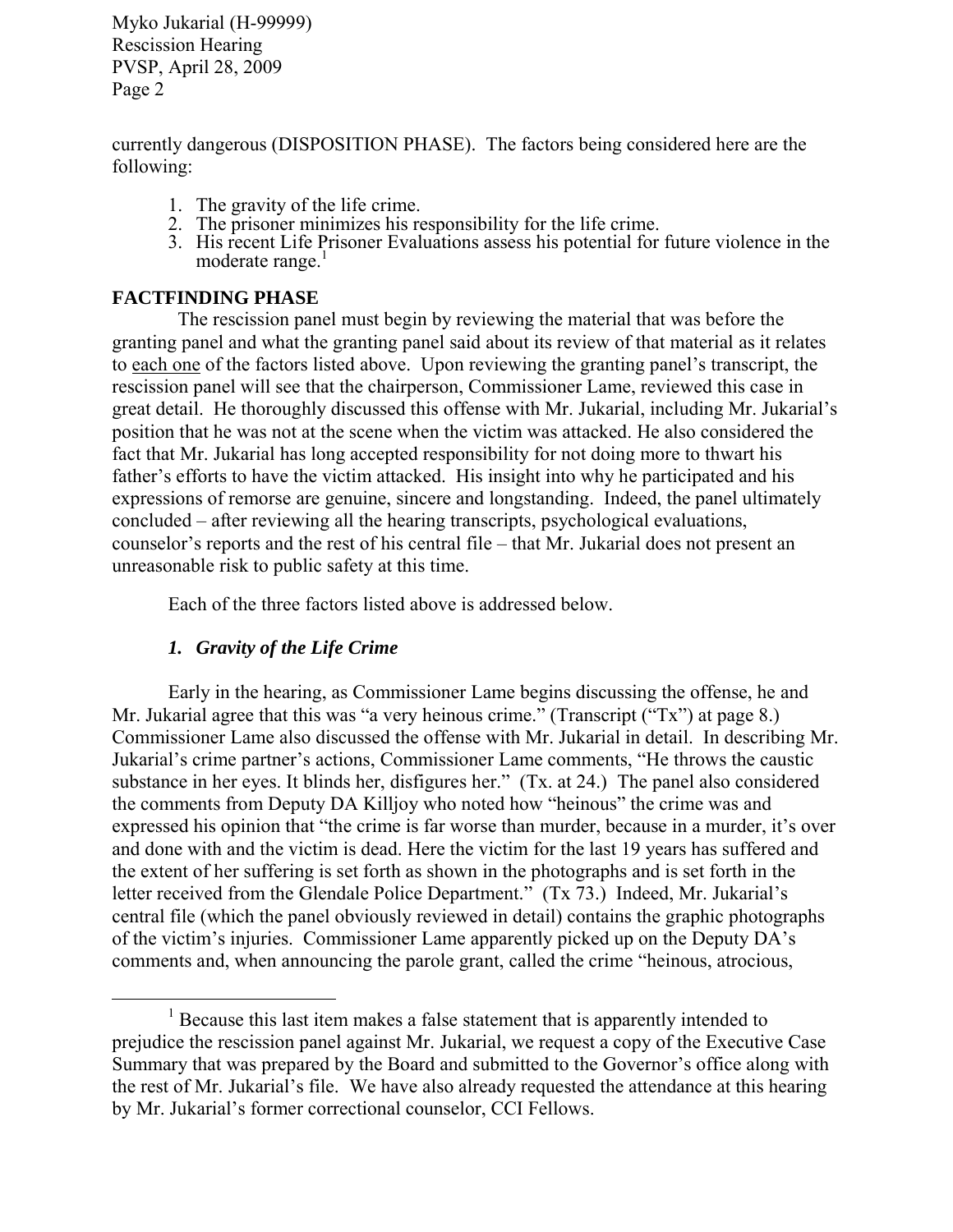$\overline{a}$ 

inexplicable… worse than the death sentence." (Tx 93.) He went on in further detail about the gravity of the offense: "[E]ven though you were not the person who actually threw the caustic substance in the victim's eyes, in her face that blinded her for the rest of her life, that scarred her for the rest of her life, you were part of a conspiracy to have it done. You solicited people. You had an opportunity, as you stated, two months before the incident occurred, to warn somebody." (Tx 91.) He also mentioned that the victim has had fifteen surgeries to treat her injuries. (Tx 93.)

Nevertheless, after thoroughly discussing the gravity of this offense, $2$  the panel determined that "..the positive adjustment and work that you have done outweighs the negative aspects of this crime." (Tx 94.)

#### *2. Responsibility for the Life Crime*

Mr. Jukarial admits that his father convinced him to ask his friends to throw acid on the victim in exchange for money and possibly jewelry, and he admits to "going along" with his father's request. (Tx at 19.)Commissioner Lame mentions several times during the hearing that he has read the Probation Officer's Report, and he confirms with Mr. Jukarial his statement that he did not throw the acid (Tx at 23), though Mr. Lame mentioned many times during the hearing that he was troubled by Mr. Jukarial maintaining that he was not present during the attack while the attacker says Mr. Jukarial was present.

Furthermore, when I (as Mr. Jukarial's attorney) reminded Commissioner Lame that prior hearing panels had raised concerns about the fact that Mr. Jukarial has always maintained that he was not present when the acid was thrown, Commissioner Lame responded, "I read that and I read the fact of your statement about you weren't there. You have the person who committed the crime who said you were there and I wanted to see at this hearing if you were going to say if you were there or if you weren't there. Do you see what I'm saying? Your statement was that you weren't there. Right?" (Tx 32-33.) Commissioner Lame then notes his expectation that the Deputy District Attorney will address this issue further, but Mr. Lame also acknowledged, "I read previous transcripts where it was brought up." (Tx 33.) Later in the hearing, Commissioner Lame comes back to the discussion of where Mr. Jukarial was when his father and Mr. Marta were at the scene of the attack.  $(Tx 58-59)$ .

The record clearly shows that Mr. Lame was aware that Mr. Jukarial has always denied being at the scene at the time of the attack – at the same time that he accepts full responsibility for participating and allowing this to happen. Commissioner Lame discussed this issue again after informing Mr. Jukarial that he had read the Probation Officer's Report twice. Mr. Lame questioned Mr. Jukarial at length about how his claim that he was not present directly conflicts with the attacker's version of events. (Tx 66-67.) Similarly,

 $2$  In fact, the panel assessed the "aggravated" term under its term-setting matrix because of the aggravated nature of this mayhem offense. (See Tx 98-99.)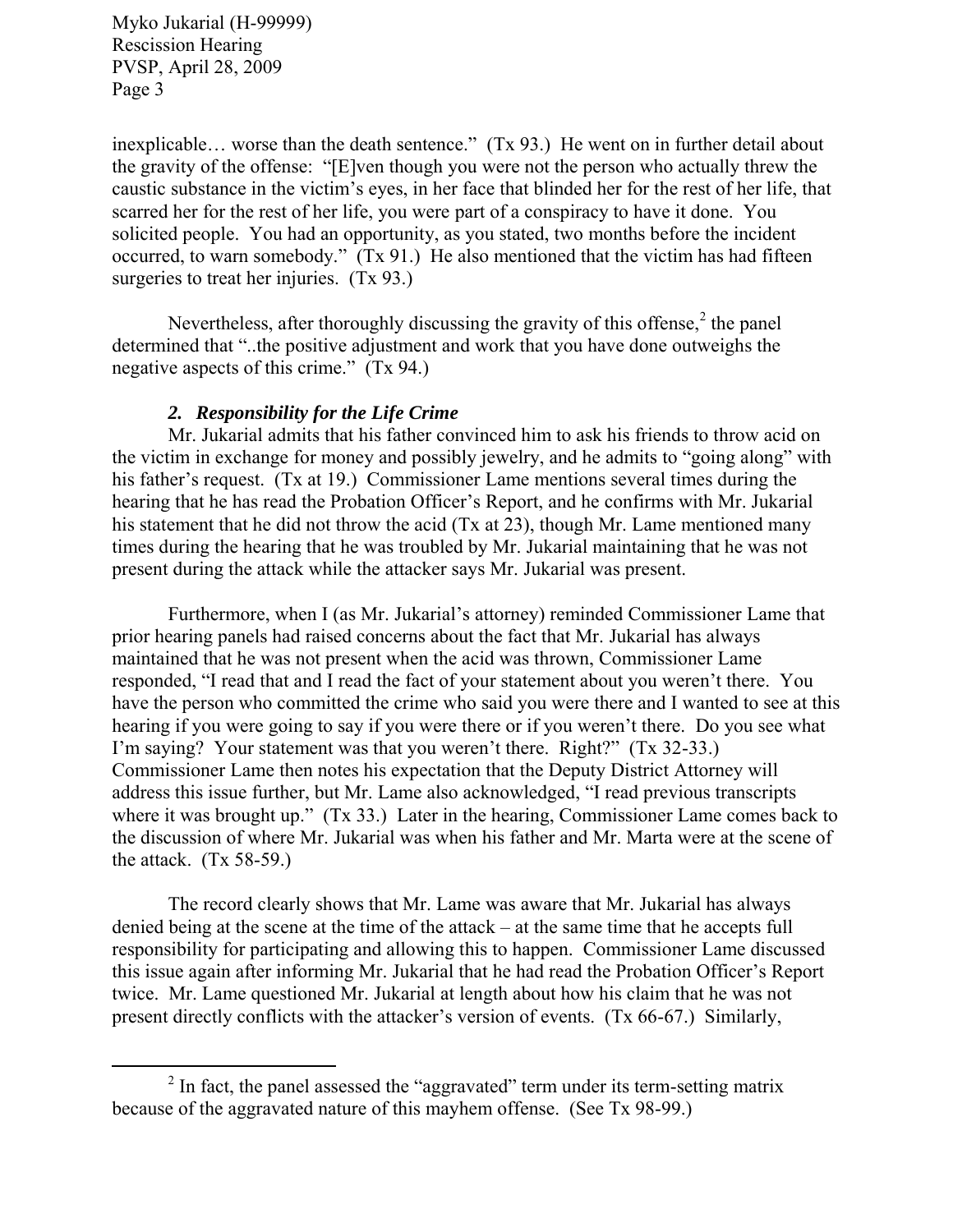Deputy Commissioner Getchel discussed at length Mr. Jukarial's position about how he learned that the attack had taken place. (Tx 68-70, 71-72.)

Deputy Commissioner Getchel refers to the recent psychological evaluation and its discussion of Mr. Jukarial's acceptance of responsibility and his recognition of the severity of the offense: "As noted in earlier evaluations, you acknowledge the crime as described in official versions of the offense and accept responsibility for your role in it… He recognizes the horrific nature of the crime and the suffering of the victim." (Tx 41-42.) The panel had before it numerous psychological evaluations finding, for example, that "Mr. Jukarial continues to 'verbalize remorse for his actions with expressions that appear sincere and genuine and also experiences sadness for the victim.' It says 'he recognizes that what transpired was a horrible crime and that the victim will suffer for the rest of her life.'" (Tx 82.)

Deputy DA Killjoy confirmed with Mr. Jukarial during the hearing that Mr. Jukarial believed he was responsible for the crime at the time it took place. (Tx 63.) Mr. Jukarial even admitted under questioning from the DA that he knew his father "wanted to burn her with acid. I knew what his plan was, but I never seen the acid." (Tx 60.) Furthermore, when asked by the DA whether he thought he might be responsible for this crime, Mr. Jukarial said that, "Yes, I believed I was responsible." (Tx 63.)

Mr. Jukarial himself testified at the hearing and, once again, accepted full responsibility for the crime numerous times: "This is a horrible crime. It should have never even happened and it wouldn't have happened if I came forth to anybody. I kept quiet. I didn't tell the authorities, the police, family members, nobody about what my father wanted done." "I take full responsibility for this crime." "I lied to the police." (Tx 88-90.) He discussed his responsibility at length:

Well, like I say, if it wasn't for me, this crime would have never happened. You know, ultimately, I take full responsibility for it. I understand I was wrong and if I-- if I -- if I can go back and change the past, that's the first thing I would do. That was -- That's probably the only thing in my past that I would change is come forward and let somebody know; her, her mother, the authorities, anybody what my father wanted done." (Tx 90.)

In short, after considering Mr. Jukarial's statements regarding his father's desire to harm the victim, his reluctance to assist his father, his ultimate decision to tell his friends about his father's offer for money to help him, and his repeated statements that he should have intervened to stop his father and prevent this from happening, Commissioner Lame, Deputy Commissioner Getchel and the recent psychological evaluation all confirmed Mr. Jukarial's acceptance of full responsibility for the crime. (Tx 95.)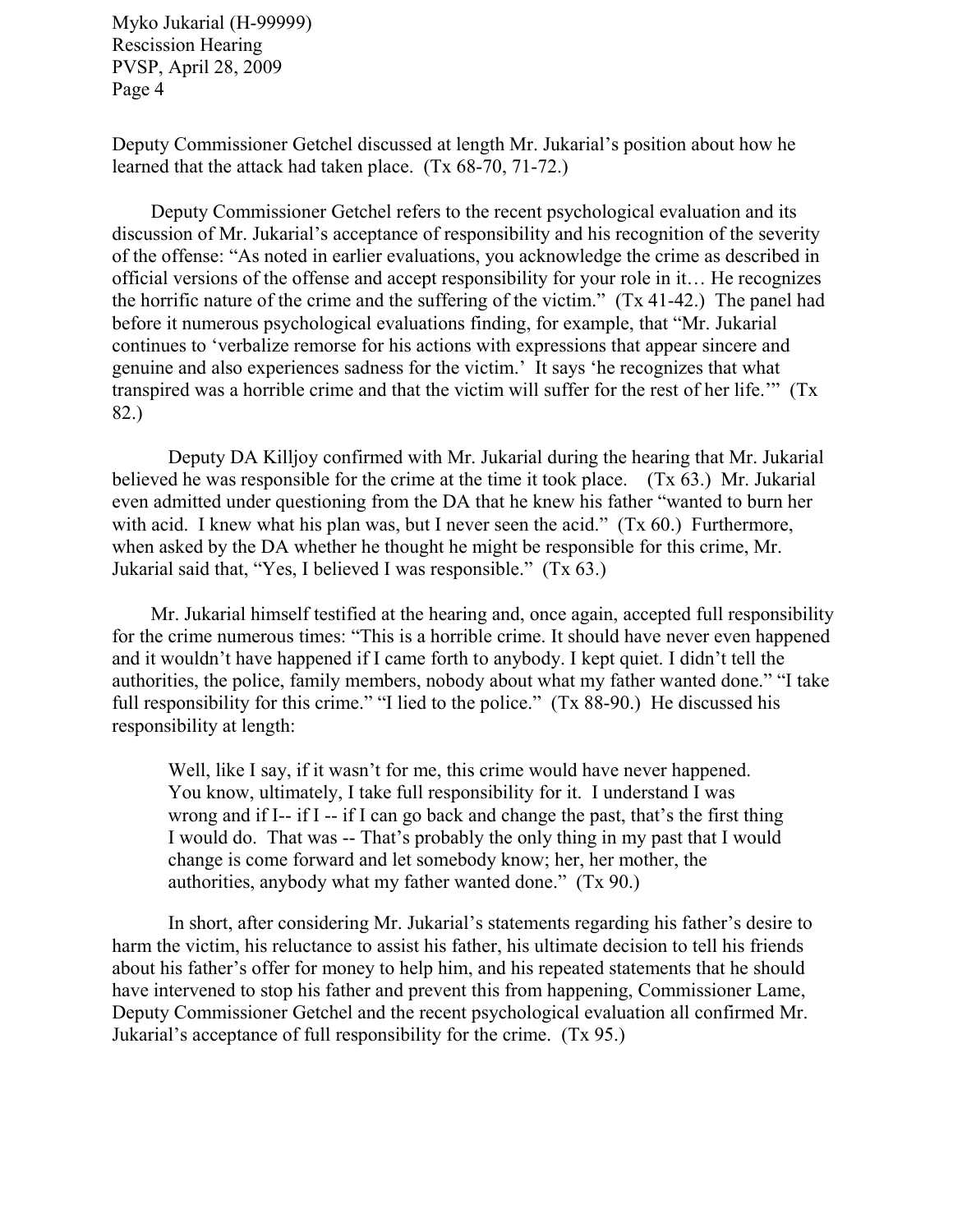#### *3. Recent Life Prisoner Evaluation Report*

 The presence of this factor is somewhat baffling. The most recent LPER, written by CCI Jacobs in June 2008, does not even give a risk assessment for future violence. That report simply states, under the "ASSESSMENT" section, "Documents from the previous hearing dated 8-16-07 have been considered and the information remains valid." In fact, Deputy Commissioner Getchel first acknowledged that correctional counselors are not trained to project a prisoner's level of risk to public safety, and then he read from the previous report, written by Counselor Fellows in June 2007, which cited the lack of any "foreseeable problems with your parole plans." (Tx at 39.) The closest thing to an assessment in that report was the counselor's acknowledgment that Mr. Jukarial had "followed the BPH recommendations by remaining disciplinary free, and participating in numerous self-help activities and groups, i.e. Lifer Support Group, AA, and NA. He has also participated in psychological therapy groups." (June 4, 2007, LPER, at 3.) The report specifically referred to the memorandum written by the Deputy Director in August 2004 that prohibits counselors from attempting to assess prisoners' risk. (*Id*. at 4.)

The prior report, dated February 7, 2006, written by CCI J. Spells similarly states that Mr. Jukarial continued to participate in numerous programs, and it similarly refers to the memorandum prohibiting counselors from making risk assessments.

 The last actual "assessment" by a correctional counselor on an LPER appears in the report dated December 4, 2003, written by CCI W. Fellows. He observes, "There appear to be no foreseeable problems with Jukarial's parole plans," and he notes that Mr. Jukarial's "outlook on parole and employment is realistic and if he continues the attitude and work ethic he has shown while in prison, he will succeed in society." (See report at 5.) Counselor Fellows goes on to specifically provide an assessment of Mr. Jukarial's risk to public safety:

Inmate Jukarial's performance and behavior while incarcerated has been exceptional. He participates in all available self-help programs. He has continued his education through college correspondence courses and vocational training. Considering the commitment offense, lack of any prior criminal record, prison adjustment, a thorough review of the Central File, and an interview with Inmate Jukarial, this writer believes the prisoner would pose a low threat to society if released from prison. (*Id*.)

The prior report written on February 19, 2003, observed that Mr. Jukarial's performance and behavior in prisoner "has been outstanding." (LPER by CCI S. Gonzalez, at 5.) That report suggests that Mr. Jukarial would only present a moderate to minimal threat to society if released back then.

 In short, one has to reach back five and a half years to find *any* assessment by a correctional counselor, and that assessment found Mr. Jukarial to pose only a low threat to society. The word "moderate" does not show up until you reach back more than six years,